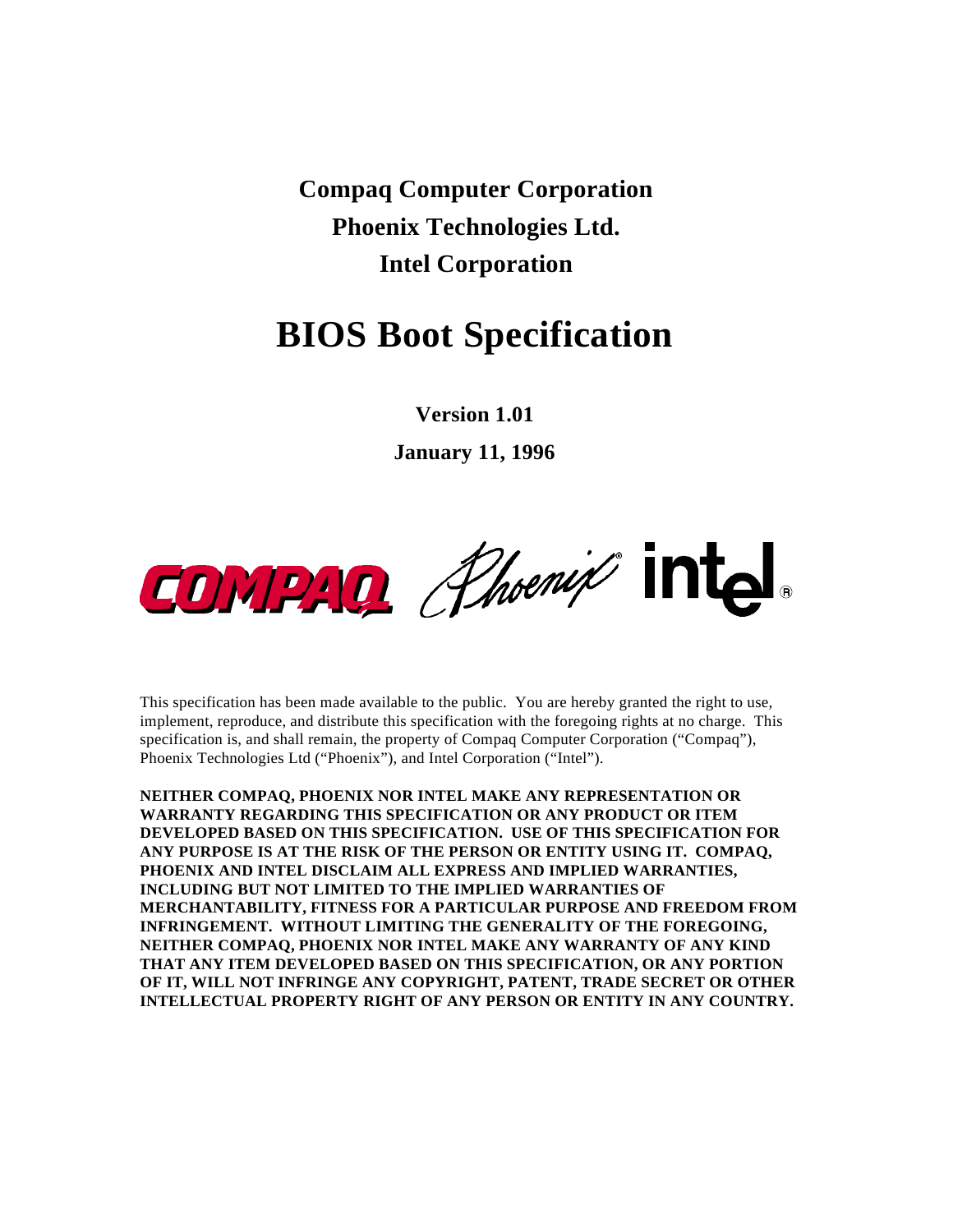# **Table of Contents**

| 1.0 INTRODUCTION                                                        | 5        |
|-------------------------------------------------------------------------|----------|
| 1.1 REVISION HISTORY                                                    | 5        |
| <b>1.2 RELATED DOCUMENTS</b>                                            | 5        |
| 1.3 PURPOSE                                                             | 5        |
| 1.4 TERMS                                                               | 6        |
|                                                                         |          |
| 2.0 OVERVIEW                                                            | 9        |
| 2.1 DESCRIPTION                                                         | 9        |
| <b>3.0 IPL DEVICES</b>                                                  | 10       |
|                                                                         |          |
| 3.1 REQUIREMENTS FOR IPL DEVICES                                        | 10       |
| 3.1.1 IPL TABLE                                                         | 10       |
| 3.1.2 PRODUCT NAME STRING                                               | 11       |
| 3.2 BAIDS                                                               | 11       |
| 3.3 DEVICES WITH PNP EXPANSION HEADERS<br><b>3.4 LEGACY IPL DEVICES</b> | 11<br>12 |
| <b>3.5 IDENTIFYING IPL DEVICES</b>                                      | 13       |
| $3.5.1$ BAIDS                                                           | 14       |
| 3.5.2 PNP EXPANSION HEADER                                              | 14       |
| 3.5.3 PCI DEVICES                                                       | 14       |
| 3.5.4 IDENTICAL IPL DEVICES                                             | 15       |
| <b>4.0 IPL PRIORITY</b>                                                 | 16       |
| <b>4.1 MAINTAINING THE IPL PRIORITY</b>                                 | 16       |
| <b>4.2 IPL PRIORITY PSEUDOCODE</b>                                      | 18       |
| <b>5.0 BCV PRIORITY</b>                                                 | 19       |
|                                                                         |          |
| 5.1 INTRODUCTION                                                        | 19       |
| 5.2 INT 13H DEVICE CONTROLLERS<br>5.2.1 ATA DRIVE SUPPORT IN THE BIOS   | 19<br>19 |
| 5.2.2 PNP CARDS WITH BCVS                                               | 20       |
| 5.2.3 LEGACY CARDS WITH OPTION ROMS                                     | 20       |
| 5.2.4 HARD DRIVE BAID                                                   | 20       |
| 5.2.5 CONTROLLER INSTALLATION GUIDELINES                                | 20       |
| 5.2.6 NOTES ON INT 13H DEVICES                                          | 21       |
| 5.3 INSTALLATION ORDERING                                               | 21       |
| 5.4 POST PSEUDOCODE                                                     | 23       |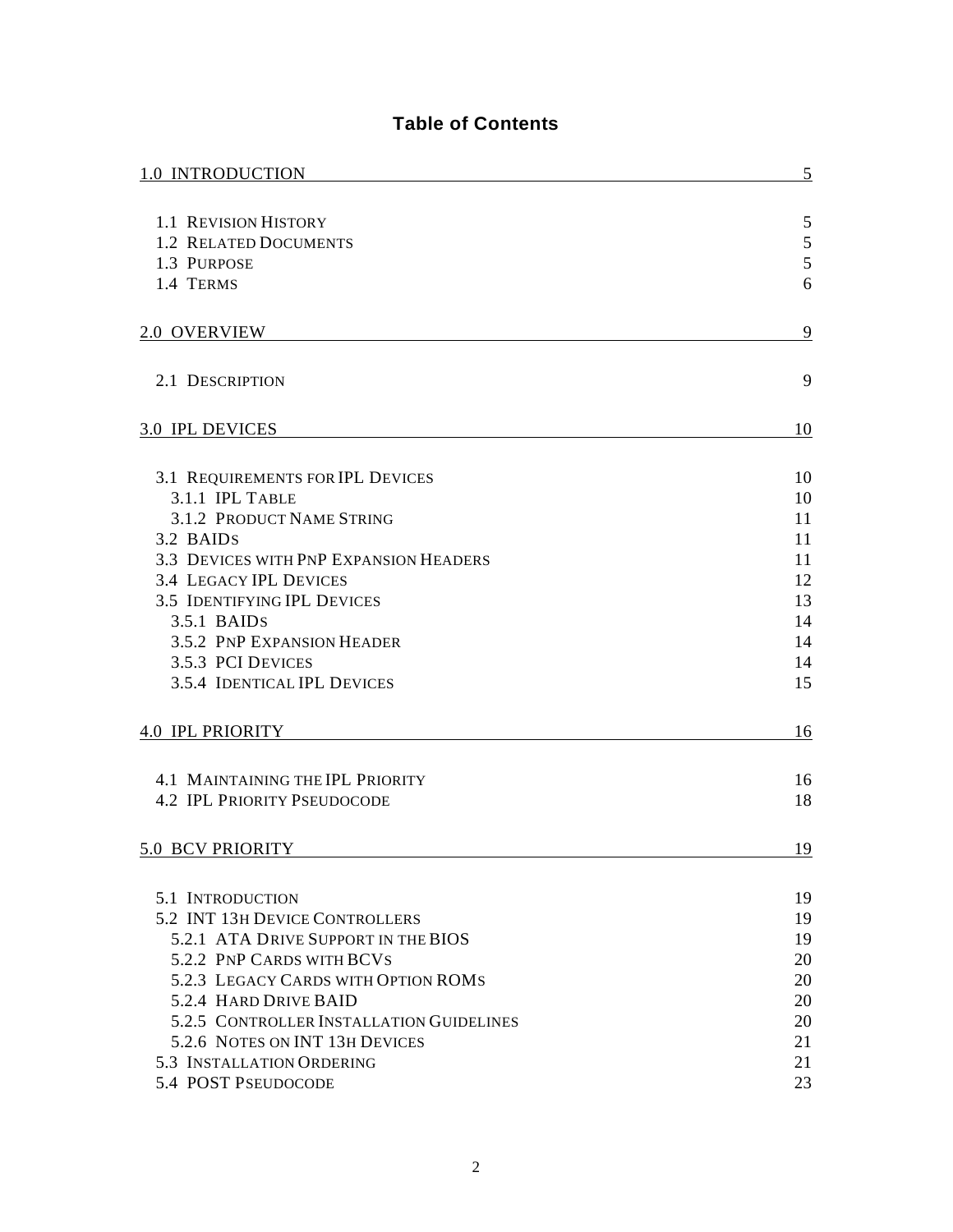|                                                                | 24 |
|----------------------------------------------------------------|----|
| <b>6.1 POWER-ON INITIALIZATION</b><br>6.1.1 INITIALIZING BAIDS | 24 |
| <b>6.1.2 PNP BOOT DEVICES</b>                                  | 24 |
| <b>6.2 PNP OPTION ROM INITIALIZATION</b>                       | 24 |
| <b>6.3 CHECK IPL PRIORITY AND BCV PRIORITY</b>                 | 25 |
| 6.4 INT 13H DEVICE CONTROLLER INSTALLATION                     | 25 |
| <b>6.4.1 BOOT CONNECTION VECTORS</b>                           | 26 |
| <b>6.4.2 DISCONNECT VECTOR</b>                                 | 26 |
| <b>6.4.3 LEGACY ROM SCAN</b>                                   | 27 |
| <b>6.4.4 ON-BOARD ATA SUPPORT</b>                              | 27 |
| 6.5 INT 19H PROCESSING                                         | 27 |
| <b>6.5.1 BOOTING FROM BAIDS</b>                                | 29 |
| <b>6.5.2 BOOTING FROM BEVS</b>                                 | 29 |
| 6.6 INT 19H PSEUDOCODE                                         | 30 |
| 6.7 INT 18H PSEUDOCODE                                         | 30 |
| <b>6.8 NOTES ON THE POST PROCESS</b>                           | 31 |
|                                                                |    |
| <b>APPENDIX A: DATA STRUCTURES</b>                             | 32 |
| A.1 IPL TABLE AND BCV TABLE ENTRY DATA STRUCTURE               | 32 |
| A.2 PNP OPTION ROM HEADER                                      | 33 |
| A.3 PNP EXPANSION HEADER                                       | 33 |
| <b>A.4 PCI DATA STRUCTURE</b>                                  | 33 |
| APPENDIX B: RUN-TIME FUNCTIONS (OPTIONAL)                      | 34 |
|                                                                |    |
| FUNCTION 60H - GET VERSION AND INSTALLATION CHECK              | 35 |
| FUNCTION 61H - GET DEVICE COUNT                                | 36 |
| FUNCTION 62H - GET PRIORITY AND TABLE                          | 37 |
| FUNCTION 63H - SET PRIORITY                                    | 38 |
| FUNCTION 64H - GET IPL DEVICE FROM LAST BOOT                   | 39 |
| FUNCTION 65H - GET BOOT FIRST                                  | 40 |
| FUNCTION 66H - SET BOOT FIRST                                  | 41 |
| APPENDIX C: BOOT MENU (OPTIONAL)                               | 42 |
|                                                                |    |
| <b>C.1 BOOT MENU POP-UP</b>                                    | 42 |
| C.2 BOOT MENU INT 19H PSEUDOCODE                               | 42 |
| <b>C.3 BOOT FIRST RUN-TIME FUNCTIONS</b>                       | 42 |
| APPENDIX D: RECOMMENDED BOOT SECTOR CHANGES (OPTIONAL)         | 43 |
| <b>D.1 USE DL FOR DRIVE NUMBER</b>                             | 43 |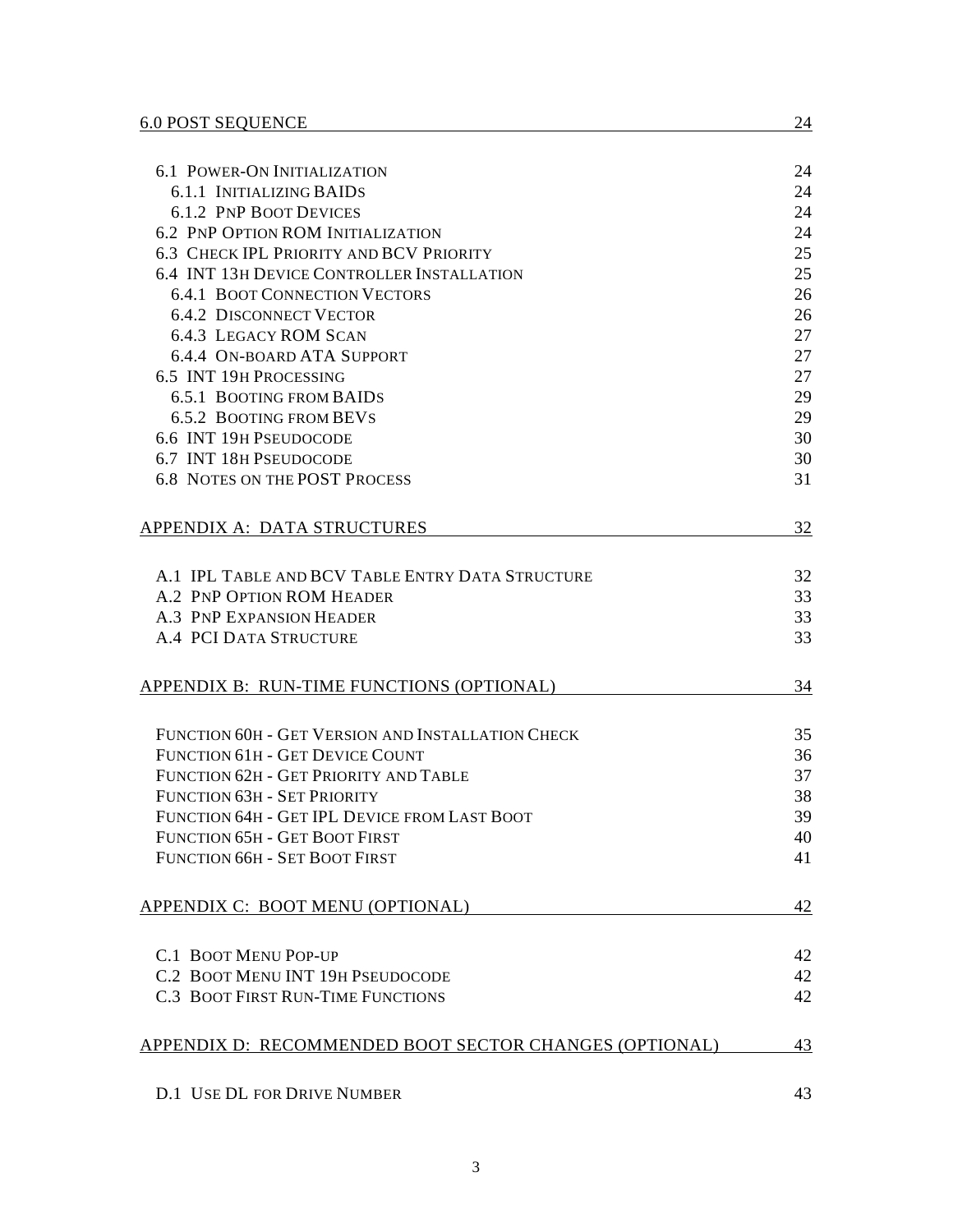| D.2 INT 18H ON BOOT FAILURE                          |    |  |  |  |  |
|------------------------------------------------------|----|--|--|--|--|
| APPENDIX E: PCI WITH MULTIPLE PNP HEADERS (OPTIONAL) | 44 |  |  |  |  |
| <b>E.1 DESCRIPTION</b>                               | 44 |  |  |  |  |
| <b>E.2 REQUIREMENTS</b>                              | 44 |  |  |  |  |
| <b>E.3 OPTION ROM INITIALIZATION</b>                 | 44 |  |  |  |  |
| <b>E.3.1 BEFORE OPTION ROM PLACEMENT</b>             | 44 |  |  |  |  |
| <b>E.3.2 PLACING THE PCI OPTION ROM</b>              | 44 |  |  |  |  |
| E.3.3 CALLING THE PCI OPTION ROM                     | 45 |  |  |  |  |
| <b>E.3.4 NO DEVICES PRESENT</b>                      | 45 |  |  |  |  |
| E.3.5 DEVICES ARE PRESENT                            | 45 |  |  |  |  |
| <b>E.4 ENUMERATING PNP EXPANSION HEADERS</b>         | 46 |  |  |  |  |
| <b>E.5 CALLING THE BCVS</b>                          | 46 |  |  |  |  |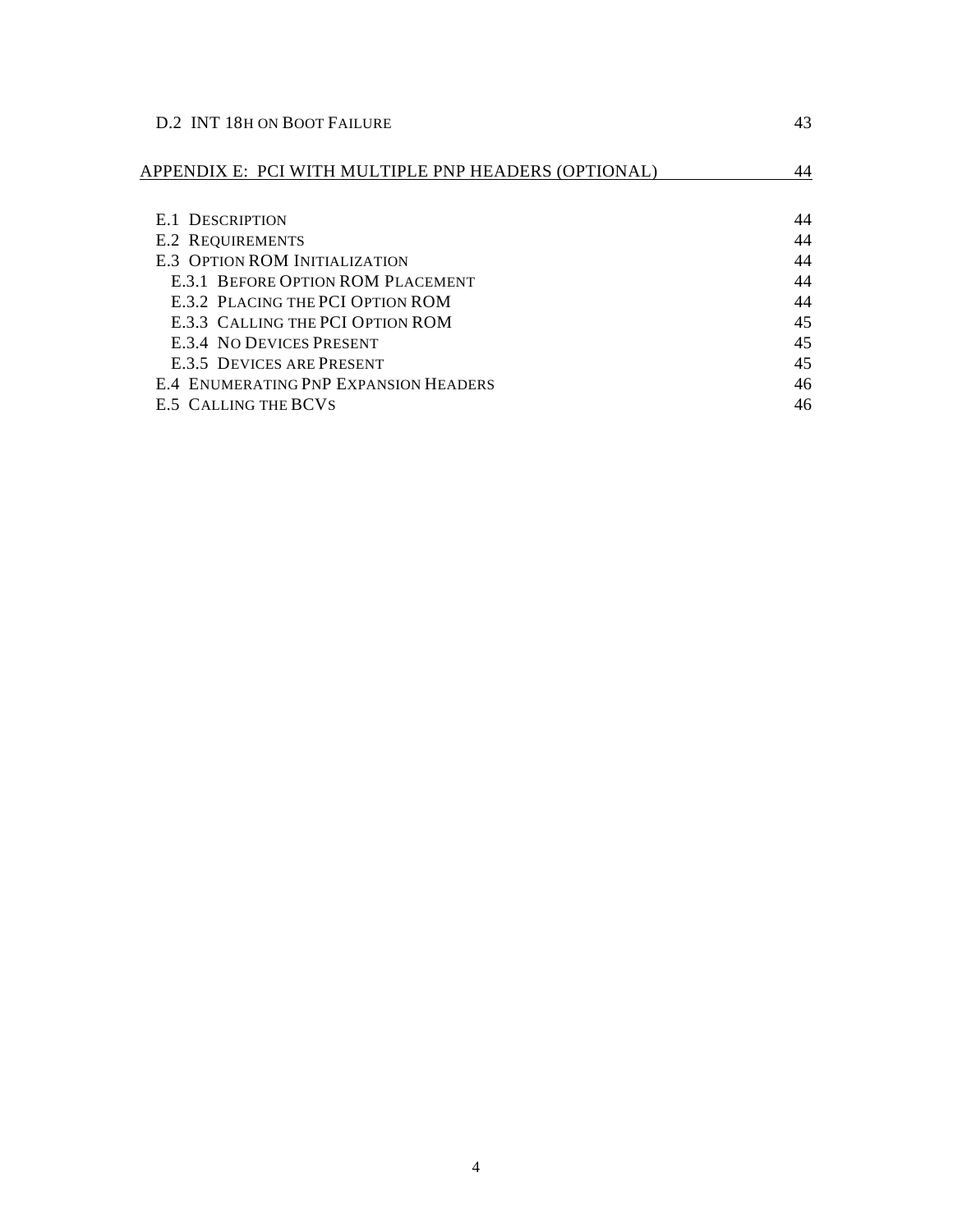# **1.0 Introduction**

# **1.1 Revision History**

| <b>Version</b> | <b>Changes</b>                                                      |
|----------------|---------------------------------------------------------------------|
| 0.80           | Original version.                                                   |
| 0.81           | Grammatical corrections.                                            |
| 1.00           | Finalized for public release.                                       |
| 1.01           | Added the <i>BiosSelector</i> parameter to the run-time functions.  |
|                | Moved run-time functions 65h and 66h from Appendix C to Appendix B. |
|                | Cleaned up documentation on the run-time functions.                 |

You may obtain the latest copy of the BIOS Boot Specification from the Phoenix world wide web site at http://www.ptltd.com, or by contacting a representative from one of the authoring companies.

Technical Editor:

Scott Townsend Phoenix Technologies Ltd. 2575 McCabe Way Irvine, CA 92714 Phone:(714) 440-8000 Fax: (714) 440-8300 Email: Scott\_Townsend@ptltd.com

## **1.2 Related Documents**

| <b>Title</b>                                                 | Version | Author                            |
|--------------------------------------------------------------|---------|-----------------------------------|
| Plug and Play BIOS Specification                             | 1.0A    | Compaq/Phoenix/Intel              |
| Hardware Design Guide for Microsoft Windows 95               | 1.0     | <b>Microsoft Corporation</b>      |
| <b>Enhanced Disk Drive Specification</b>                     | 1.1     | Phoenix                           |
| <b>"El</b><br>Format<br><b>Bootable</b><br>Torito"<br>CD-ROM | 1.0     | Phoenix/IBM                       |
| Specification                                                |         |                                   |
| <b>PCI</b> Local Bus Specification                           | 2.1     | <b>PCI</b> Special Interest Group |

## **1.3 Purpose**

The purpose of this specification is to describe a methodology by which the BIOS will identify all IPL (Initial Program Load) devices in the system, prioritize them in the order the user selects, and then sequentially go through each device and attempt to boot. The BIOS must become more intelligent about booting because the Plug and Play BIOS Specification places additional requirements on the BIOS during the boot process, and there are now more devices that are bootable such as CD-ROM, network remote boot, PCMCIA, etc. It is important that this specification define a boot scheme that is generic and flexible enough to allow booting from virtually any existing IPL device, and for the definition of future IPL devices as well.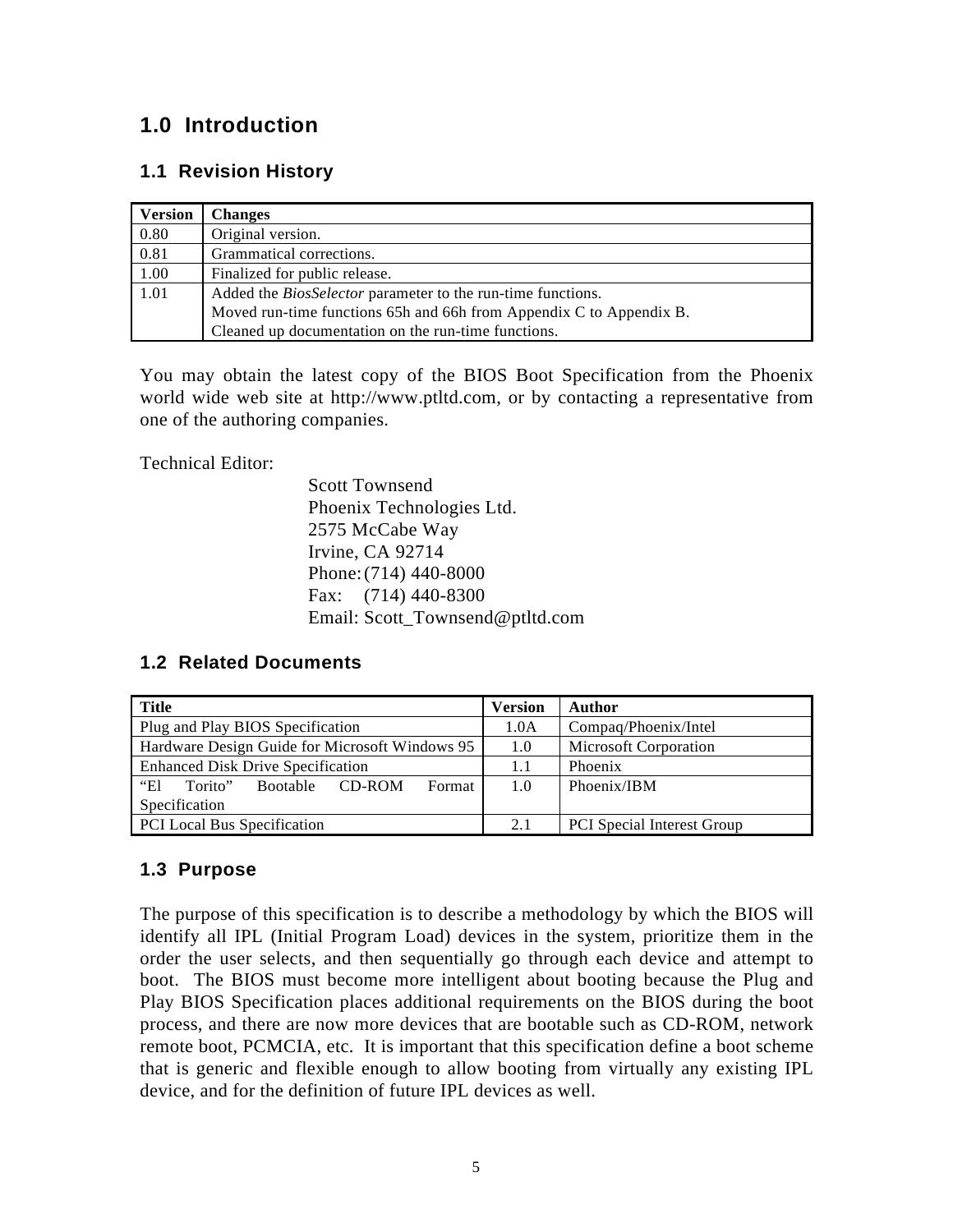# **1.4 Terms**

To avoid confusion and to be consistent with the Plug and Play BIOS Specification, definitions of some of the terminology used in this document are listed below.

# **ATA**

An *Advanced Technology Attachment* drive, also known as an IDE drive, is a hard drive with the interface built-in.

# **ASCIIZ**

An *ASCIIZ* string is simply a string of ASCII characters terminated by a NULL (0 byte).

# **BAID**

A *BIOS Aware IPL Device* is any device that can boot an O/S, but requires the BIOS to have specific code to support it. Some examples are: the first floppy drive, the first hard drive, ATAPI CD-ROM, PCMCIA, embedded network adapter, etc.

# **BCV**

A *Boot Connection Vector* is a pointer that points to code inside the option ROM that will perform device initialization, detect if a peripheral (such as a SCSI hard drive) is attached, and optionally hook INT 13h. The BCV resides in a PnP option ROM Expansion Header. An example of an option ROM with a BCV is a PnP ISA SCSI controller.

## **BDA**

The *BIOS Data Area* is a data storage area in RAM. The BDA is used by the BIOS to manage the various peripherals and resources in the system. The BDA starts at segment address 0040h.

## **BEV**

A *Bootstrap Entry Vector* is a pointer that points to code inside an option ROM that will directly load an O/S. The BEV resides in a PnP option ROM Expansion Header. An example of an option ROM with a BEV is a PnP ISA ethernet controller.

## **BIOS**

The *Basic Input/Output System* is the software embedded on a chip located on the computer's main board. The BIOS executes POST to test and initialize the system components and then loads (boots) the O/S. The BIOS also handles the low-level input/output to the various peripheral devices connected to the computer.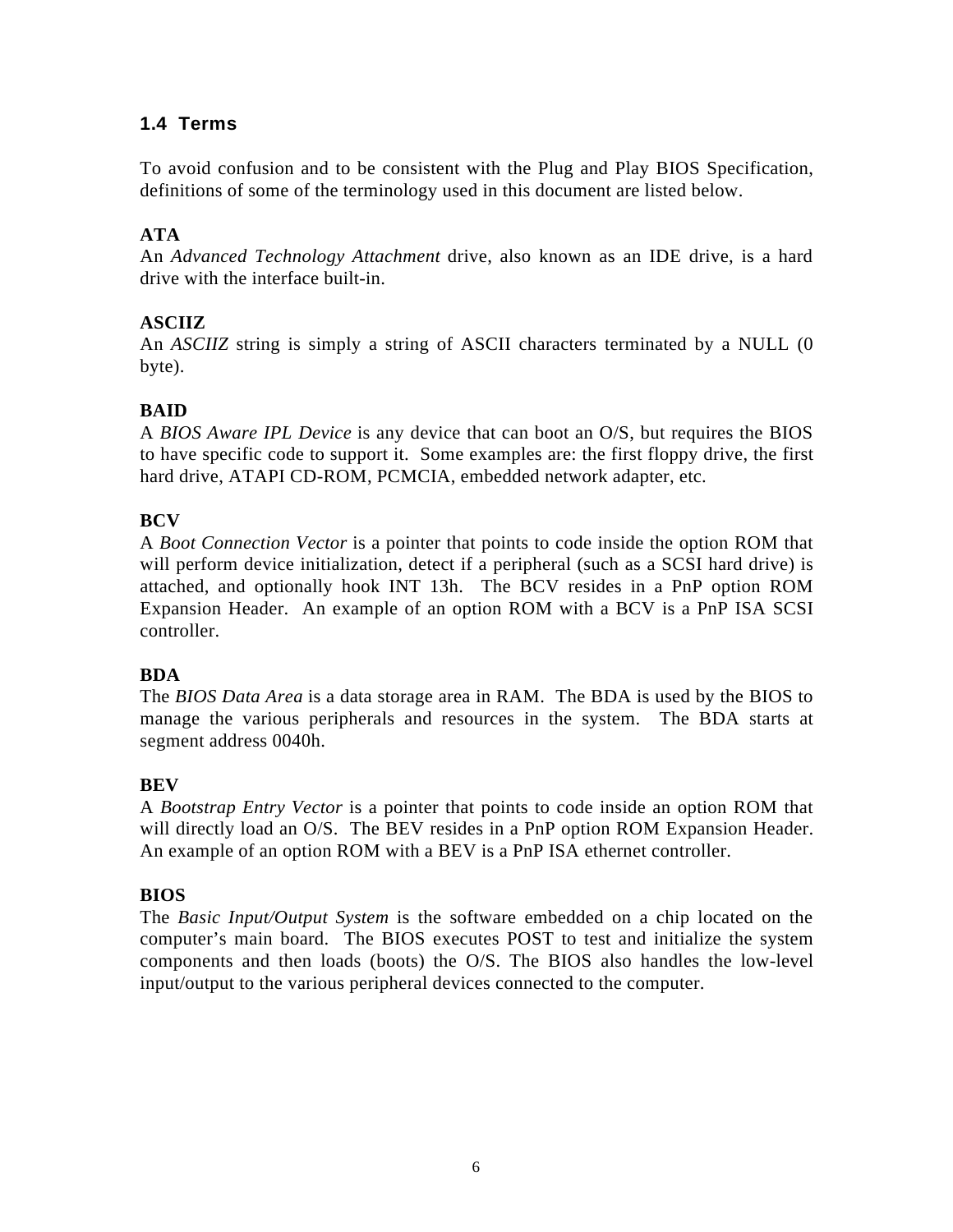## **Boot Device**

A *Boot Device* is any device that must be initialized prior to loading the O/S. This includes the primary input device (keyboard), the primary output device (display), and the initial program load device (floppy drive, hard drive, etc.). An IPL device is one form of a boot device.

# **CDR**

*Conflict Detection and Resolution* is a method by which a PnP BIOS first detects the resource requirements for PnP cards, and then allocates them in a conflict-free way.

## **CSN**

A *Card Select Number* is a number that uniquely identifies a PnP ISA card and is used to communicate exclusively to that card. The CSN is assigned by the PnP BIOS to each PnP ISA card in the system.

# **DDIM**

The *Device Driver Initialization Model* is a method of initializing an option ROM whereby the option ROM is first copied to shadow RAM, then its initialization vector is called with the shadow RAM write-enabled. When the option ROM completes initialization it may dispose of code not needed at run-time by re-sizing the ROM memory footprint. Finally, after the option ROM returns and the BIOS regains control, the ROM is write-protected.

## **DV**

A *Disconnect Vector* is a pointer that points to code inside the option ROM that will perform clean-up after the Boot Connection Vector has already been called. The DV resides in a PnP option ROM Expansion Header. An example of an option ROM with a DV is a PnP ISA SCSI controller.

## **IPL Device**

An *Initial Program Load Device* is any device in the system that can boot and load an O/S. In standard AT machines, this is the floppy drive or hard drive.

# **Legacy Card**

A *Legacy Card* is a standard ISA card that contains no PnP compatible configurability, and no PnP Expansion Header.

## **NV**

*Non-Volatile* memory is memory that is retained even when the power has been shut off. The most common type of NV memory on a PC is the CMOS RAM that is used to store system configuration information.

# **O/S**

An *Operating System* is loaded from an IPL device when that device is selected for booting.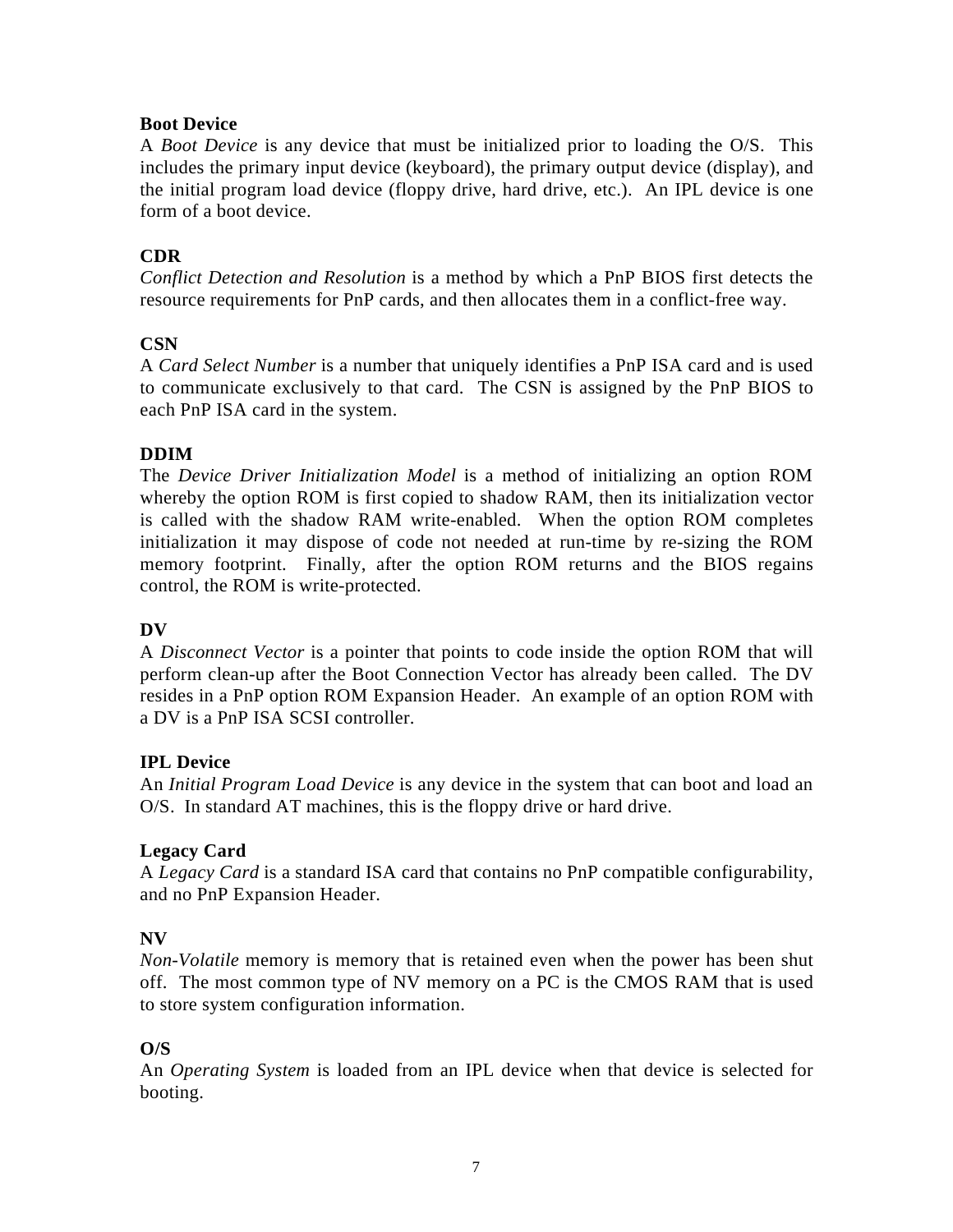# **PFA**

A *PCI Function Address* is a unique number assigned to a PCI function on a PCI device. The PFA consists of a function number, a device number, and a bus number.

# **PnP**

*Plug and Play* is a term used to identify anything defined by the Plug and Play BIOS specification or the Plug and Play ISA specification. The term will typically be used to reference some device or behavior that is specific to PnP technology.

# **PnP Cards**

*PnP Cards* consist of any cards that contain an option ROM with a PnP Expansion Header.

# **POST**

The *Power-On Self Test* is the part of the BIOS that takes control immediately after the computer is turned on. POST initializes the computer hardware so that an O/S can be loaded.

## **Setup**

The system *Setup* program is the part of the BIOS that is executed after a user specified <Hot Key> is pressed during the BIOS initialization. Setup allows the user to set up and configure the system as well as select the IPL Priority of the system.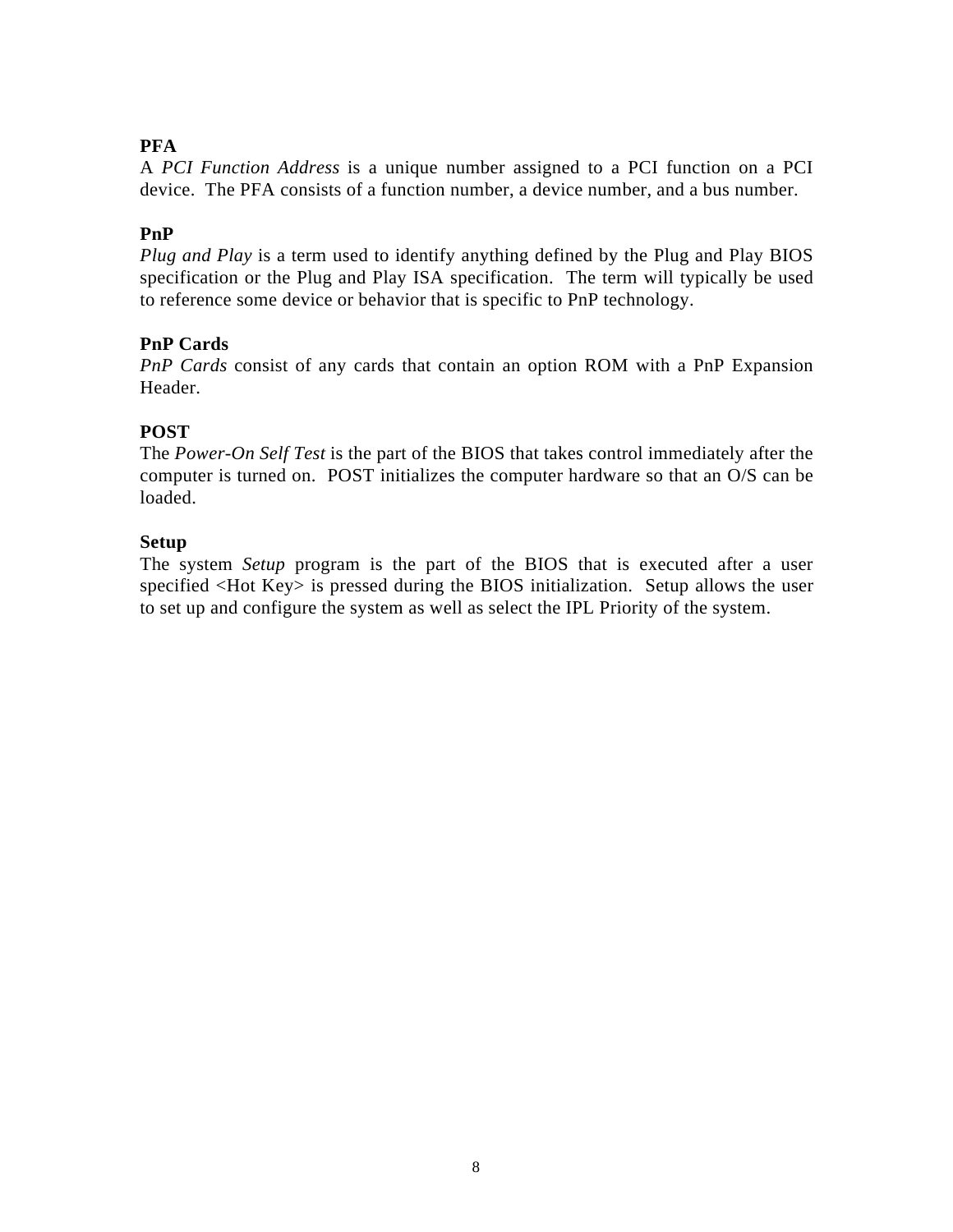# **2.0 Overview**

# **2.1 Description**

The BIOS Boot Specification defines a feature within the BIOS that creates and maintains a list of all the IPL devices found in the system and stores this list in NV memory. IPL devices come in three flavors: BAID, PnP Card, and Legacy. Only BAIDs and PnP Cards are enumerated. Legacy devices are not supported for several reasons. First, they tend to take control of the boot process altogether making them rather unfriendly. Second, they provide no means for identifying themselves as an IPL device. Finally, the BIOS cannot selectively boot from one of several Legacy IPL devices in a system.

The BIOS Boot Specification provides one basic feature, the IPL Priority. The IPL Priority is a user-specified priority of IPL devices that is arranged in Setup. This boot order is similar to the common feature of boot A: then C: or vice versa, but supports additional IPL devices. Also, the number of IPL devices in the system may vary from one power-on to another. Each time the user turns on the system all IPL devices in the system are enumerated.

Additionally, the BIOS Boot Specification defines the BCV Priority. The BCV Priority is a user-specified priority list of INT 13h Device Controllers that is arranged in Setup. This list specifies the order that the controllers will be called to install their INT 13h drive support during POST.

If an IPL device fails to load an O/S, the BIOS regains control and attempts to boot from the next available IPL device. This procedure will continue until all possible IPL devices have been exhausted. Only then will the BIOS display a message that an O/S cannot be found, wait for a key stroke, and then invoke INT 19h again. This method ensures that the BIOS has intelligently made every attempt to boot.

The BIOS Boot Specification encompasses the boot process of both PnP and non-PnP systems. The support for PnP Cards wherever mentioned is only pertinent to systems which include PnP support in their BIOS. A standard AT compatible system (also called a Legacy system) is much simpler than one with a PnP BIOS because it only supports BAIDs. A Legacy system does not need to provide any dynamic IPL device enumeration or configuration, nor does it support PnP Cards in their native mode. This is because the number of IPL devices in such a system will never change.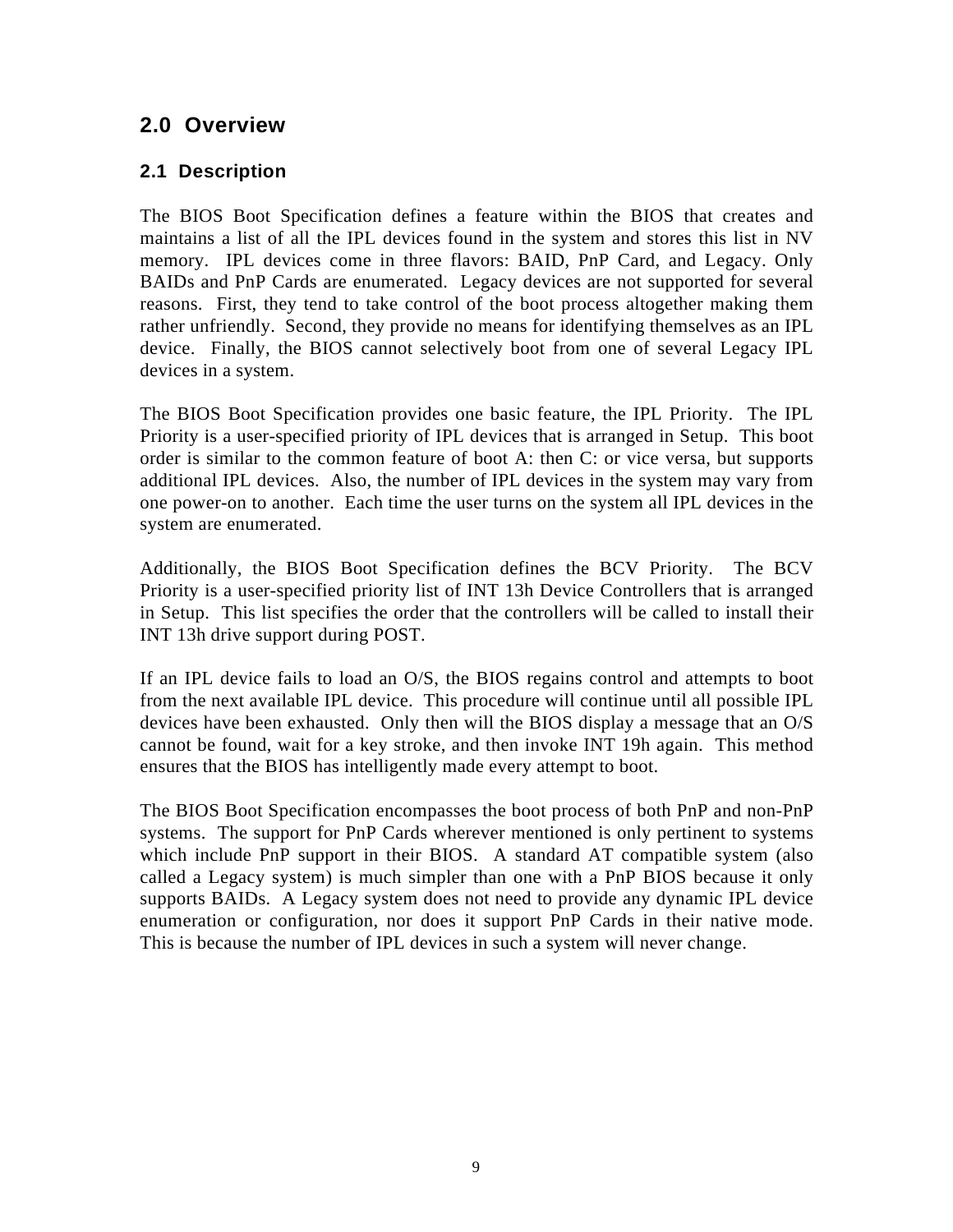# **3.0 IPL Devices**

# **3.1 Requirements for IPL Devices**

An IPL device can be virtually any device that has the ability to load and execute an O/S. This includes floppy drives, hard drives, CD-ROM drives, PCMCIA controllers/cards, PnP Cards, Legacy cards, and could, in the future, include virtually any devices such as serial ports, parallel ports, etc. An IPL device falls into one of three categories: BAID, Legacy IPL Device, or PnP Card. There are two varieties of PnP Cards, BCV devices and BEV devices.

One of the key points of concern about an IPL device is that it be able to return back to the BIOS with an error if the O/S load fails. The BIOS Boot Specification defines INT 18h as the recovery vector for failed boot attempts. For example, if a PnP ISA network card was configured to boot from the network, but the network cable wasn't attached, the card's option ROM should signal to the BIOS that it cannot boot by invoking INT 18h.

If a Legacy card's option ROM code hooks INT 19h during its initialization call it controls the boot process. If a Legacy card hooks INT 18h, the boot failure recovery will not work. For this reason, it is recommended that all future Legacy boot devices include the PnP Expansion Header and its associated support in their option ROMs so that their priority in the booting process can be controlled.

# **3.1.1 IPL Table**

Each BAID and BEV device must have corresponding entries in the IPL Table. An IPL Table for a typical PC would have two BAID entries, one for diskette drive A: and one for hard drive C:, and one for each BEV device found. A sample IPL Table is shown in section 4.1.

The information stored in the IPL Table consists of identification information, pointers to description strings, and pointers to handlers that will initiate an O/S load. The IPL Table and BCV Table data structure is defined in detail in Appendix A.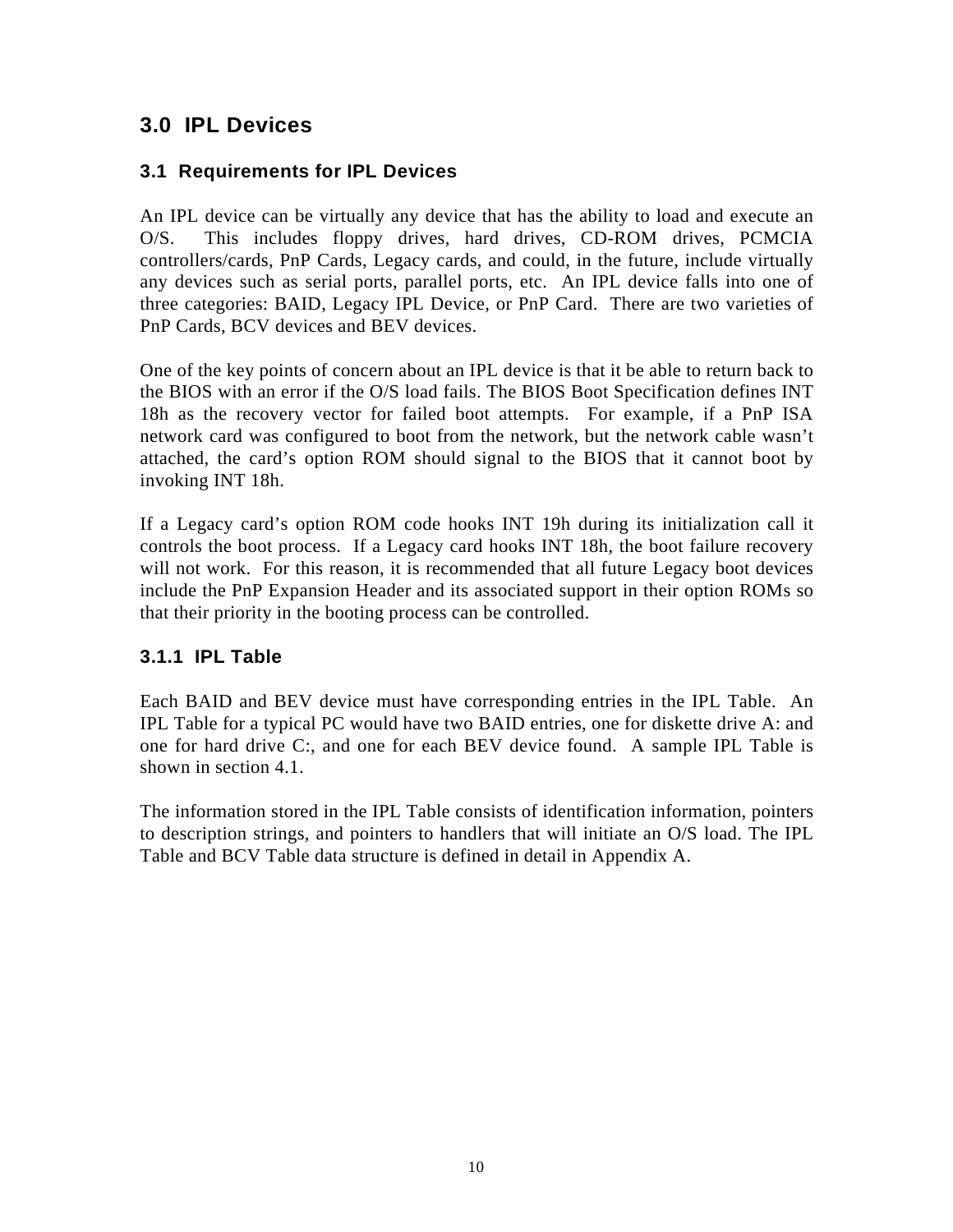# **3.1.2 Product Name String**

The Plug and Play BIOS Specification defines fields in the PnP Expansion Header for optional description strings. Vendors of PnP Cards must have meaningful strings in the Product Name String and Manufacturer String fields of the PnP Expansion Header. The Product Name String is particularly important since it will be displayed to the user as an identifier for that device. Although the only current limitation to these strings is that they be terminated by a NULL (0 byte), it is declared here that only the first 32 characters (bytes) of the Product Name String are significant. Characters beyond 32 will not be displayed. This is a reasonable length to provide the user with a unique name for that device. Product Name Strings shorter than 32 will be displayed in their entirety.

# **3.2 BAIDs**

BAIDs include the first floppy drive, the first hard drive, and any other bootable device that has specific code in the BIOS to support it. A BAID is able to launch a bootstrap only because the BIOS has built-in support as part of the INT 19h service routine. Some examples of this might be an ATAPI compatible CD-ROM drive or a PCMCIA card/controller. BAIDs do not have option ROMs, nor can they function without specific code embedded in the BIOS.

Each BAID will have an entry in the IPL Table. This entry will contain the following information: the device type, a device sub-type, a pointer to a description string, and a pointer to code that will attempt to boot from the device. The INT 19h handler will read this table and be able to boot from any one of these devices without having to know what type of device it is. The table consists of a contiguous array of data structures of which each corresponds to a particular IPL device.

Note that only the *first* floppy drive and the *first* hard drive are considered IPL devices. The main reason why a system cannot boot from other drives is that the boot sector code specifically addresses only these drives (00h for floppy and 80h for hard drive) when INT 13h is called to load the O/S. See Appendix D for recommended changes to the O/S boot sector that could solve this problem.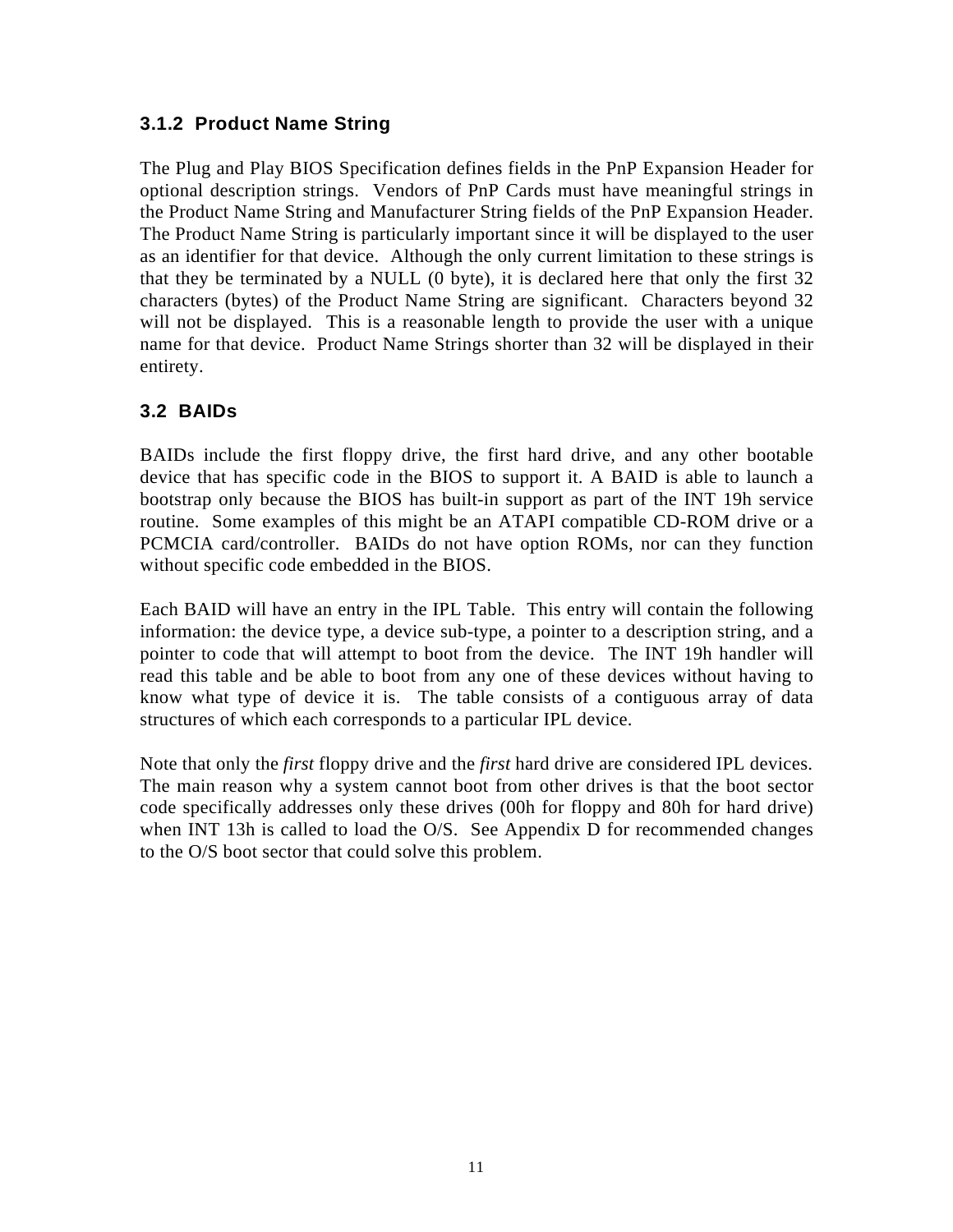# **3.3 Devices with PnP Expansion Headers**

All IPL devices with option ROMs must contain a valid option ROM header that resides between system memory addresses C0000h and EFFFFh on a 2k boundary and begins with 55AAh. A Device's booting can only be controlled if it has a PnP Expansion Header. The Expansion Header, whose address resides within the standard option ROM header at offset +1Ah, contains important information used to configure the device. It also contains pointers to code in the device's option ROM (BCV or BEV) that the BIOS will call to boot from the device. See Appendix A for the structure of the PnP Expansion Header. There are two ways an IPL device with a PnP Expansion Header can be booted. It must contain a BCV or a BEV.

A BEV device, typically a network card, is booted by the BIOS making a far call directly to its BEV. If the device fails to boot, it executes an INT 18h which returns control back to the BIOS. BEV devices behave much like BAIDs in that they are selectively bootable.

A BCV device, typically a SCSI controller, is not directly bootable. Rather, it merely adds its drives to the system by hooking into the BIOS' INT 13h services and appending drive numbers to any existing drives. Since only drive 80h is bootable, a BCV would only be able to boot one of its drives if it installed before any other drives in the system. For this reason, it is necessary to control the order that *all* drives are installed into the system, including on-board ATA drives and those controlled by Legacy devices such as older SCSI controllers. The only way to control a BCV device's drives in the boot order is by allowing the user to specify the order of initialization among ATA, BCV, and Legacy option ROMs. This will be discussed in detail in section 5.0.

## **3.4 Legacy IPL Devices**

This is a standard ISA card with a valid option ROM that resides in system memory address space between C0000h and EFFFFh on a 2k boundary. An example of this type of device is a Legacy SCSI hard drive controller with a bootable ROM installed. Legacy IPL devices do not contain PnP Expansion Headers in their option ROMs.

Option ROMs are detected during the BIOS' scan and their initialization vectors are called. During initialization, devices may hook INT 19h so that they will gain control when the BIOS issues INT 19h to boot the system. Or, they may hook INT 18h so that if all other IPL devices in the system fail to boot they will take over. Or, they may simply hook INT 13h and only respond to calls that reference their drive number. In any case, the first two methods provide no consistent way for the BIOS to regain control if the device fails to boot.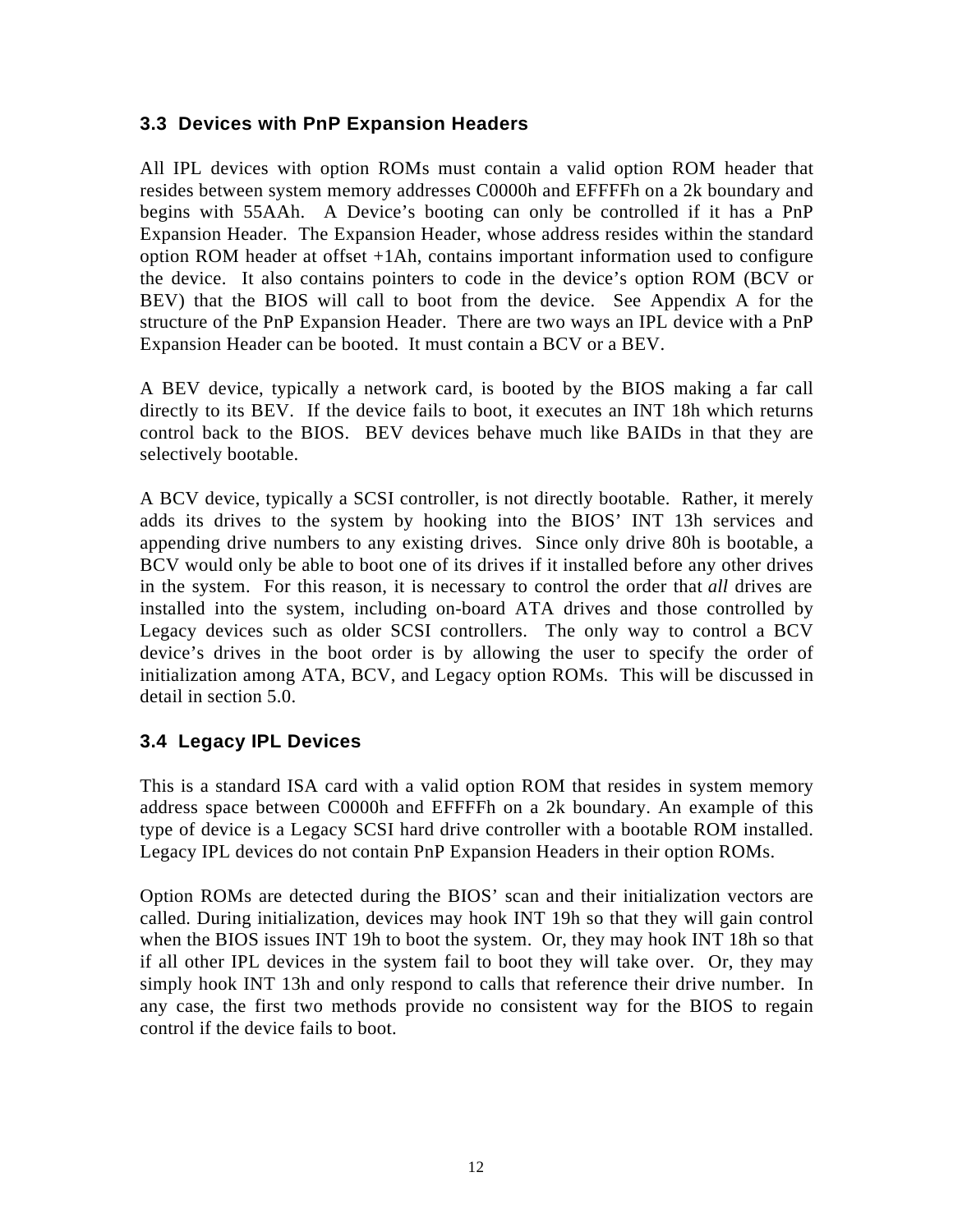Legacy IPL devices will be allowed to take control of the system (via hooking interrupts) in both Legacy and PnP systems. The Plug and Play BIOS specification recommends that Legacy devices that hook a bootstrap interrupt such as INT 19h, 18h, or 13h have the interrupt re-captured by the BIOS. This is not done because grabbing an interrupt vector back after a device has hooked it can produce unpredictable results. Further, by allowing the card to take control, the behavior of these Legacy cards will be the same on both PnP and Legacy machines.

Legacy IPL devices are not enumerated or handled in any special way. Their behavior will be largely unknown by the BIOS. If a Legacy IPL device traps INT 19h it takes control of the boot process. This is acceptable because it is consistent with what Legacy systems do now. If a Legacy IPL device traps INT 13h, it becomes the local hard drive from the BIOS' perspective since it would then respond to INT 13h function calls executed in the INT 19h handler.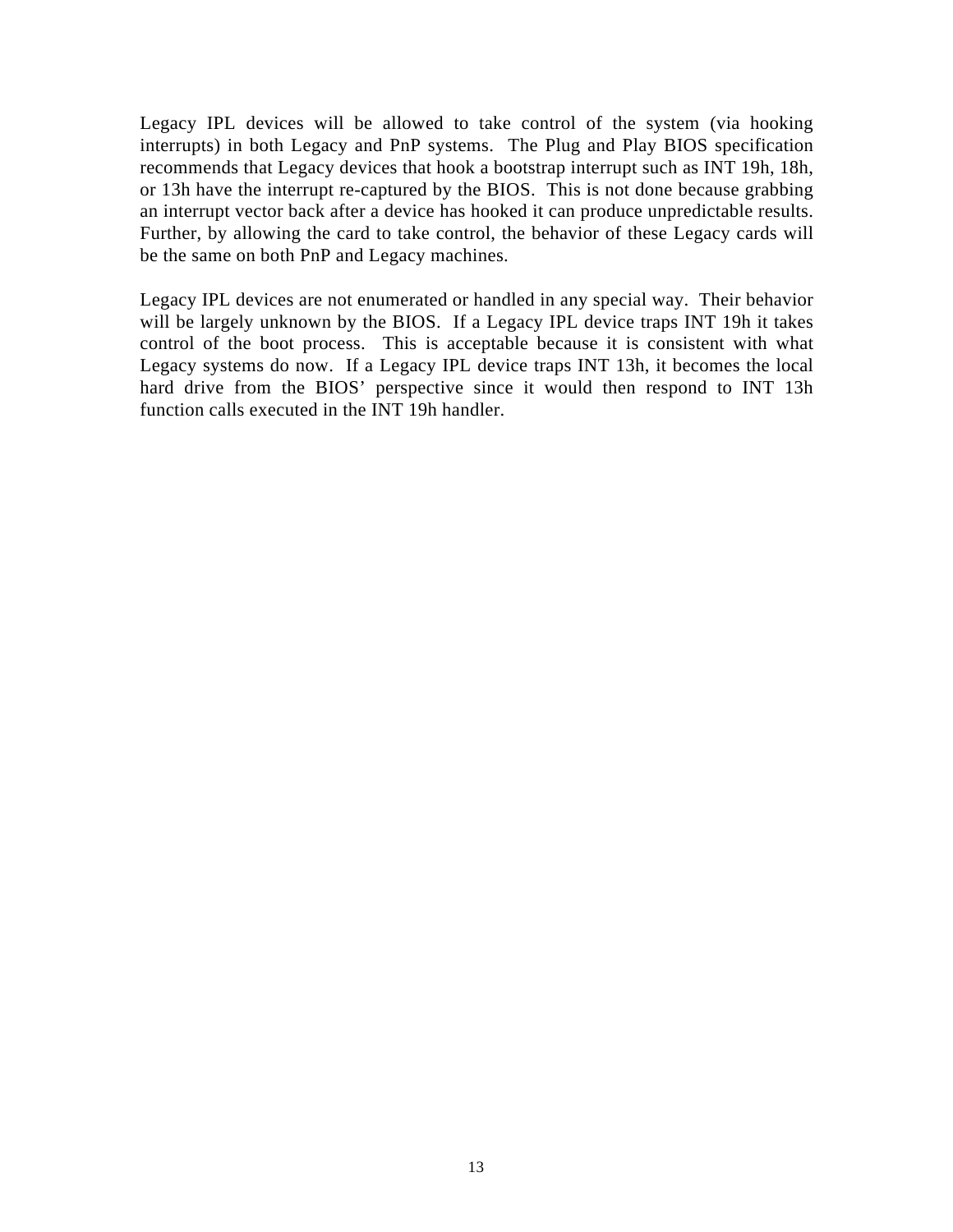# **3.5 Identifying IPL Devices**

The large variety of possible IPL devices dictates that a generic methodology be implemented so that all existing and future devices can be made bootable with a minimum of difficulty. All IPL devices in the system need to be enumerated during POST, but before INT 19h. All IPL devices fall into one of three categories: BAID, PnP Card, or Legacy.

| <b>IPL Device</b>                            | <b>Type</b>          |
|----------------------------------------------|----------------------|
| First floppy drive                           | <b>BAID</b>          |
| First ATA Hard drive                         | <b>BAID</b>          |
| PCI ATA card w/ drive                        | <b>BAID</b>          |
| <b>ATAPI CD-ROM</b> drive                    | <b>BAID</b>          |
| PCMCIA controller w/bootable card            | <b>BAID</b>          |
| Ethernet controller w/ code embedded in BIOS | <b>BAID</b>          |
| PnP Token Ring card                          | PnP (BEV)            |
| PnP ethernet card                            | PnP (BEV)            |
| Non-PnP card w/ PnP Expansion Header         | PnP (BEV<br>$\alpha$ |
|                                              | BCV)                 |
| PnP SCSI card w/ drive                       | PnP(BCV)             |

# **3.5.1 BAIDs**

All BAIDs are automatically identified because the BIOS has specific code to support them. In addition, each BAID has a corresponding entry in the IPL Table.

# **3.5.2 PnP Expansion Header**

A PnP Card is defined by having a PnP Expansion Header in its option ROM. Any IPL device with an option ROM can contain the PnP Expansion Header, including PCI and ISA devices. If a PnP Expansion Header exists, the device will be treated as a PnP Card. If it is a BEV device it will be included in the IPL Priority. If it is a BCV device the BCV will be called. The PnP Expansion Header method of identifying boot devices with option ROMs is expected to become the future standard.

# **3.5.3 PCI Devices**

From the standpoint of booting, most PCI IPL devices with option ROMs behave just like Legacy IPL devices. Currently, most PCI SCSI controllers will typically hook INT 13h and most PCI network cards typically hook either INT 19h or INT 18h in order to be an IPL device. It is recommended that all future PCI devices with option ROMs employ the PnP Expansion Header method for booting so that they may enjoy the benefits of appearing on a boot menu and allowing users to select its boot order.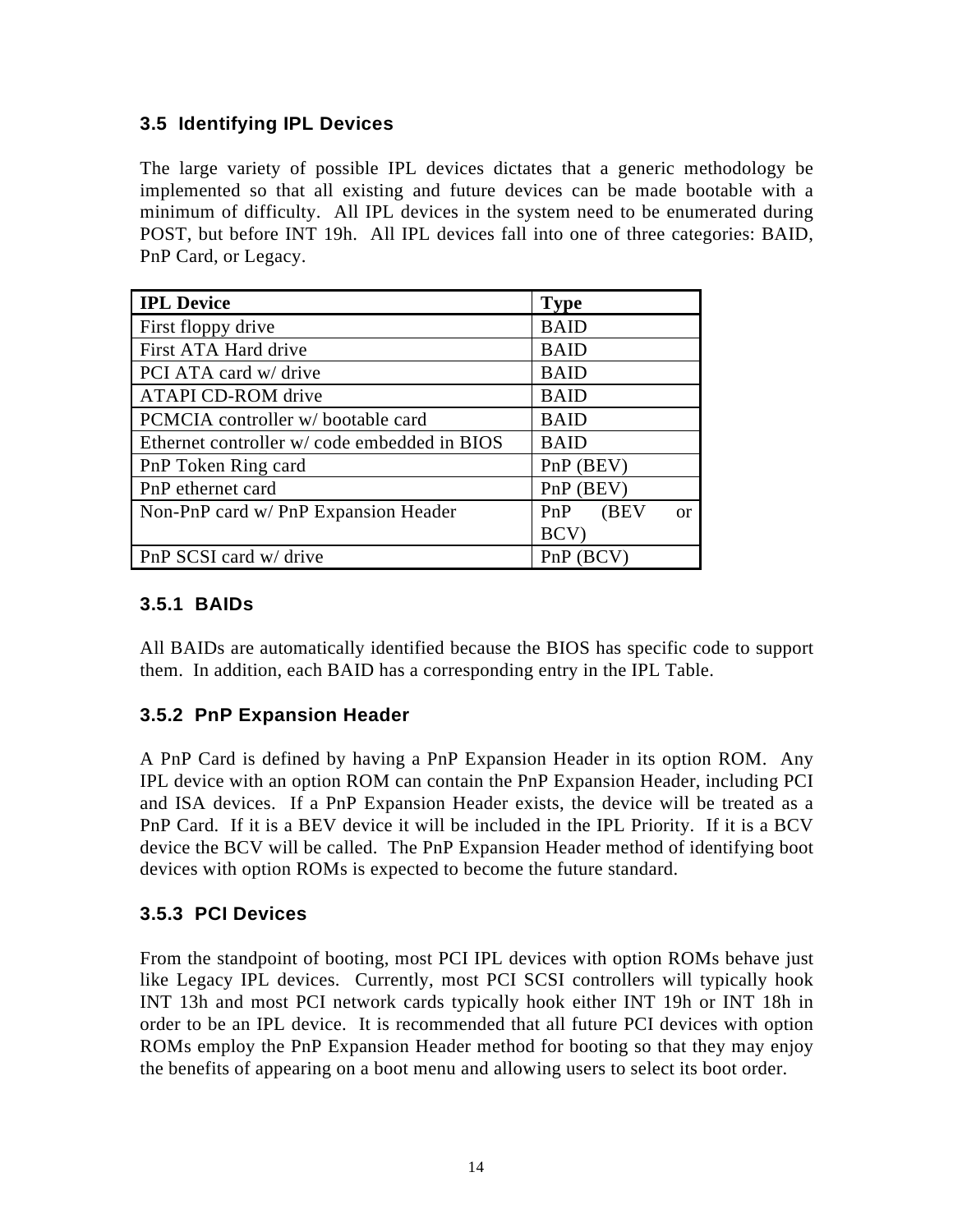PCI devices without option ROMs are either not an IPL device, or they behave like a BAID. For example, a PCI ATA controller will not have an option ROM, but will become the system ATA controller and utilize the BIOS' INT 13h services to interface to attached ATA drives.

The address space for option ROMs conforming to the Device Driver Initialization Model (DDIM), such as PCI, shall be write-enabled both when their initialization vector is called, and when their BCV is called.

# **3.5.4 Identical IPL Devices**

In an implementation of the BIOS Boot Specification, the system BIOS may choose to distinguish between identical IPL devices so that the user will be able to choose the correct device, given a menu of selections. For instance, the system BIOS may recognize that two identical PnP SCSI controllers are present in the system and distinguish them by numbering them, by displaying their CSN, or some other method. Currently, no specific method is recommended nor defined here. Recognizing and dealing with identical devices is optional and not required for BIOS Boot Specification compliance.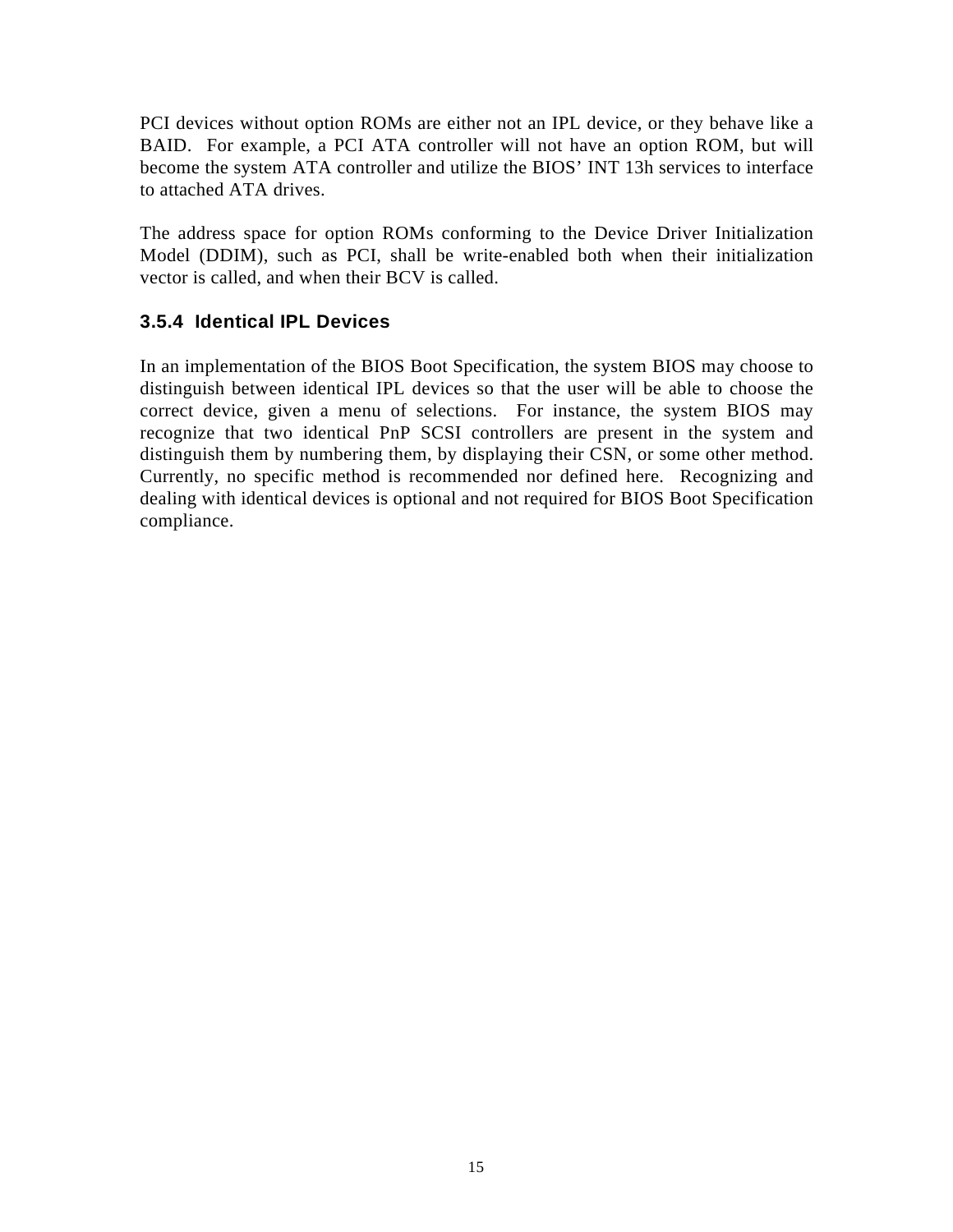# **4.0 IPL Priority**

Once all BAIDs and BEV devices in the system have been identified and enumerated, the BIOS needs to decide in which order they will be selected for booting. This is handled by the IPL Priority.

The IPL Priority consists of an array of ordinal values, one for each BAID and BEV device found in the system at POST. An IPL Priority ordinal value is the index of a BAID or BEV device entry in the IPL Table. The priority for IPL devices is configurable by the user by editing the IPL Priority in Setup. The order the user selects is then stored in NV memory so that it can be retrieved by the BIOS at INT 19h time. The IPL Priority specifies not only the number of BAIDs and BEV devices in the system, but their order of booting as well.

When the INT 19h handler gains control, the first IPL device in the IPL Priority is used to attempt to boot. If that fails, the next device is tried, and so on until all devices in the IPL Priority have been tried. At that point an error message will be displayed since all attempts to boot have been exhausted.

# **4.1 Maintaining the IPL Priority**

Since the ordinal values in the IPL Priority are simply the index of the IPL device in the IPL Table, no information is stored as to the specific IPL device that the ordinal value represents. Here we assume that the number of BAIDs in a system does not change because the BIOS contains the code for them. The BIOS recognizes only a change in the *number* of BEV devices, and not a change in the *type* of BEV devices.

If the user changes the BEV devices they have in their system without changing the total number of BEV devices, the BIOS will not detect this and will keep the previous IPL Priority. For example, if there is a PnP ISA ethernet card in a system and the user removes it and installs a different PnP ISA ethernet card, the IPL Priority would not change because the BIOS does not track individual BEV devices. It merely tracks the number of them and their order in the IPL Priority. The IPL Table would contain an entry for the new PnP ethernet card in the same location as where the old one was before. Again, as long as the total number of BEV devices doesn't change, the BIOS uses the last order that was stored in NV memory.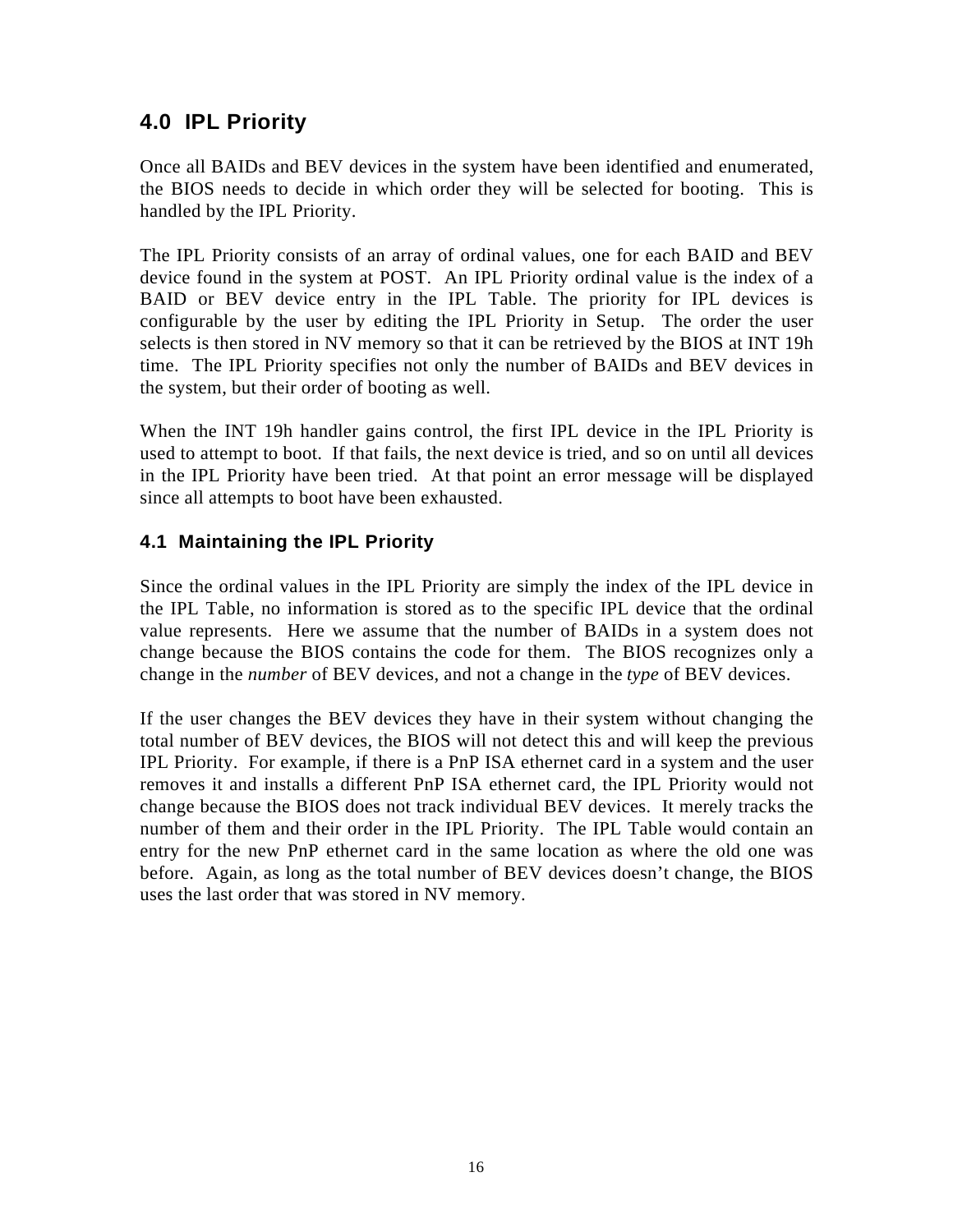The way the IPL Priority is constructed is by taking the range of ordinal values for BAIDs and BEV devices, and storing them in NV memory in the IPL Priority order. The maximum number of IPL devices supported is implementation specific, and is defined at BIOS build time. The number of BAIDs also does not change. The number of BEV devices that were detected at the last boot is stored in NV memory so that a change in this number can be recognized by the BIOS. If the number of BEVs found during POST differs from the number found at last boot as indicated by the value stored in NV memory, the BIOS should either reset the IPL Priority automatically to reflect the changes, or prompt the user to enter Setup.

When the system boots for the first time, or if the NV memory is corrupted, a default IPL Priority is created. The default IPL Priority consists of the BAIDs followed by the BEV devices found in the system. The BEV devices are placed at the end of the IPL Priority in the order that they are found. Optionally, the user can be prompted to enter Setup.

The IPL Priority remains in effect until either the user changes it or the number of BEV devices in the system changes. However, the IPL Priority could change in a system with more than one BEV device if the order the BEV devices were found by the PnP BIOS changed. This seems odd at first to have the IPL Priority change and the user not be notified. But ultimately, if the user is changing boot devices they will probably want to manually edit the IPL Priority anyway. This caveat saves a lot of potential consumption of NV memory that would be used to store unique serial numbers for each BEV device. Additionally, BIOS code space is saved by not tracking individual BEV devices as opposed to simply enumerating the existing ones without reference to what type of device they are.

|                | <b>IPL Table</b>    |
|----------------|---------------------|
| 0              | Floppy A:           |
| 1              | Hard Drive C:       |
| $\overline{2}$ | <b>CD-ROM</b>       |
| $\overline{3}$ | <b>BEV #1</b>       |
| $\frac{1}{4}$  | <b>BEV #2</b>       |
| $\overline{5}$ |                     |
| 6              |                     |
| $\overline{7}$ |                     |
|                | <b>IPL Priority</b> |

|               | $\cdot$ | . |  |  |
|---------------|---------|---|--|--|
| 3   4   1   2 |         |   |  |  |

When INT 19h is executed, the BIOS will process the IPL Priority shown above in the following order: BEV #1, BEV #2, Hard Drive C:, CD-ROM, Floppy A:.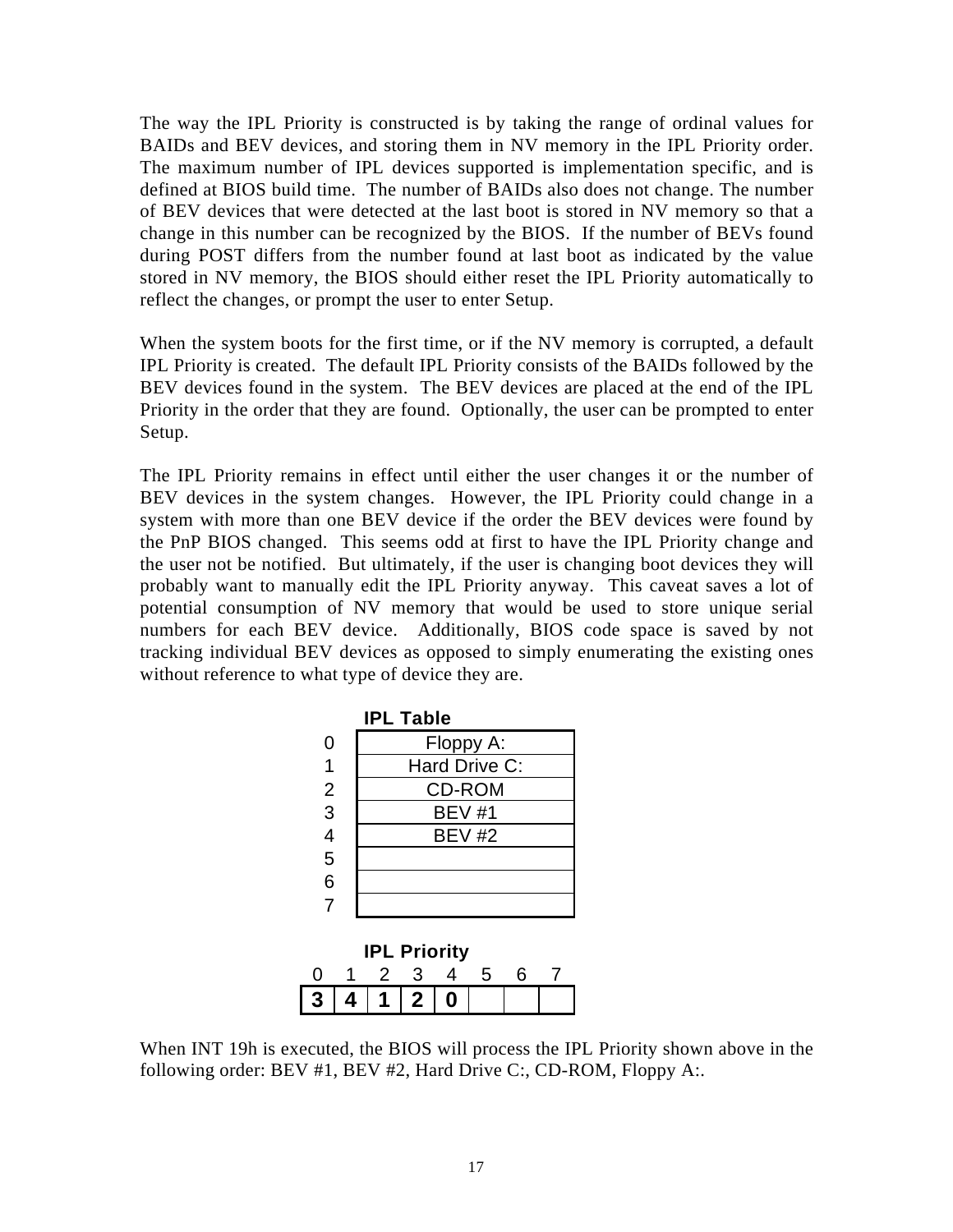# **4.2 IPL Priority Pseudocode**

The following pseudocode describes an example of managing the IPL Priority during POST.

## **Created at BIOS build time:**

- First few IPL Table entries are filled in by the BAIDs.
- maxIPLCount = Number of entries in IPL Table.
- baidCount  $=$  Number of BAIDs in the system.
- $maxBEVCount = (maxIPLCount baidCount)$ .
- The NV memory space for the IPL Priority is reserved.

## **Assumptions:**

- The default for the IPL Priority will automatically be created during POST in case the NV memory gets corrupted.
- nvBEVCount = number of BEV devices found last time stored in NV memory.
- postBEVCount = number of BEV devices found this time.

# **Execution at POST time:**

- All option ROMs with a PnP Expansion Header are identified and their initialization entry points are called.
- Additional IPL Table entries are filled in with the BEV devices found.
- IF (NV memory is corrupted)
	- Set default IPL Priority by first placing the BAIDs, and then adding in the BEVs in the order they were found.
- ELSE
	- The IPL Priority is retrieved from NV memory.
	- deltaBEVCount = (nvBEVCount postBEVCount).
	- IF (deltaBEVCount  $!= 0$ )
		- IF (deltaBEVCount  $> 0$ )
			- FOR  $(i = 0; i != deltaBEVCount; ++i)$ 
				- Add a new BEV device to the end of IPL Priority.
		- ELSE
			- For  $(i = 0; i != deltaBEVCount; -i)$ 
				- Delete the BEV device nearest the end of IPL Priority.
		- ENDIF
		- Save the postBEVCount in NV memory as nvBEVCount.
		- Save the new IPL Priority in NV memory.
		- (Optional) Display a message that the IPL Priority changed and allow the user to enter Setup to reconfigure the IPL Priority.
	- ENDIF
- ENDIF
- Invoke INT 19h.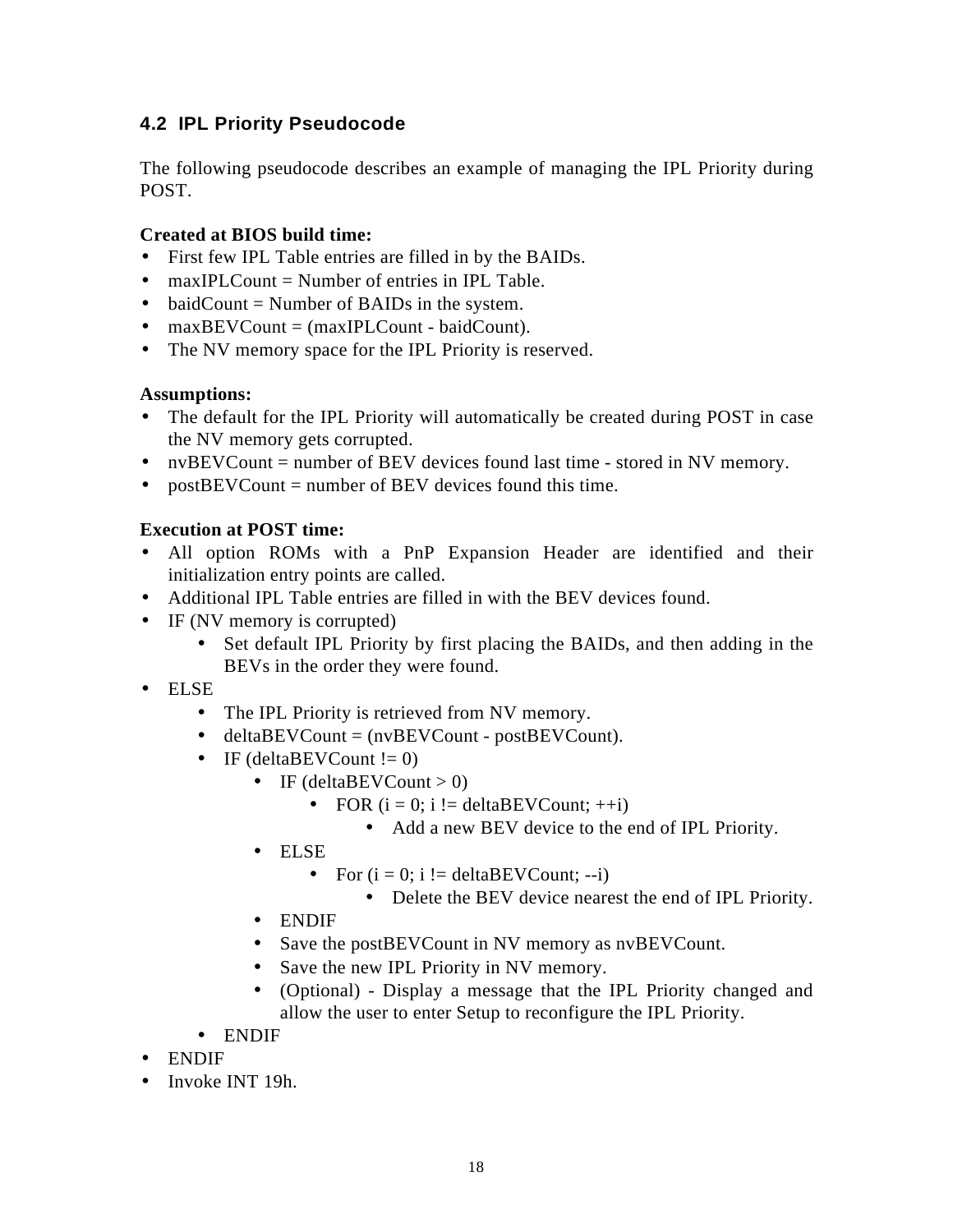# **5.0 BCV Priority**

# **5.1 Introduction**

In order to fully manipulate the order that IPL devices attempt to boot, it is necessary to control the order of installation of devices utilizing INT 13h. Since many INT 13h devices can be managed by one controller, we need to control the order that the controllers' INT 13h support is installed. The need to manage this ordering arises out of the currently limited booting capabilities of today's average PCs. Specifically, there is no standard way for the user to:

- 1. boot from a Legacy or PnP SCSI controller's hard drive when there are also ATA drives present in the system. Typically the on-board ATA support resident in the BIOS is installed before the BIOS' option ROM scan, making it the first to install into the INT 13h services. This results in the bootable drive number 80h being allocated to an ATA drive, thus making drives whose support is installed later 81h or higher and therefore non-bootable.
- 2. control the order that PnP BCV devices are installed into the INT 13h services. If there are several BCV devices in the system and each has a hard drive which contains a different O/S, there is no way to select booting from one device this time and a different device another time. Currently, the BCV devices are either installed randomly, or at best in the order in which they are found.

# **5.2 INT 13h Device Controllers**

An INT 13h Device Controller installs one or more drives into the BIOS' INT 13h services by hooking the INT 13h software interrupt and chaining to the old vector. A controller can be in the form of the BIOS' own INT 13h services for ATA drives, a PnP Card with a BCV, or the collection of Legacy cards with option ROMs.

All controllers must be able to install in any order. This means before or after the BIOS installs its ATA drive support, and before or after the Legacy option ROMs are called for initialization.

# **5.2.1 ATA Drive Support in the BIOS**

The first type of entry in the BCV Table is the BIOS' own INT 13h services for ATA drives. The ATA drive support in the BIOS must be able to install after other controllers have installed. The BIOS cannot assume that the drives it installs will occupy the first drive numbers (80h, 81h, etc.). No attempt is made to enumerate or control the installation order of individual ATA devices, although nothing defined in this specification would prevent this from being accomplished.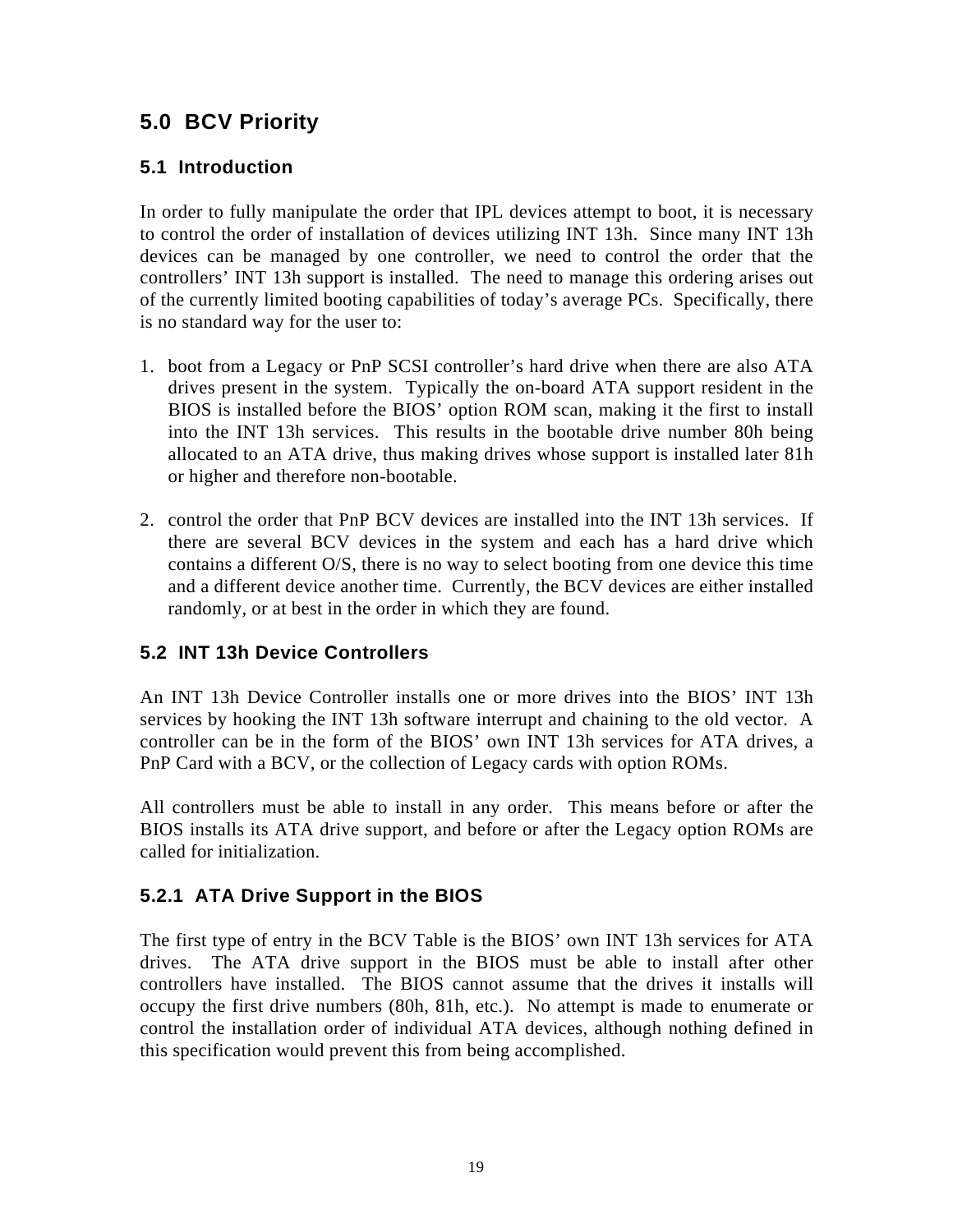# **5.2.2 PnP Cards with BCVs**

PnP Cards with BCVs are the second type of entry in the BCV Table. All PnP Cards will have their initialization vectors called before their BCV is called. Calling the BCV allows the PnP Card to install support for one or more drives into the INT 13h services.

# **5.2.3 Legacy Cards with Option ROMs**

The third type of entry in the BCV Table is all Legacy cards with option ROMs. A Legacy card will install its INT 13h drive support when the BIOS calls the Legacy card's initialization vector. No attempt is made to enumerate or control the installation order of individual devices, although nothing defined in this specification prevents this.

# **5.2.4 Hard Drive BAID**

The first INT 13h Device Controller that successfully installs support for drive 80h becomes the Hard Drive BAID, thus making it an IPL device and relating it to the IPL Priority.

# **5.2.5 Controller Installation Guidelines**

- Each controller may install INT 13h support for one or more drives.
- When INT 13h is hooked, the old vector will be saved.
- A controller will only respond to requests which specify the drive number for which it has control, and will pass on requests to other drive numbers to the old vector.
- A controller may not know if it has any drives attached until it is called to install. If no drives are attached, then the controller should not hook INT 13h.
- The number of hard drives currently installed is stored in the BDA at address 0040:0075. When a controller installs support for additional drives, this location must be incremented by the number of drives that are to be added.
- A controller must install INT 13h support by using sequentially increasing drive numbers starting after the drives previously installed. For example, if two drives are already installed when the controller gets called, they will occupy drive numbers 80h and 81h. The next available numbers for the controller to occupy would be 82h, 83h, etc.
- A controller checks if the location at 0040:0075 is zero to determine if it is the first to install. If it is first, the controller must copy the INT 13h vector over the INT 40h vector so that floppy services are handled properly.
- The first controller to install will get drive number 80h. The controller then knows that it controls the hard drive boot device.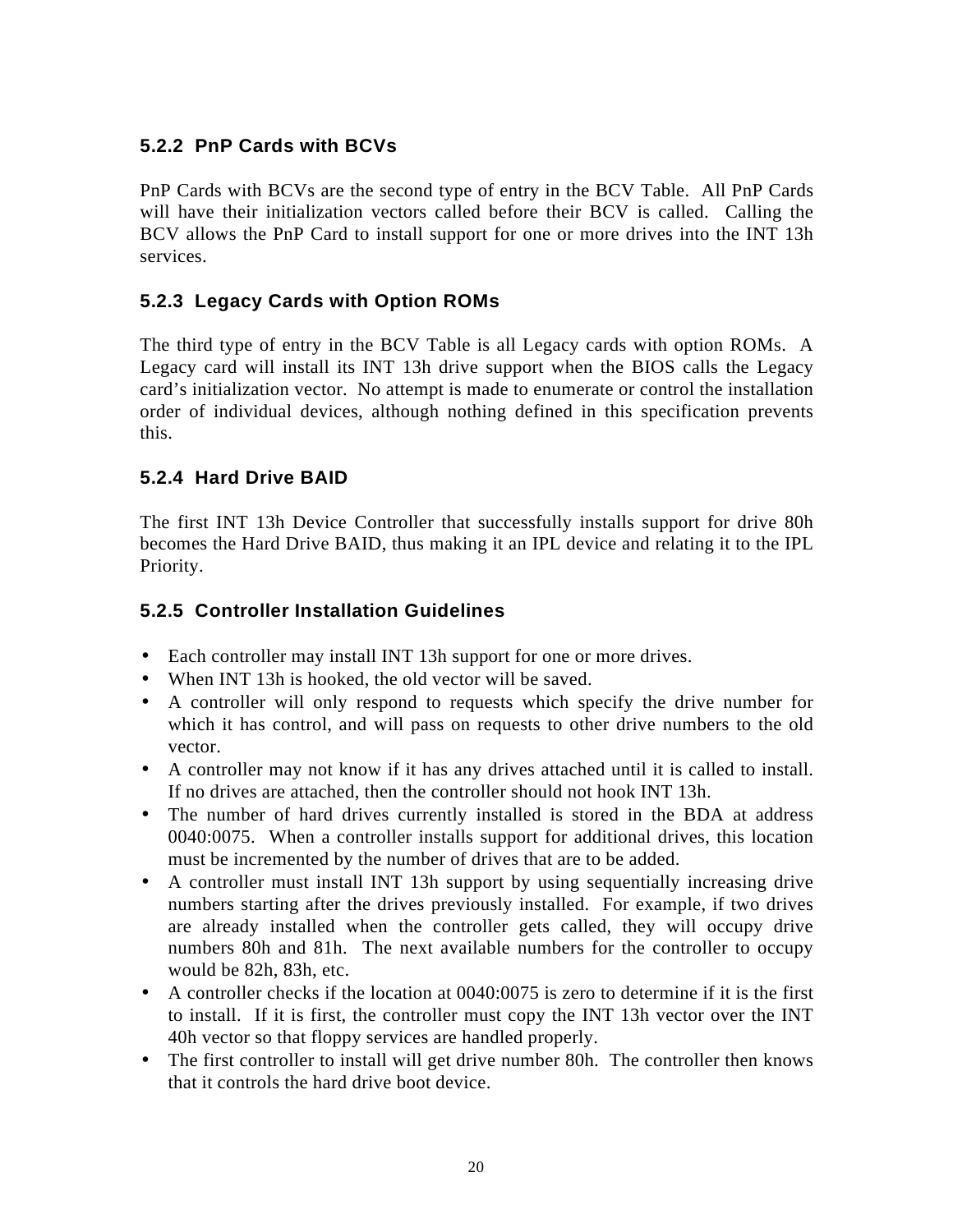- Once a controller has hooked into INT 13h services, it can never unhook, since controllers hooked in after it would be lost.
- Any controllers such as Legacy cards which hook INT 18h or INT 19h may end up taking over the boot process and may possibly reduce the capability of the BIOS to control the boot order.

# **5.2.6 Notes on INT 13h Devices**

- No assumptions can be made by the controller as to what types of devices are installed in the system. For instance, if a PnP ISA SCSI card's BCV is called to install, and support for other drives is already present, the BCV handler cannot assume that the existing drives are on-board ATA drives.
- Neither controllers nor O/S's should make assumptions about how INT 13h drive numbers are assigned. The installation ordering of INT 13h Device Controllers allows controllers to install drivers in any order selected by the user. This could create compatibility problems with some O/S's that assume drive 80h is an ATA drive. The Enhanced Disk Drive (EDD) Specification describes a method by which an ATA drive's resources may be determined.
- Drive numbers assigned to ATA and ATAPI drives for primary and secondary channels, as well as master and slave drives, are not guaranteed to be consecutive. The assignment of drive numbers is done by the INT 13h Device Controller when it installs its support. The controller may choose to assign drive numbers without regard to whether the drives are on a primary or secondary channel, or configured as master or slave.

# **5.3 Installation Ordering**

The BIOS can control the order of installation of controllers of INT 13h devices if it maintains a priority list (similar to IPL Priority) and provides the user with the capability of editing the order and saving it in NV memory. The BIOS must then install the controllers in the order the user specified. The three types of controllers mentioned previously each install in different ways. Support for ATA drives is installed by executing internal BIOS code. PnP BCV devices require two calls, one to their option ROM which describes their capabilities to the BIOS, and then one to their BCV which allows them to hook into INT 13h. Finally, Legacy cards with option ROMs install entirely when their option ROM is called. So the BIOS must have the ability to dynamically control each of these events.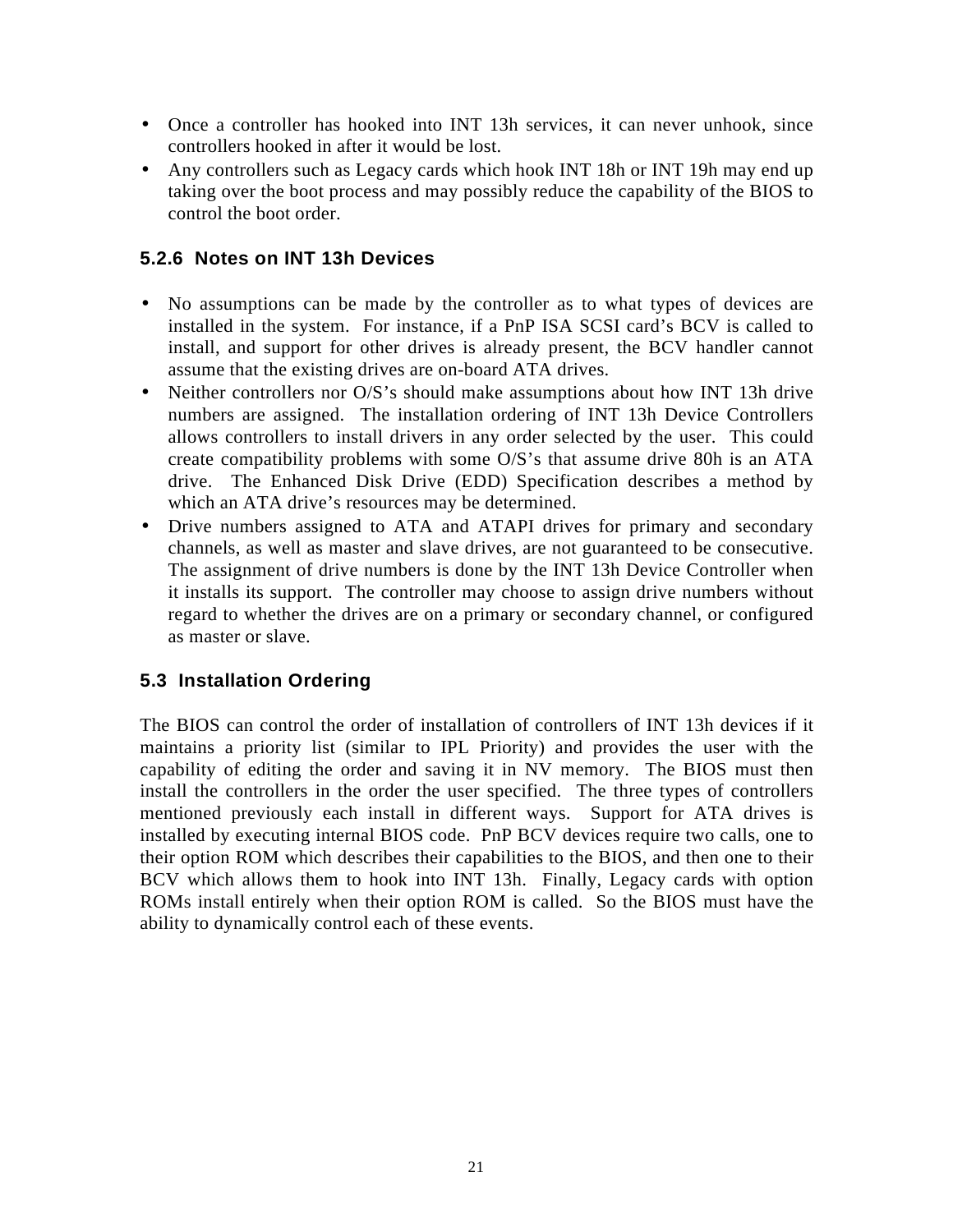The installation ordering is very similar to the process used for managing the IPL Priority (BAIDs and BEV devices). A table of controllers called the BCV Table is built early in POST which includes all three types of controllers and pointers to code that can install them. A set of ordinal values called the BCV Priority is stored in NV memory and is used to index a particular controller in the BCV Table. The number of BCV devices is also stored in NV memory and is checked at each POST to see if a change occurred. If so, the BCV Priority is adjusted automatically by the BIOS. A sample BCV Priority is depicted below.



| <b>BCV Priority</b> |  |       |    |  |  |  |
|---------------------|--|-------|----|--|--|--|
|                     |  |       | -3 |  |  |  |
| 2 <sub>1</sub>      |  | 0   1 |    |  |  |  |

When the devices in the BCV Table are installed, the BIOS will process the BCV Priority shown above in the following order: BCV #1, ATA Drives, Legacy Cards, BCV #2.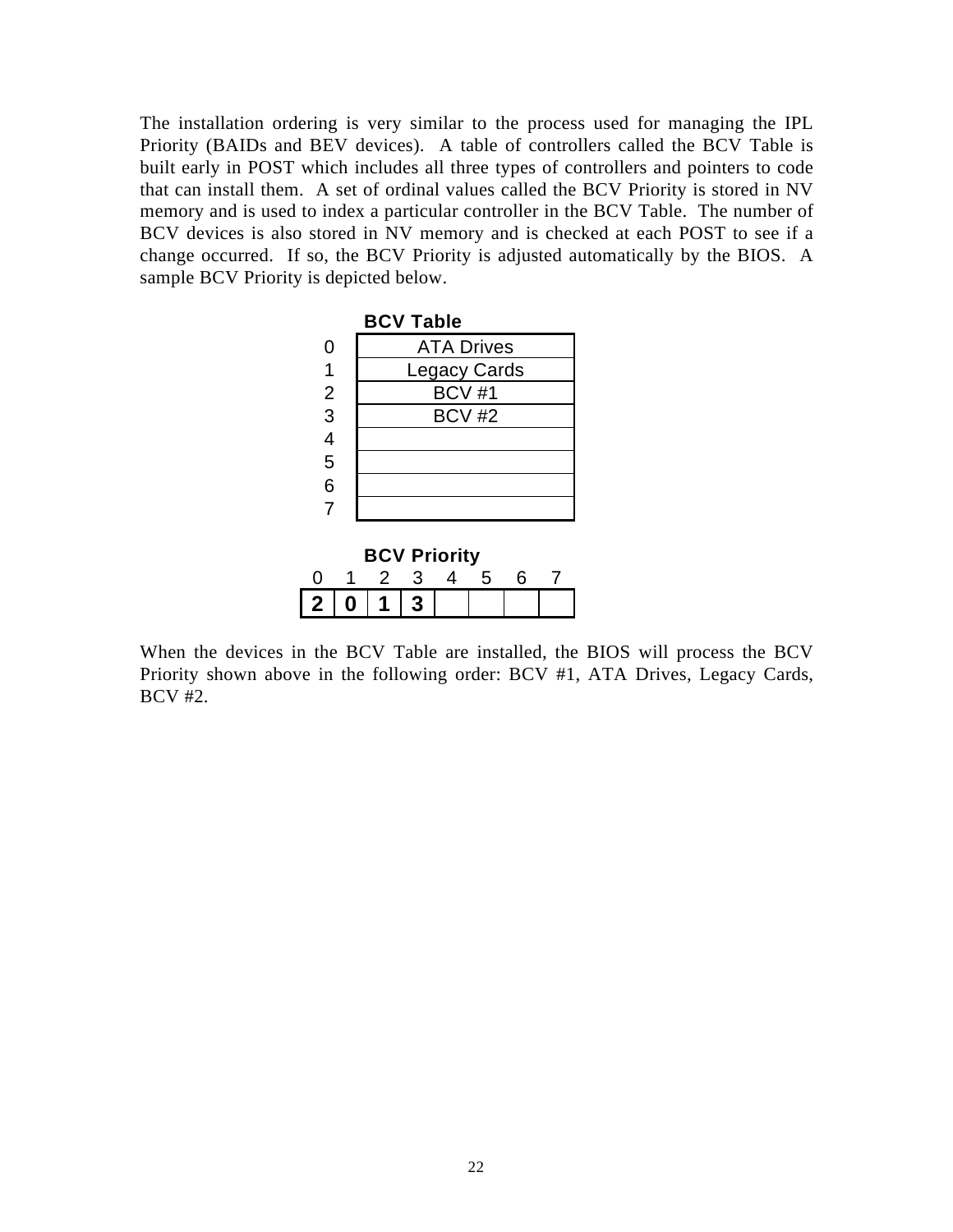# **5.4 POST Pseudocode**

The following pseudocode describes an example of managing the BCV Priority during POST.

## **Created at BIOS build time:**

- First two BCV Table entries are filled in by ATA support and Legacy option ROM support.
- The NV memory space for the IPL Priority is reserved.

# **Assumptions:**

- The default for the BCV Priority will automatically be created during POST in case the NV memory gets corrupted.
- 1. Call the video option ROM.
- 2. Initialize the first two BCV Table entries with ATA Support and Legacy Cards respectively. These two entries will always exist in the BCV Table and will always be in that order.
- 3. Identify all option ROMs with BCVs and add any that are found to the BCV Table.
- 4. Call all the BCV option ROMs in the order they reside in the BCV Table and store their return value in AX upon return.
- 5. If NV memory is corrupted, set defaults for BCV Priority and BCVCount.
- 6. Check if the number of BCV devices found this time matches the number found last time. If not, update the BCV Priority and BCVCount accordingly.
- 7. FOR  $(i = 0; i < BCVC$ ount + 2; ++i)
	- $-$  index = BCV Priority[i].
	- Call BCVTable.InstallRoutine[index].
	- There are three possibilities:
		- BIOS ATA support:
			- Call installation routine for on-board ATA.

BCV Device:

- Set up registers for BCV call.
- Call the BCV.

Legacy Cards:

- Do Legacy ROM scan.

8. When INT 19h is invoked and INT 13h drive 80h is accessed for booting, the first BCV device that installed will respond and boot the O/S.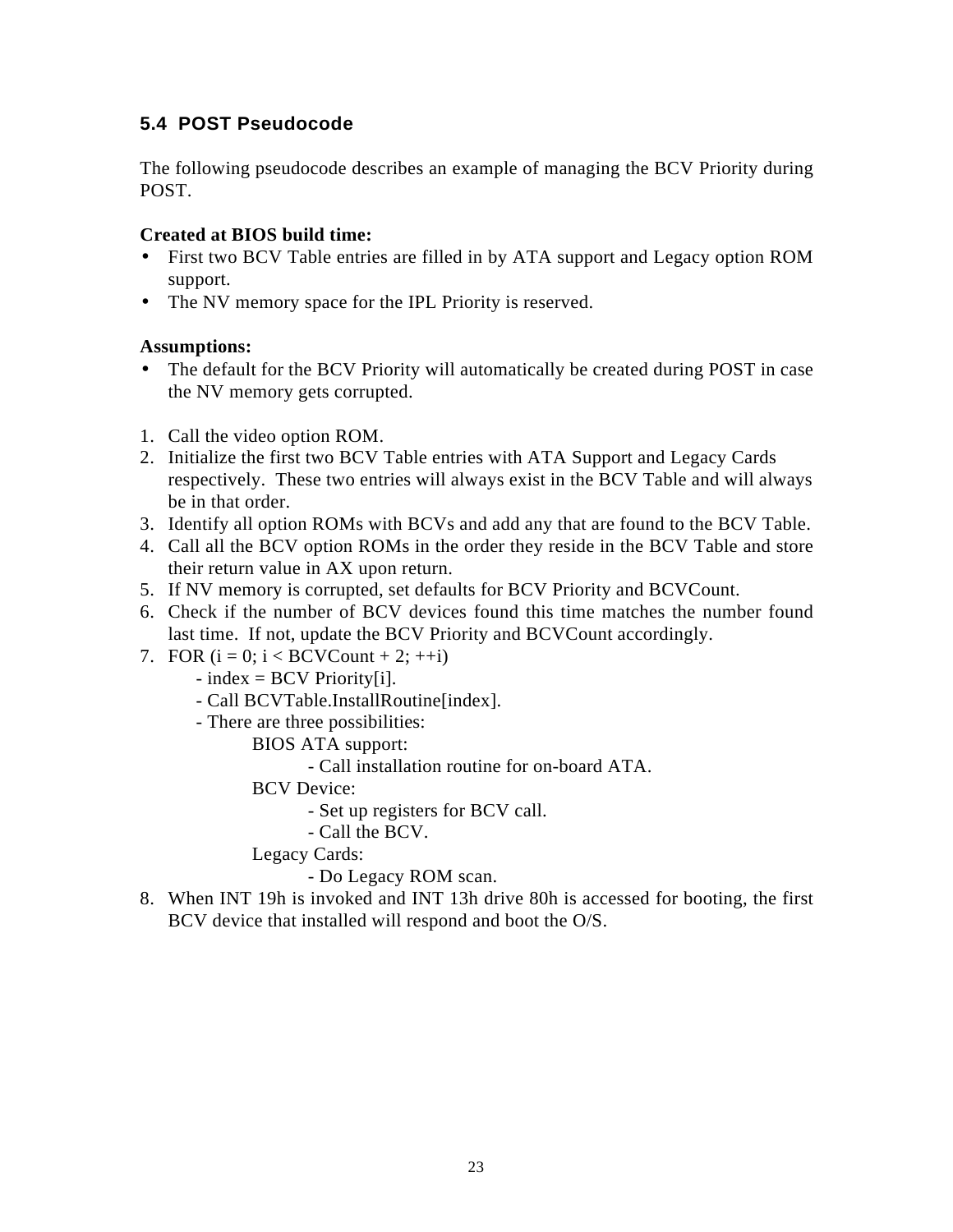# **6.0 POST Sequence**

## **6.1 Power-On Initialization**

# **6.1.1 Initializing BAIDs**

At some time during POST all BAIDs have to be initialized so that they are ready to boot. This would normally include floppy drives and hard drives, but may also include any other BAIDs such as CD-ROM, PCMCIA, embedded network adapters, etc. Since BAIDs are specific to the BIOS, it is the BIOS' responsibility to initialize all BAIDs.

## **6.1.2 PnP Boot Devices**

During POST, the PnP BIOS may choose to configure some or all of the devices in the system. However, as per the Plug and Play BIOS Specification it is required that a PnP BIOS configure all IPL devices including BEVs and BCVs. Any of these devices could be on any bus or accessed over a bus bridge, so busses and bridges must be enabled as well. All option ROMs must be mapped into system memory between C0000h and EFFFFh.

# **6.2 PnP Option ROM Initialization**

It is a requirement for all PnP option ROMs to return control back to the BIOS after they have completed their initialization. If a PnP option ROM does not return, it takes control away from the BIOS and foregoes compatibility with the BIOS Boot Specification.

First, the video option ROM is called, because it is a special case. Next, only the option ROMs containing a valid PnP Expansion Header with either a BEV or a BCV are called. The IPL Table and BCV Table are constructed after all option ROMs containing a PnP Expansion Header have been called. This allows an option ROM that operates under the DDIM (such as PCI) to add PnP Expansion Headers as devices are found. See Appendix E for more information on PCI devices with PnP Expansion Headers.

All PnP Cards have their option ROMs initialized by a far call to offset +03h in the option ROM header. Option ROMs in PnP Cards will be called in the order of lowest to highest with those located at the lowest memory address called first. It is recommended that PCI devices store their PFA passed in AX when their option ROM is called for initialization. When the far call is made to the PnP option ROM the following parameters will be passed:

| ES:DI | $=$ | Pointer to the PnP Installation Check Structure          |
|-------|-----|----------------------------------------------------------|
| AX    |     | PFA - PCI Bus/Device/Function (PCI devices only)         |
| BX.   | $=$ | Card Select Number (PnP ISA devices only)                |
| DX    |     | Read Data Port Address (PnP ISA devices only)<br>$=$ $-$ |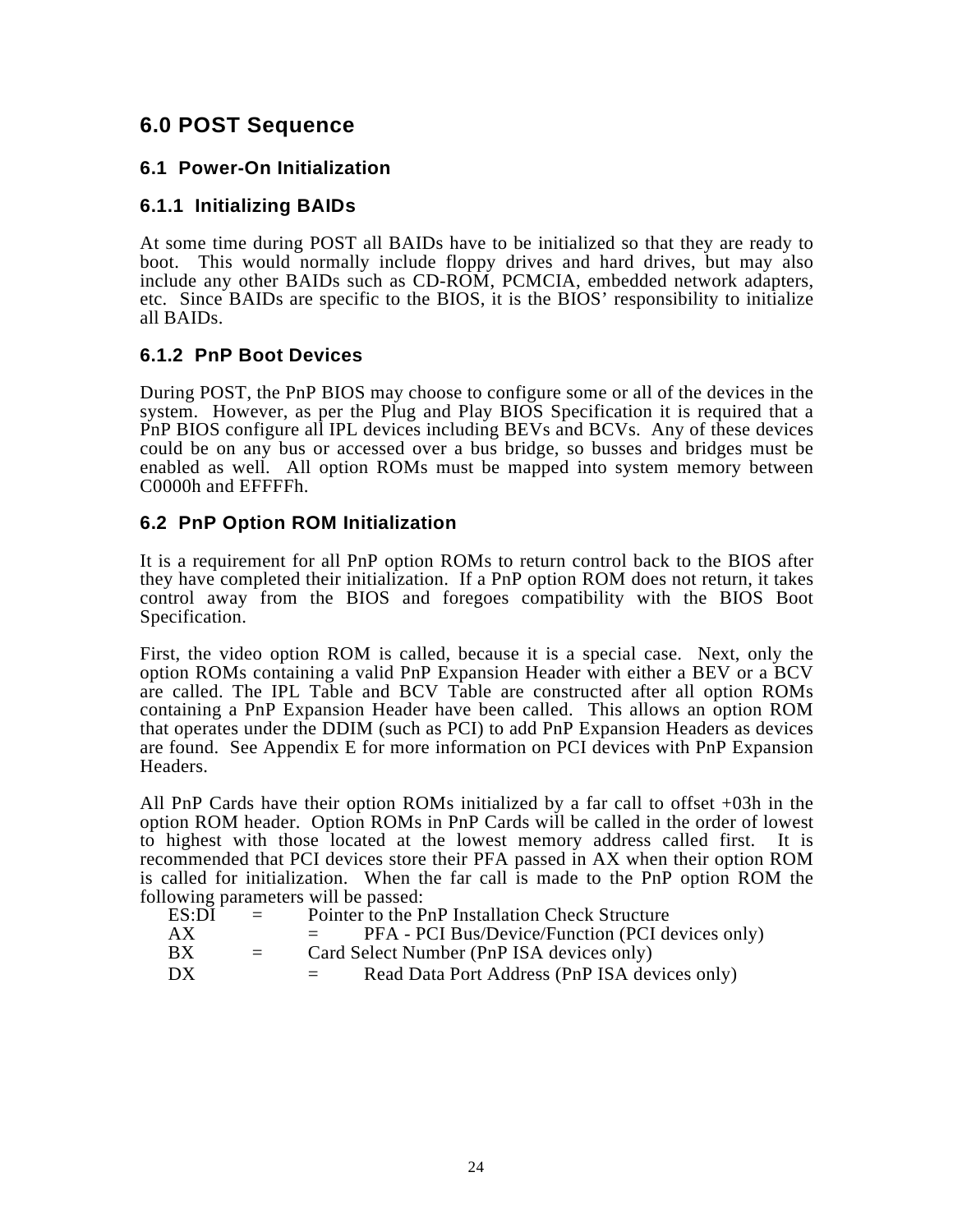During this initialization stage, none of the option ROMs called should hook any interrupt vectors relating to booting such as INT 9h, 10h, 13h, 18h, or 19h. After returning from a PnP option ROM initialization far call, AX will contain status information as to the device's booting capabilities. This word is saved for later use during the POST process. See the Plug and Play BIOS Specification for the bit definitions of AX after the return.

Option ROMs with a PnP Expansion Header will not be recognized if either one of the following is true:

- It is an option ROM utilizing the Device Driver Initialization Model (DDIM) and has re-sized itself to a size of zero.
- The PnP option ROM returns zero in AX after the initialization call and it has no BEV.

The rest of the PnP option ROMs that have not been called by now are considered to be Legacy because they did not contain a PnP Expansion Header.

# **6.3 Check IPL Priority and BCV Priority**

This is the stage where the contents of NV storage are checked for corruption. If corruption is detected because the check sum failed (or for some other reason), a default IPL Priority and BCV Priority that represents the number of devices present must be constructed.

This is also where the number of BEV devices and BCV devices found during POST is compared against the number that was found at the last POST. If a change is detected, the new number of devices must be stored and the IPL Priority as well as BCV Priority must be updated to reflect the addition or loss of devices.

# **6.4 INT 13h Device Controller Installation**

When an INT 13h device controller installs its INT 13h support, it typically snoops the BDA to detect if any hard drives are currently installed. If so, the controller will make its hard drive number one greater than the maximum drive number currently used. For example, if two ATA drives are installed (80h and 81h) and a BCV gets called to install support for a drive, the BCV will make its INT 13h drive number 82h. This precludes it from being an IPL device since only drive 80h is bootable. The result of all this is that the first INT 13h device controller that successfully installs will have its first drive assigned number 80h and will represent the Hard Drive BAID in the IPL Table and IPL Priority.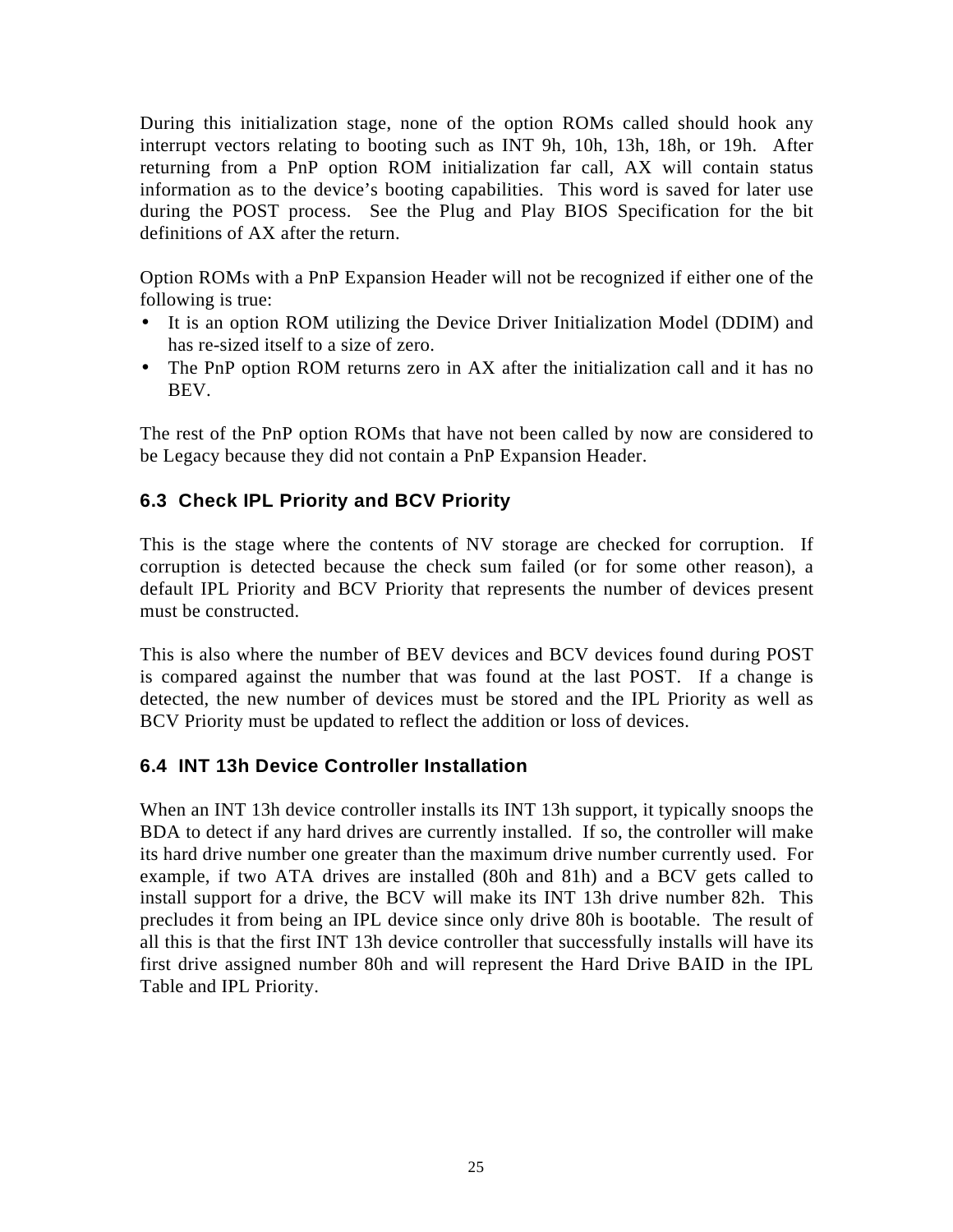One of the keys to controlling the order of the installation of the INT 13h device controllers is selectively calling different option ROMs at specific times. It is critical that the BIOS allow the installation of controllers in any order. The three types of controllers found in the BCV Table are: those with on-board ATA support; those with Legacy option ROMs; and all of the BCV devices that were found. Each of these types of controllers has a different method for installing their INT 13h support. The ATA support is a call into the BIOS, the Legacy card support is also a call into the BIOS that simply calls the remaining option ROMs that don't have the PnP Expansion Header, and the BCV devices are controllers that each have a special entry point within their PnP option ROM.

# **6.4.1 Boot Connection Vectors**

BCV devices are not part of the IPL Priority. The reason for this is twofold. First, after a BCV has been called, there is no way to know how many drives it has and if any are bootable. Second, whichever drive ends up as INT 13h drive 80h will become the BAID for the system's hard drive.

Each PnP option ROM that contains a BCV will have that vector called. When a BCV is called, it allows an option ROM to detect if its device is attached or not and conditionally hook INT 13h. If the option ROM decides not to install its support, it should not hook INT 13h, but it should perform any clean-up before returning to the BIOS. For instance, the BDA should remain unmodified if the device did not install.

A device's BCV in the PnP Expansion Header is valid if it is not zero and the BEV is zero, since these two vectors are mutually exclusive. When the BIOS makes a far call to the BCV the following parameters are passed:

| ES:DI         | $\equiv$ | Pointer to PnP Installation Check Structure               |
|---------------|----------|-----------------------------------------------------------|
| АX            |          | Flags for interrupt(s) that may be hooked (PnP ISA<br>$=$ |
| devices only) |          |                                                           |
| BX            | $=$      | Card Select Number (PnP ISA devices only)                 |
| DX            |          | Read Data Port Address (PnP ISA devices only)             |
|               |          |                                                           |

Note that for PCI cards, AX will not contain the PFA. PCI devices that need their PFA during execution of their BCV should store the PFA passed earlier when their option ROM's initialization vector was called.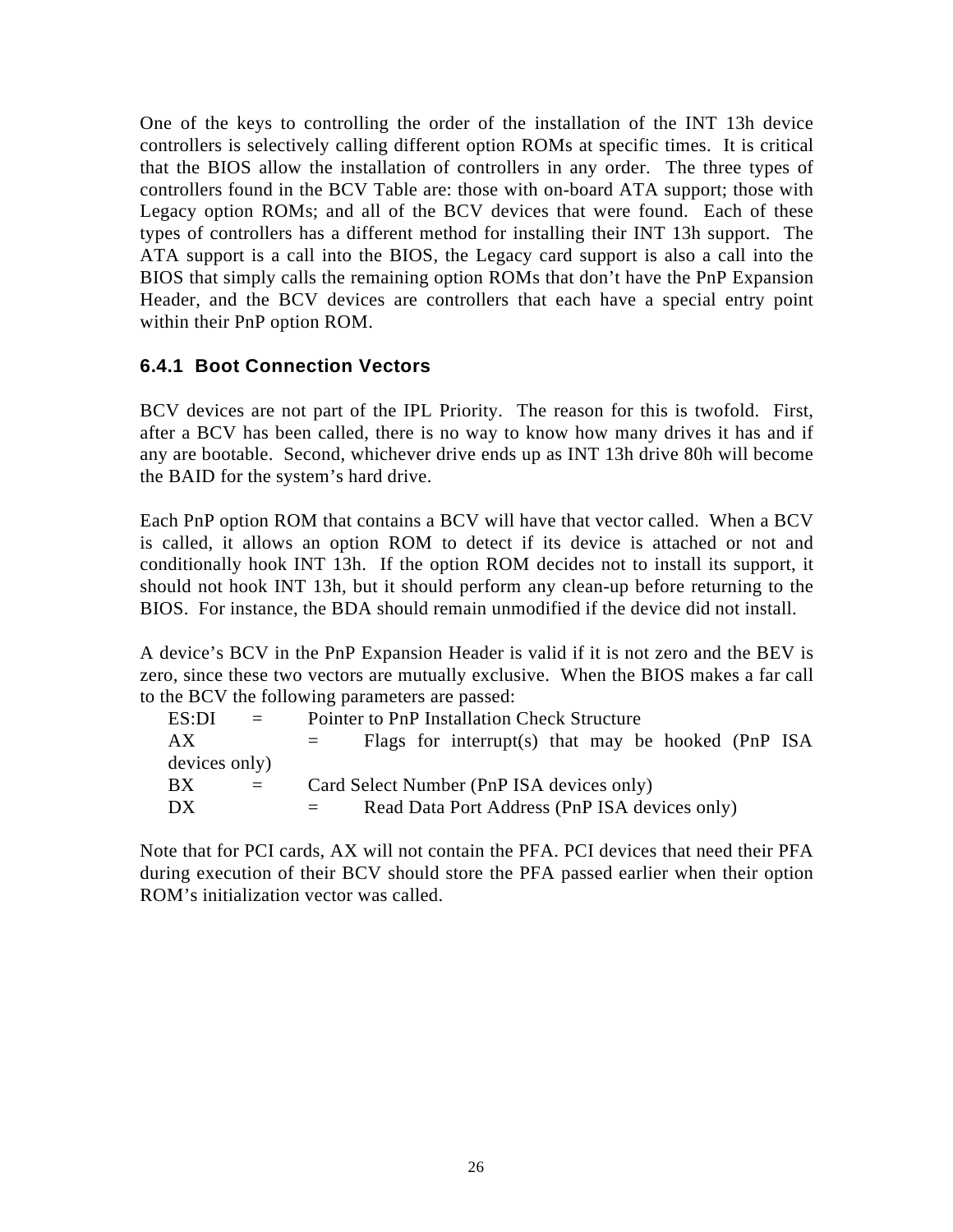# **6.4.2 Disconnect Vector**

Originally, it was thought that the DV would be called by the BIOS if the device's BCV was called and subsequent booting from the device failed. However, it was later discovered that current PnP option ROMs are more well behaved by checking during the BCV call if their device will properly respond to INT 13h calls or not, and simply not hooking INT 13h if those calls would fail. Because of this, the DV is not called by a BIOS supporting the BIOS Boot Specification, nor is it necessary to have a valid DV in the PnP Expansion Header. The DV should be NULL and can't be used for other storage.

# **6.4.3 Legacy ROM Scan**

A scan for Legacy option ROMs in system memory from C0000h to EFFFFh on 2k boundaries is performed in the order of lowest to highest. Any option ROM with a PnP Expansion Header is ignored. When an option ROM is found its initialization vector is executed by a far call to offset +03h in the option ROM header. The contents of CPU registers passed to and returned from the option ROM call are ignored with the exception of PCI option ROMs. PCI option ROMs will be called with the PFA in the AX register as per the PCI Specification.

# **6.4.4 On-board ATA Support**

The installation of the BIOS' own ATA drive support into the INT 13h services should be performed in the same way that BCV devices install their support, by recognizing the drives already installed and adding on drive numbers above those previously installed.

For example, if the BCV priority was set to the following: [BCV device #1, ATA support, Legacy cards, BCV device #2], and if a BCV was the first INT 13h device controller to install and hook into INT 13h to add support for a drive, it would occupy drive 80h. Then when the BIOS installs its support for an ATA drive, it should occupy drive 81h.

# **6.5 INT 19h Processing**

By the time INT 19h gets invoked, all types of IPL devices have been identified and initialized, all INT 13h device controllers have installed, and the IPL Table contains references to all the available IPL devices. The first INT 13h device controller that installed successfully will occupy drive 80h and will be represented by the Hard Drive BAID in the IPL Table.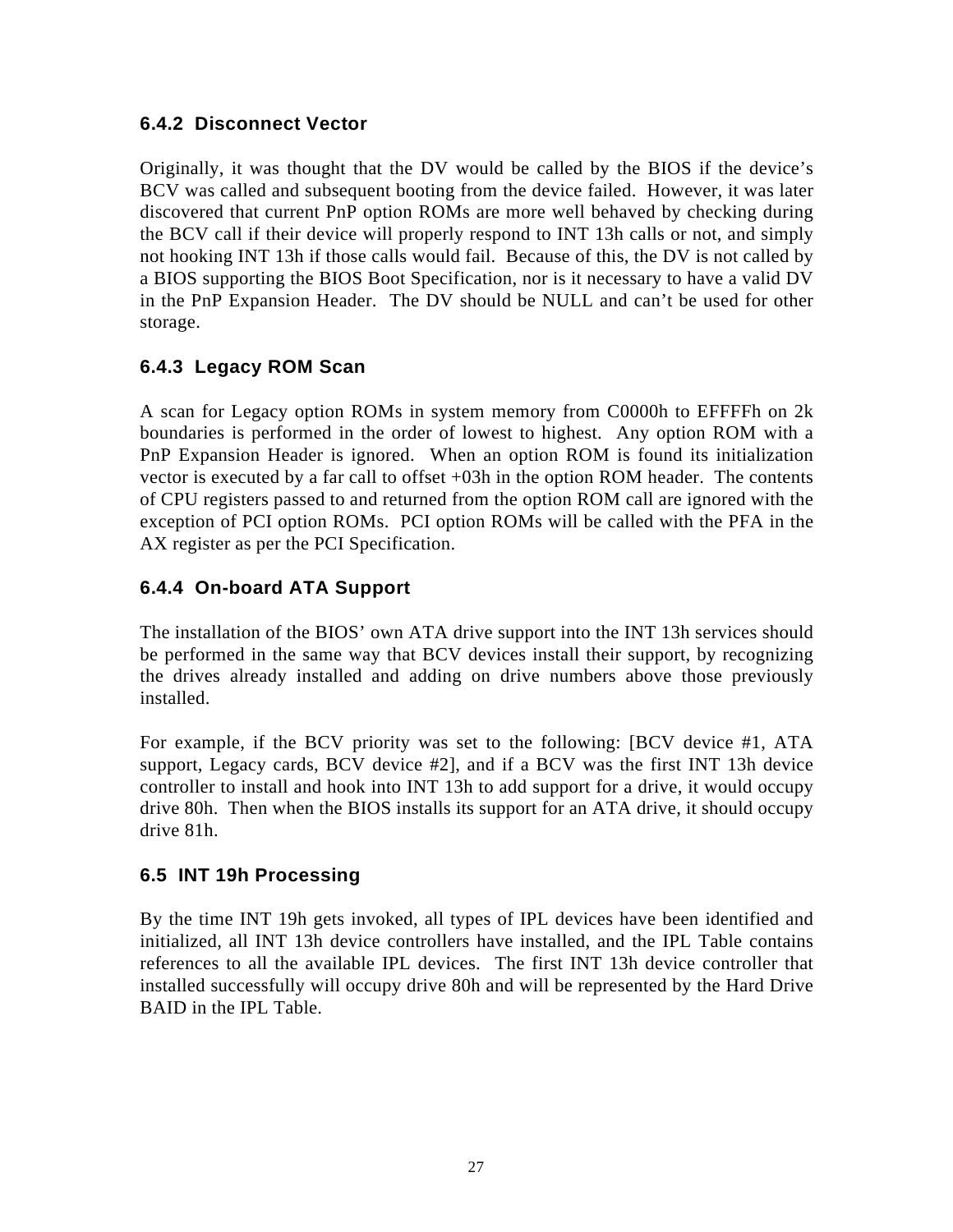All that is left is to sequentially go through the IPL Priority, use each ordinal value as an index into an entry in the IPL Table, and attempt to boot from that device. Each entry in the IPL Table contains a pointer to a procedure that will attempt booting. The BIOS calls this boot handler address. The first IPL device that succeeds will load the O/S. If IPL an device fails to boot, the BIOS regains control and selects the next IPL device in the IPL Priority. This process continues until all IPL devices have failed. If all IPL devices fail to boot an error message is displayed and the booting process starts over again.

### **Implementation Specific Note:**

It may be useful for the items in the IPL Table to be displayed to the user at the end of the INT 19h handler if all devices have failed to boot an O/S. This way the user can attempt to rectify the situation. Alternately, the user could be prompted to enter Setup if it were accessible at that time.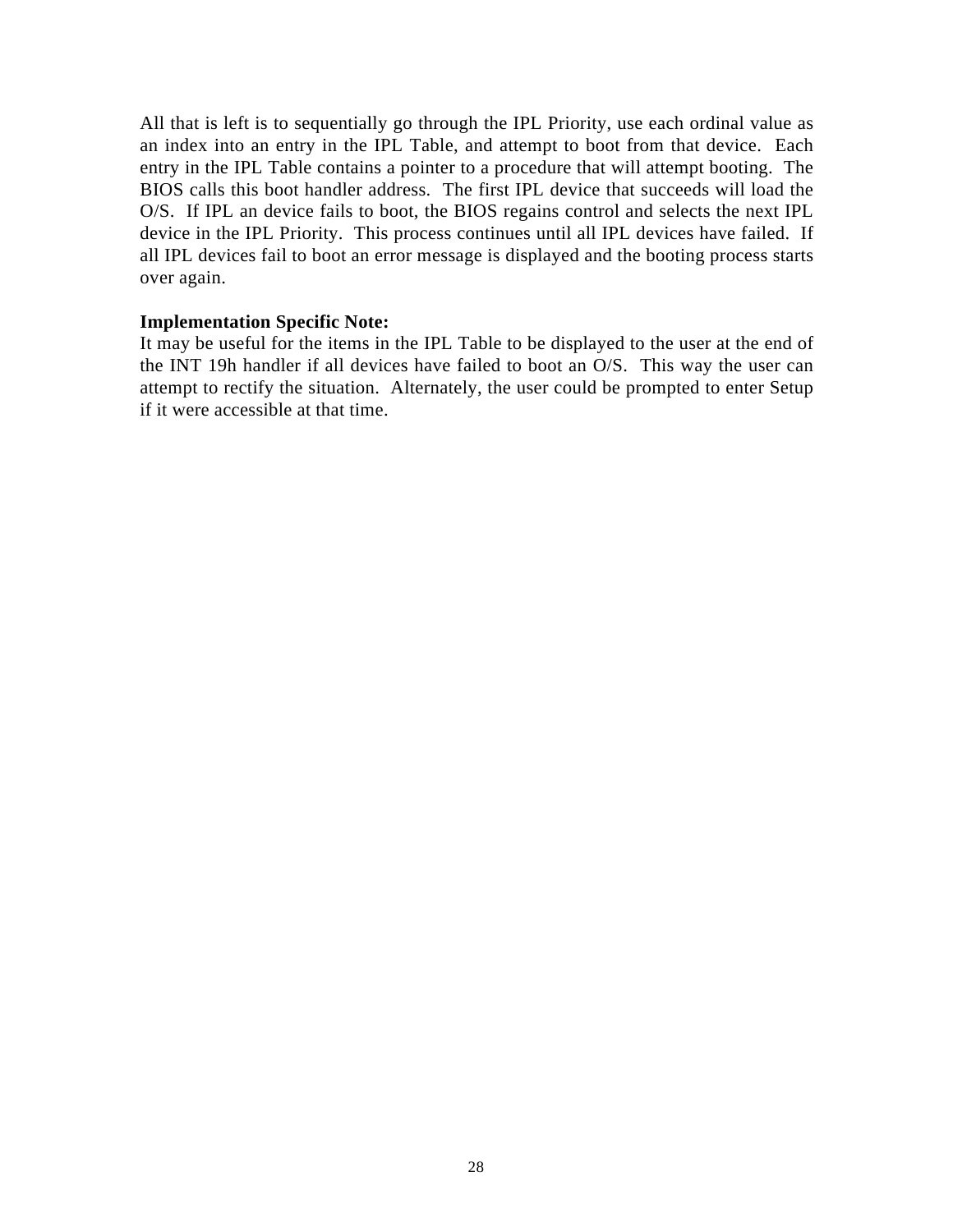# **6.5.1 Booting from BAIDs**

The BIOS attempts to boot from a BAID by calling a boot handler address that is located within the BIOS. The responsibility of loading the boot sector from the device and transferring control to it falls on the boot handler procedure. If the device fails to boot, it should invoke INT 18h, since this is now the boot recovery vector.

When the boot handler is called, the BIOS passes a pointer to the PnP Installation Check Structure in ES:DI. This is so that once the boot handler has successfully loaded the device's boot sector into memory at address 0000:7C00h, execution control can be transferred with the following register contents:

 $ES:DI =$  Pointer to PnP Installation Check Structure  $DL =$  Drive number used for the INT 13h (00h, 80h, etc.)

# **6.5.2 Booting from BEVs**

The BEV, which is found in the PnP Expansion Header, is for devices which do not have INT 13h support routines in their option ROMs and require their own proprietary method to load the O/S. Devices utilizing the BEV method are typically remote program load devices such as network cards.

The BEV device can be thought of as a generic way to boot from any type of device and allows for the future definition of other IPL devices. A PnP Card's BEV is valid if it is not zero and the BCV is zero, since these two vectors are mutually exclusive.

If a BEV device is selected for booting, its BEV will be called from within the INT 19h handler. The device will then attempt to load boot code into memory and execute the O/S. If the O/S load fails, the device must clean up any memory areas it modified and then invoke INT 18h to allow control to return to the system BIOS. Specifically, data areas such as the interrupt vector table, the BDA, and the Extended BIOS Data Area must remain unchanged.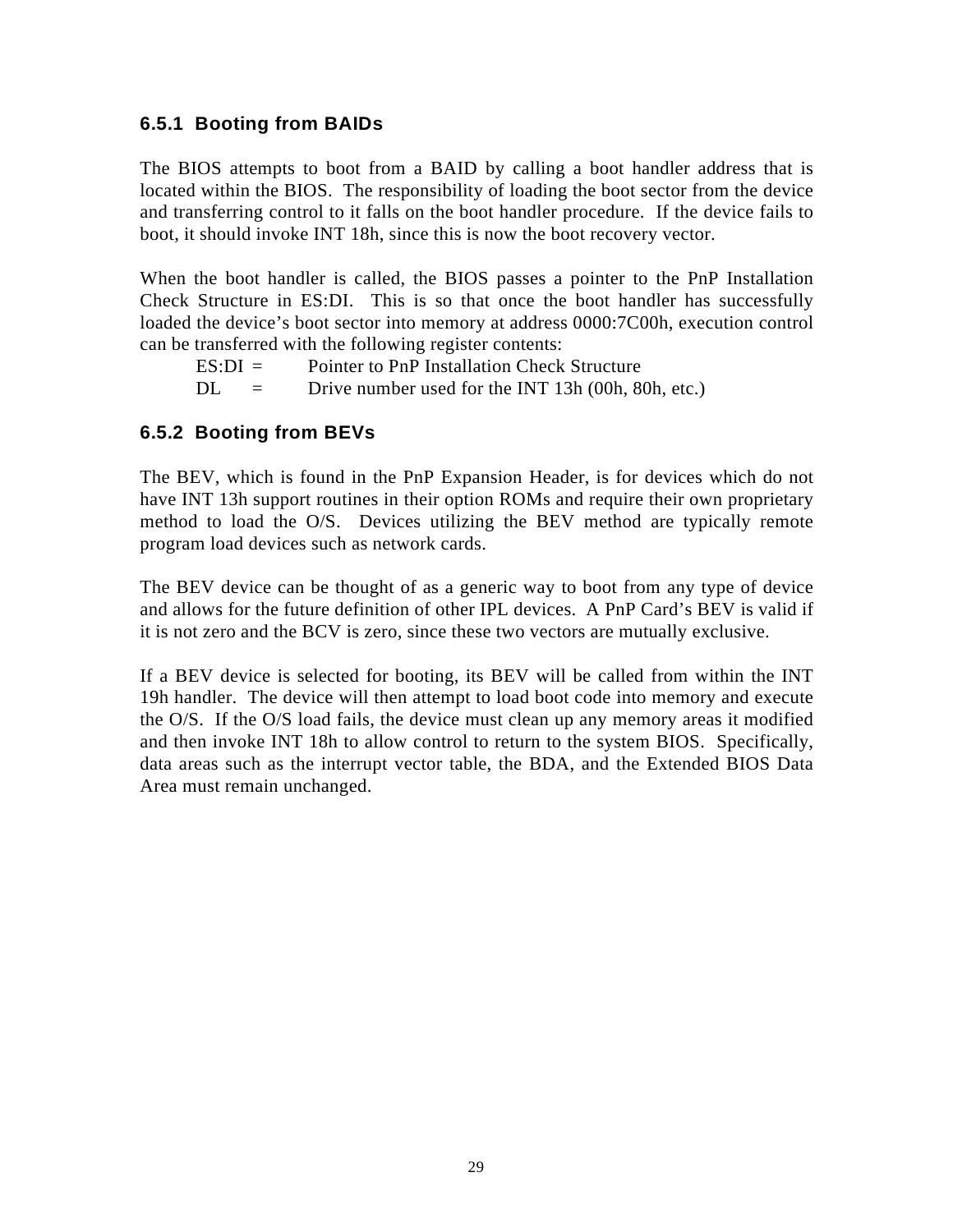# **6.6 INT 19h Pseudocode**

The following pseudocode describes an implementation of the INT 19h process.

## **Assumptions:**

• Maximum number of supported BAIDs and BEV devices  $= 8$ , indexed as 0..7 in the IPL Priority.

## **Execution at INT 19h time:**

- IPL count = current number of BAIDs and BEV devices at this boot.
- FOR  $(i = 0; i < IPLcount; ++i)$ 
	- currentIPL = IPL Priority[i].
	- Use currentIPL to index the IPL Table entry.
	- Do a far call to the entry's boot handler or BEV, if successful we never return.
	- IF (control returns via RETF, or an INT 18h) • Clean up the stack if necessary.
	- ENDIF
- Execute an INT 18h instruction.

# **6.7 INT 18h Pseudocode**

The original INT 18h handler jumped into a ROM-based BASIC interpreter. On compatible PCs, INT 18h typically displays an error message, waits for a key stroke, and then executes an IRET instruction. The BIOS Boot Specification redefines INT 18h as the recovery vector for failed boot attempts. The following pseudocode describes an implementation of the INT 18h process. Note that INT 18h does not, and cannot return to its caller because the stack has been reset.

## **Execution at INT 18h time:**

- Reset stack.
- IF (all IPL devices have been attempted)
	- Print an error message that no O/S was found.
	- Wait for a key stroke.
	- Execute the INT 19h instruction.
- ELSE
	- Determine which IPL device failed to boot.
	- Jump to a label in the INT 19h handler to try the next IPL device.
- ENDIF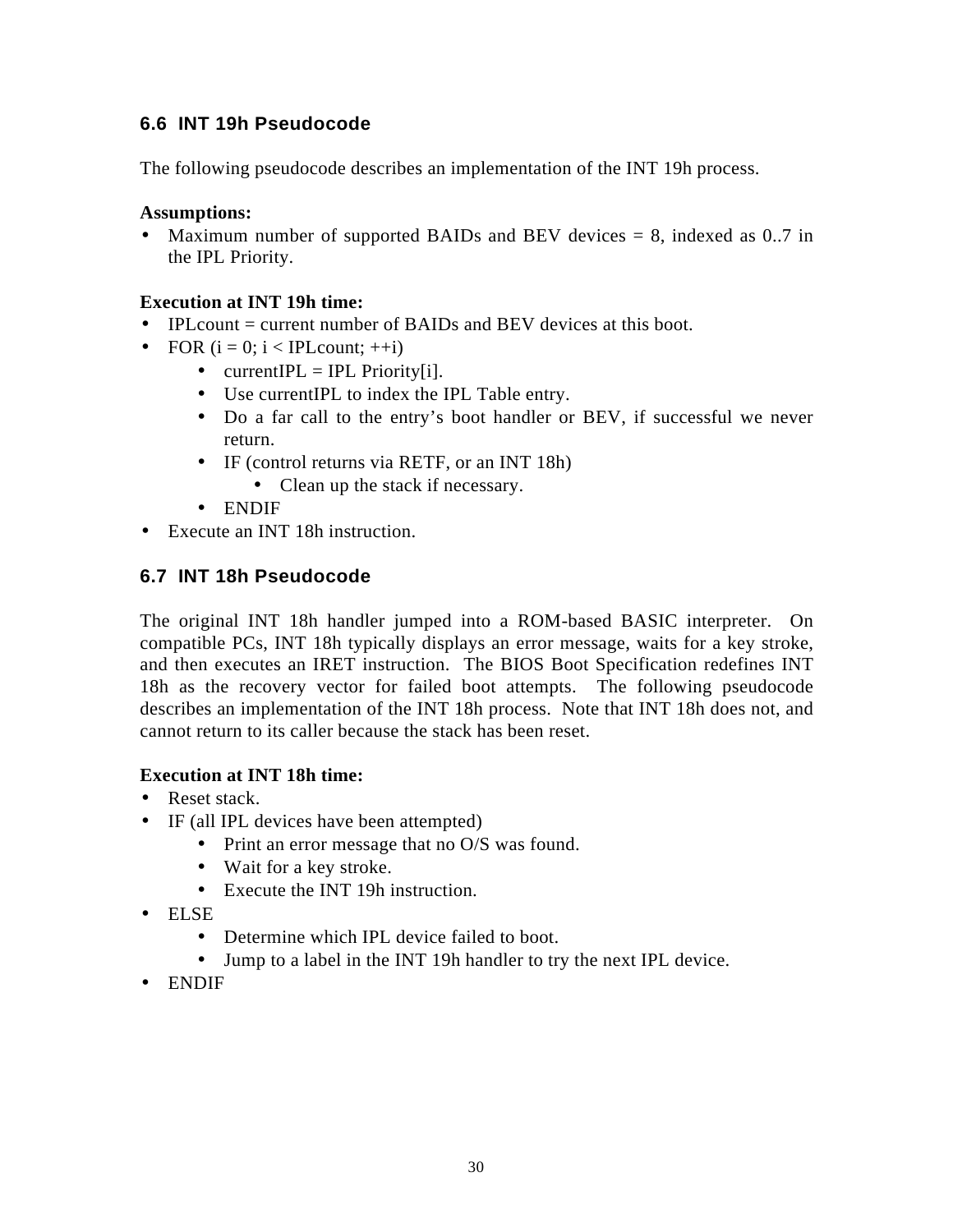## **6.8 Notes on the POST Process**

- The Plug and Play BIOS Specification says that if a Legacy IPL device's option ROM captures INT 18h or INT 19h, the BIOS should save this vector and then restore the original one put there by the BIOS. The BIOS Boot Specification deviates from this in that these vectors are not recaptured after each Legacy option ROM returns from initialization. That would be considered unsafe.
- If the system attempts to boot from a formatted non-bootable (data) floppy diskette, the INT 13h reads will be successful and control will be transferred to the resident boot sector on the diskette after it is loaded into memory. However, this boot sector code will determine that this diskette doesn't contain an O/S and it eventually may issue an INT 19h to attempt to start the booting process over. This could result in the INT 19h handler being executed all over again, thus creating an infinite loop.
- If the system attempts to boot from a non-bootable formatted (data) hard drive, when its boot sector is loaded and starts executing, it discovers that an O/S is not present. This code may issue an INT 18h. The INT 18h instruction is issued instead of INT 19h because the hard drive boot sector assumes that the floppy drive has already attempted to boot and failed. This behavior is left over from the IBM AT.
- If a Legacy IPL device fails to boot it may do one of several things:
	- 1. It may display an error message and never return control to the BIOS, thus hanging the system.
	- 2. If the device trapped INT 13h, it may invoke INT 19h or INT 18h to attempt to allow the BIOS to select another device to boot.
	- 3. If the device trapped INT 19h, it may invoke INT 18h.
- There is currently no defined standard for the usage of conventional memory by option ROMs during POST. However, it's recommended that options ROMs needing temporary storage when their initialization vector is called use RAM in the first 64k segment that is not currently defined for other purposes. Specifically, the memory range from address 0000:7C00h to 0000:FFFFh can be used, provided the stack is not located in this area.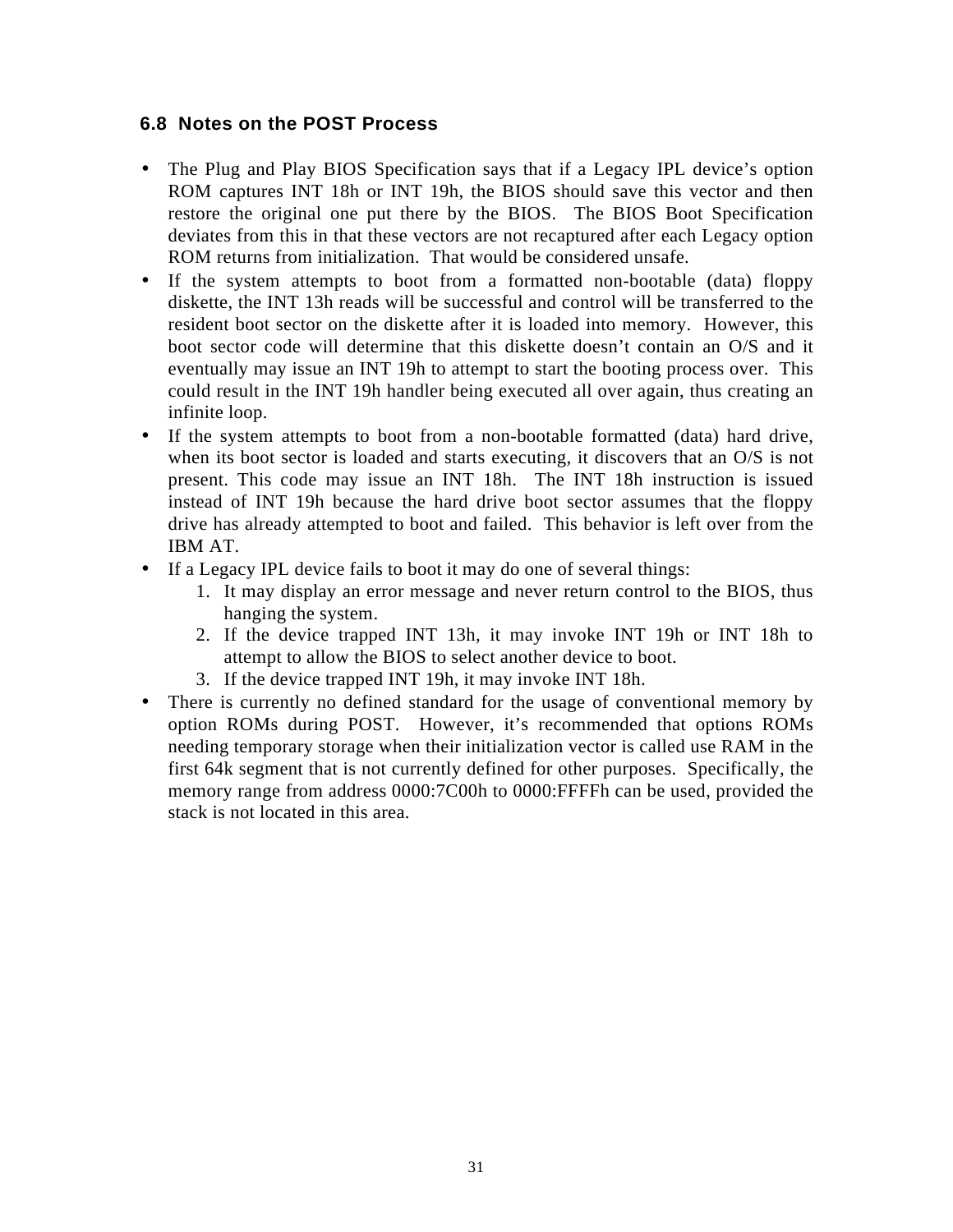# **Appendix A: Data Structures**

| <b>Name</b>  | <b>Offset</b>       | <b>Size</b>                                                           | <b>Description</b>                                                                                |  |  |  |  |
|--------------|---------------------|-----------------------------------------------------------------------|---------------------------------------------------------------------------------------------------|--|--|--|--|
| deviceType   | 00 <sub>h</sub>     | <b>WORD</b>                                                           | See definitions below.                                                                            |  |  |  |  |
| statusFlags  | 02h                 | <b>WORD</b>                                                           | See bit definitions below.                                                                        |  |  |  |  |
| bootHandler  | 04h                 | <b>FAR PTR</b>                                                        | Far pointer to address of boot handler.                                                           |  |  |  |  |
| descString   | 08h                 | <b>FAR PTR</b>                                                        | Far pointer to ASCIIZ description string.                                                         |  |  |  |  |
| expansion    | 0 <sub>Ch</sub>     | <b>DWORD</b>                                                          | Reserved for future expansion.                                                                    |  |  |  |  |
|              |                     |                                                                       | Both the IPL Table and the BCV Table consist of one or more of the above data structures arranged |  |  |  |  |
|              |                     |                                                                       | contiguously. The same data structure is used for both IPL Table and BCV Table entries.           |  |  |  |  |
| deviceType:  |                     |                                                                       | An identification number that describes what type of device this is.                              |  |  |  |  |
|              |                     | $00h$ = Reserved                                                      |                                                                                                   |  |  |  |  |
|              |                     | $01h = Floppy$                                                        |                                                                                                   |  |  |  |  |
|              |                     | $02h = Hard disk$                                                     |                                                                                                   |  |  |  |  |
|              |                     | $03h = CD-ROM$                                                        |                                                                                                   |  |  |  |  |
|              | $04h = PCMCIA$      |                                                                       |                                                                                                   |  |  |  |  |
|              | $0.5h = USB$ device |                                                                       |                                                                                                   |  |  |  |  |
|              |                     | $06h$ = Embedded network                                              |                                                                                                   |  |  |  |  |
|              |                     | $07h$ $7Fh =$ Reserved                                                |                                                                                                   |  |  |  |  |
|              |                     | $80h = BEV$ device                                                    |                                                                                                   |  |  |  |  |
|              |                     | $81h$ $F E h =$ Reserved                                              |                                                                                                   |  |  |  |  |
|              |                     | $F F h = U n k n$                                                     |                                                                                                   |  |  |  |  |
| statusFlags: |                     |                                                                       | See table of bit definitions below.                                                               |  |  |  |  |
| bootHandler: |                     |                                                                       | For IPL devices, this points to a procedure that will attempt to load an O/S from this            |  |  |  |  |
|              |                     |                                                                       | device. For BCV devices, this points to a procedure that will allow the device to                 |  |  |  |  |
|              |                     |                                                                       | attempt to install into INT 13h services.                                                         |  |  |  |  |
| descString:  |                     | This points to an ASCIIZ string that describes this device to a user. |                                                                                                   |  |  |  |  |
| expansion:   |                     | Reserved for future definition. Must be zero.                         |                                                                                                   |  |  |  |  |

L,

# **A.1 IPL Table and BCV Table Entry Data Structure**

Bit definitions of the statusFlags field:

| <b>Bits</b> | <b>Field</b>  | <b>Value</b> | <b>Description</b>                                                    |
|-------------|---------------|--------------|-----------------------------------------------------------------------|
| 30          | Old Position  | 0.15         | This entry's index in the table at the last boot. For updating the    |
|             |               |              | IPL or BCV Priority if individual device detection is done.           |
| 7.4         | (Reserved)    | $\Omega$     | Reserved for future use, must be zero.                                |
| 8           | Enabled       | 0.1          | $0 =$ Entry will be ignored for booting (IPL); entry will not be      |
|             |               |              | called for boot connection (BCV).                                     |
|             |               |              | $1 =$ Entry will be attempted for booting (IPL); entry will be called |
|             |               |              | for boot connection (BCV).                                            |
| 9           | Failed        | 0.1          | $0 = Has$ not been attempted for boot, or it is unknown if boot       |
|             |               |              | failure occurred (IPL); entry connected successfully (BCV).           |
|             |               |              | $1 =$ Failed boot attempt (IPL); failed connection attempt (BCV).     |
| 111         | Media Present | 0.3          | $0 = No$ bootable media present in the device.                        |
| $\Omega$    |               |              | $1 =$ Unknown if bootable media present.                              |
|             |               |              | $2$ = Media present and appears bootable.                             |
|             |               |              | $3$ = Reserved for future use.                                        |
| 15.1        | (Reserved)    | $\Omega$     | Reserved for future use, must be zero.                                |
| 2           |               |              |                                                                       |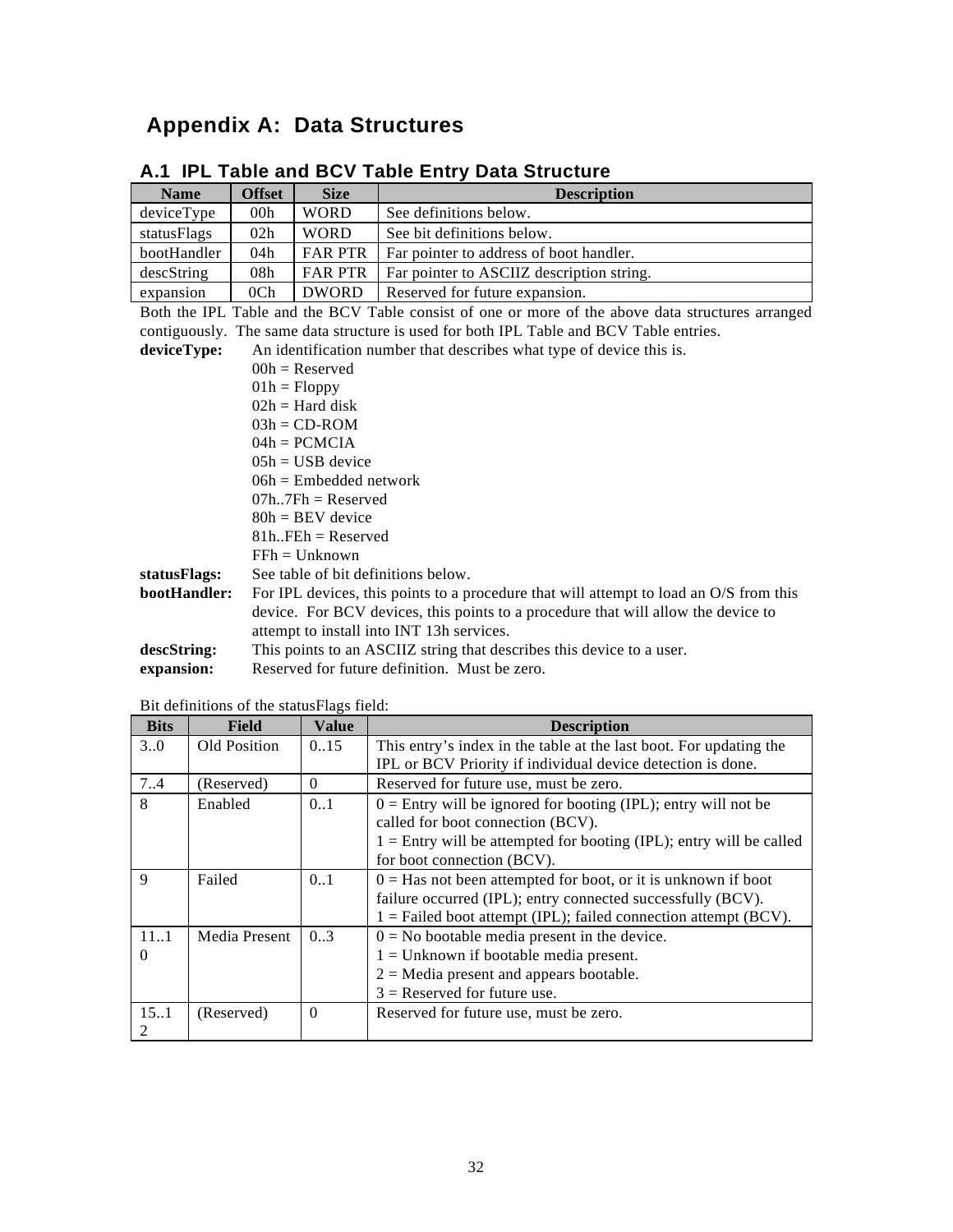| <b>Offset</b> | <b>Size</b>    | <b>Value</b> | <b>Description</b>                    |
|---------------|----------------|--------------|---------------------------------------|
| 00h           | <b>BYTE</b>    | 55h          | Signature byte 1.                     |
| 01h           | <b>BYTE</b>    | AAh          | Signature byte 2.                     |
| 02h           | <b>BYTE</b>    | Varies       | Option ROM length in 512-byte blocks. |
| 03h           | <b>4 BYTES</b> | Varies       | Initialization entry point.           |
| 07h           | 17 BYTES       | Varies       | Reserved.                             |
| 18h           | <b>WORD</b>    | Varies       | Offset to PCI data structure.         |
| 1Ah           | <b>WORD</b>    | Varies       | Offset to expansion header structure. |

# **A.2 PnP Option ROM Header**

# **A.3 PnP Expansion Header**

| <b>Offset</b>   | <b>Size</b>  | <b>Value</b>           | <b>Description</b>                                  |
|-----------------|--------------|------------------------|-----------------------------------------------------|
| 00 <sub>h</sub> | <b>BYTE</b>  | $\cdot$ s <sup>2</sup> | Signature byte 1.                                   |
| 01 <sub>h</sub> | <b>BYTE</b>  | $\cdot P$              | Signature byte 2.                                   |
| 02h             | <b>BYTE</b>  | $\mathbf{m}$           | Signature byte 3.                                   |
| 03h             | <b>BYTE</b>  | $\cdot P$              | Signature byte 4.                                   |
| 04h             | <b>BYTE</b>  | 01 <sub>h</sub>        | Structure revision.                                 |
| 05h             | <b>BYTE</b>  | Varies                 | Length (in 16 byte increments).                     |
| 06h             | <b>WORD</b>  | Varies                 | Offset of next header (0000h if none).              |
| 08h             | <b>BYTE</b>  | 00 <sub>h</sub>        | Reserved.                                           |
| 09h             | <b>BYTE</b>  | Varies                 | Checksum.                                           |
| 0Ah             | <b>DWORD</b> | Varies                 | Device identifier.                                  |
| 0Eh             | <b>WORD</b>  | Varies                 | Pointer to manufacturer string (Optional).          |
| 10 <sub>h</sub> | <b>WORD</b>  | Varies                 | Pointer to product name string (Optional).          |
| 12h             | 3 BYTES      | Varies                 | Device type code.                                   |
| 15h             | <b>BYTE</b>  | Varies                 | Device indicators.                                  |
| 16h             | <b>WORD</b>  | Varies                 | Boot Connection Vector (BCV), 0000h if none.        |
| 18h             | <b>WORD</b>  | Varies                 | Disconnect Vector (DV), 0000h if none.              |
| 1Ah             | <b>WORD</b>  | Varies                 | Bootstrap Entry Vector (BEV), 0000h if none.        |
| 1Ch             | <b>WORD</b>  | 0000h                  | Reserved.                                           |
| 1Eh             | <b>WORD</b>  | Varies                 | Static resource information vector (0000h if none). |

# **A.4 PCI Data Structure**

| <b>Offset</b>   | <b>Size</b> | <b>Value</b> | <b>Description</b>             |
|-----------------|-------------|--------------|--------------------------------|
| 00 <sub>h</sub> | <b>BYTE</b> | $\mathbf{P}$ | Signature byte 1.              |
| 01 <sub>h</sub> | <b>BYTE</b> | $\cdot$ C    | Signature byte 2.              |
| 02h             | <b>BYTE</b> | $\mathbf{T}$ | Signature byte 3.              |
| 03h             | <b>BYTE</b> | R            | Signature byte 4.              |
| 04h             | <b>WORD</b> | Varies       | Vendor Identification.         |
| 06h             | <b>WORD</b> | Varies       | Device Identification.         |
| 08h             | <b>WORD</b> | Varies       | Pointer to Vital Product Data. |
| 0Ah             | <b>WORD</b> | Varies       | PCI Data Structure Length.     |
| 0 <sub>Ch</sub> | <b>BYTE</b> | Varies       | PCI Data Structure Revision.   |
| ODh             | 3 BYTES     | Varies       | Class Code.                    |
| 10 <sub>h</sub> | <b>WORD</b> | Varies       | Image Length.                  |
| 12h             | <b>WORD</b> | Varies       | Revision Level of Code/Data.   |
| 14h             | <b>BYTE</b> | Varies       | Code Type.                     |
| 15 <sub>h</sub> | <b>BYTE</b> | Varies       | Indicator.                     |
| 16h             | <b>WORD</b> |              | Reserved.                      |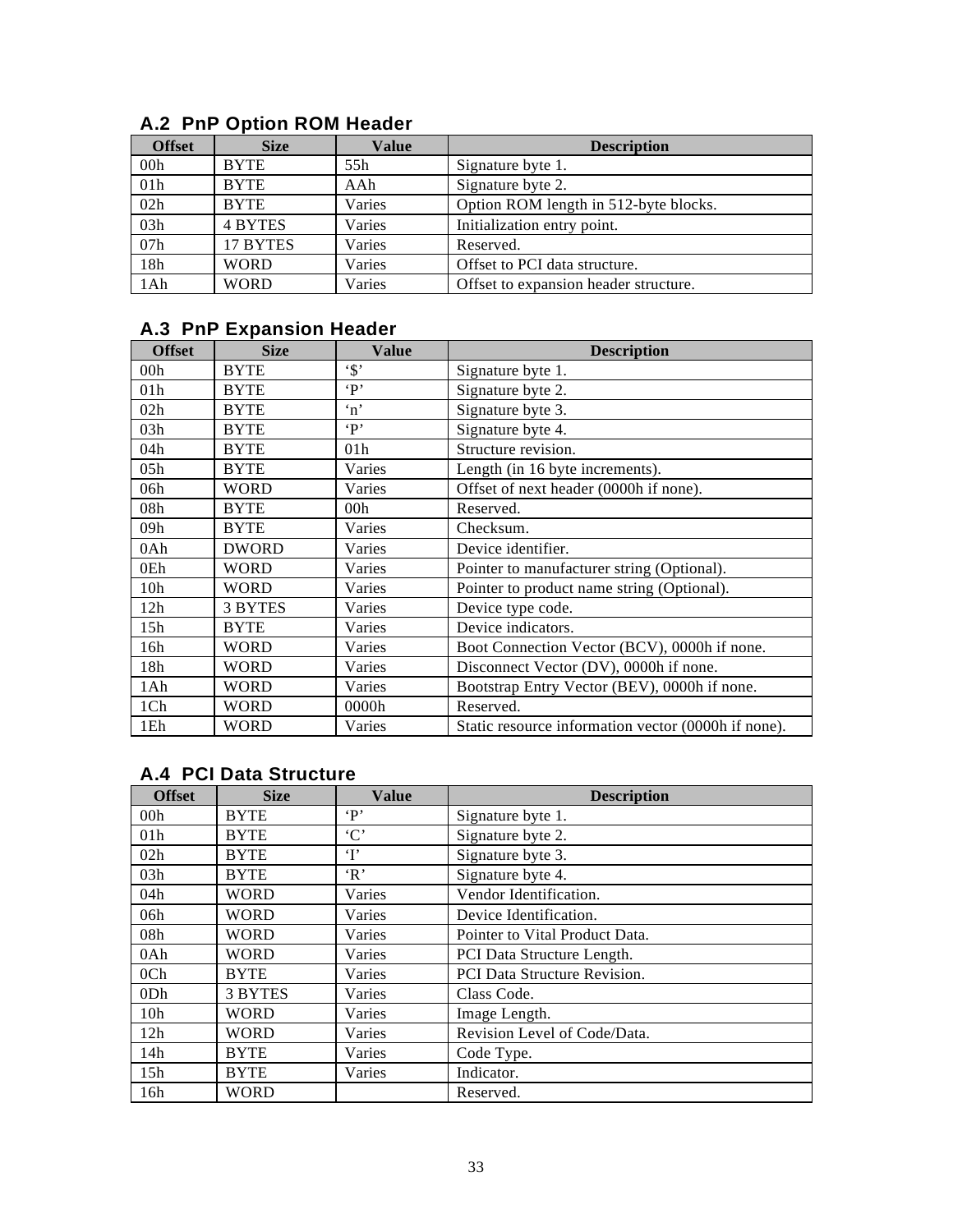# **Appendix B: Run-Time Functions (Optional)**

It may be desirable for an O/S or application program to access the features of the BIOS Boot Specification during run-time. An application may want to query the number and type of IPL devices in the system, display an IPL device menu and allow the user to organize the IPL devices, or specify that the BIOS should attempt booting from a particular device on the next system restart.

What follows is a set of extensions to the Plug and Play run-time functions that implement the BIOS Boot Specification run-time services. Functions 60h through 6Fh are henceforth reserved for the BIOS Boot Specification. Refer to the Plug and Play BIOS Specification for the details of the calling conventions.

## **Run-Time Function Restrictions:**

- 1. This API is specific to the data structures defined in Appendix A.
- 2. Any device that has a corresponding entry in the IPL Table or BCV Table cannot have its option ROM removed from memory.
- 3. In an implementation of this API, all defined data structures and fields must be valid.
- 4. If function 60h returns SUCCESS, then functions 61h, 62h, 63h, and 64h must be implemented. This is because function 60h is used by the caller to effectively test for the presence of the other functions.
- 5. Both functions 65h and 66h are optional, since they are specific to the Boot Menu feature described in Appendix C. However, they are a matched pair such that if one function is implemented, the other function must be implemented as well.
- 6. All functions are available in Real Mode and 16:16 Protected Mode.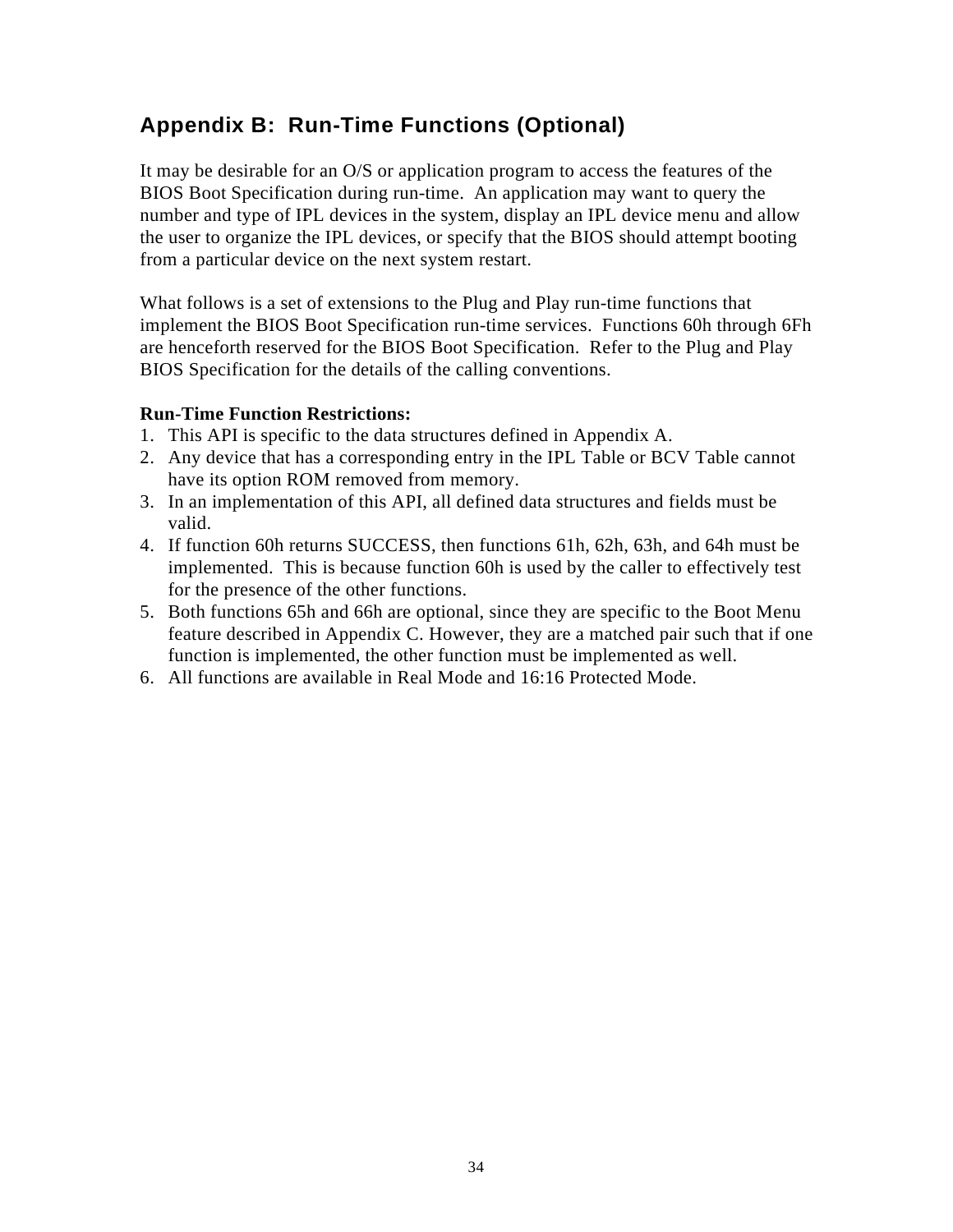#### **Function 60h - Get Version and Installation Check**

#### **Synopsis:**

*short FAR (\* entryPoint) (Function, Version, BiosSelector); short Function; // PnP BIOS function 60h. unsigned short FAR \*Version; // Version of BIOS Boot Specification returned. unsigned short BiosSelector; // PnP BIOS readable/writable selector.*

#### **Description:**

This function is used to check for the presence of a BIOS that is compliant with the BIOS Boot Specification and return the version number. This function is available in Real Mode and 16-bit Protected Mode.

#### **Parameters:**

*Function*. Plug and Play BIOS function number.

*Version.* Contains the version number in binary coded decimal (BCD) format. For example, if BX returns with 0101h, the version is 1.01. The major version is incremented when this API changes. The minor version is incremented when underlying functionality changes and this API remains the same.

*BiosSelector.* This parameter enables the system BIOS, if necessary, to update the system variables that are contained in the system BIOS memory space. If this function is called from Protected Mode, the caller must create a data segment descriptor using the 16-bit Protected Mode data segment base address specified in the Plug and Play Installation Check Structure, a limit of 64KB, and the descriptor must be read/write capable. If this function is called from Read Mode, *BiosSelector* should be set to the Real Mode 16-bit data segment address as specified in the Plug and Play Installation Check Structure.

#### **Returns:**

0 if successful - SUCCESS.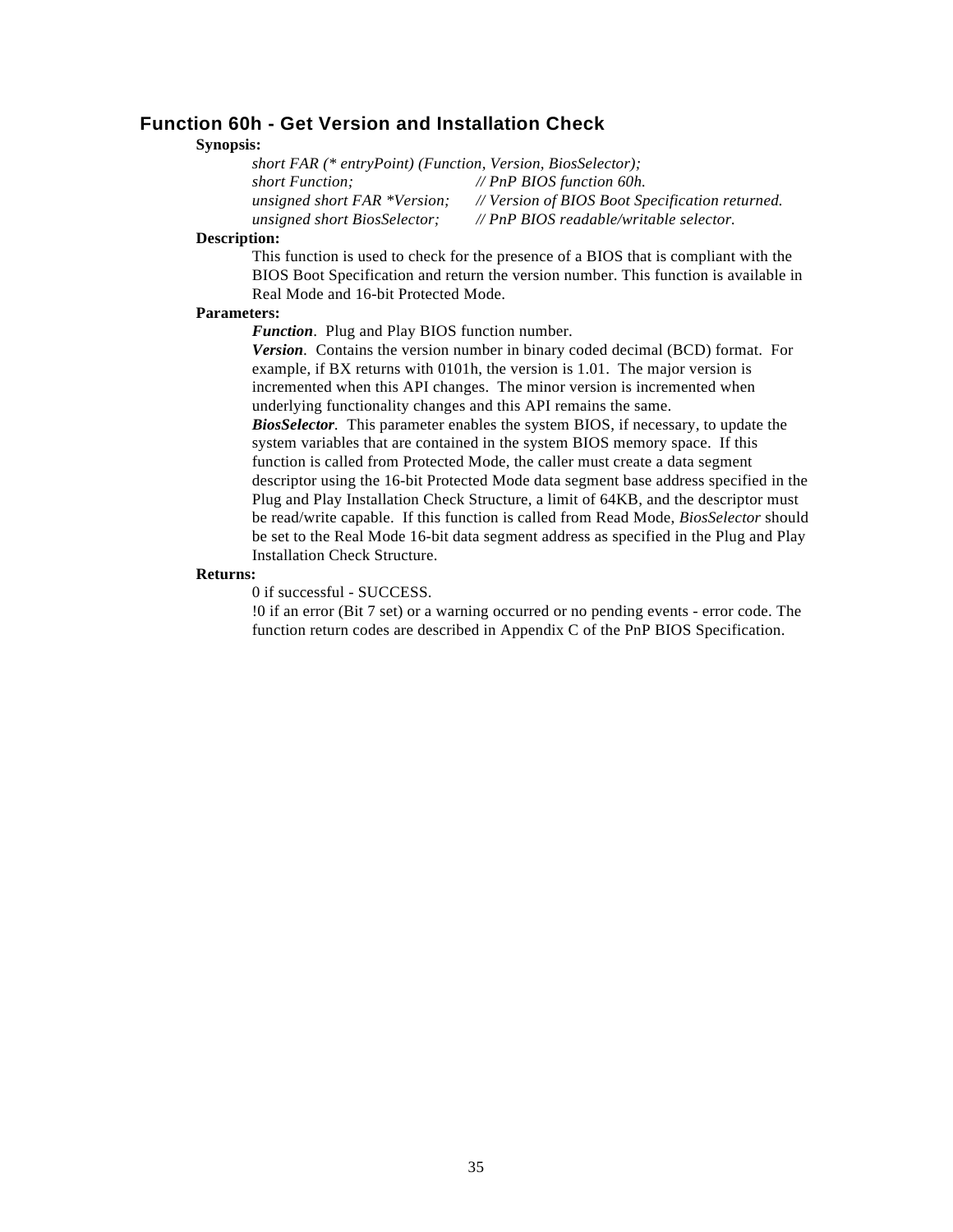### **Function 61h - Get Device Count**

#### **Synopsis:**

| 13.                                                                      |                                                                       |  |  |  |  |  |
|--------------------------------------------------------------------------|-----------------------------------------------------------------------|--|--|--|--|--|
| short FAR (* entryPoint) (Function, Switch, Count, MaxCount, StructSize, |                                                                       |  |  |  |  |  |
| <i>BiosSelector</i> );                                                   |                                                                       |  |  |  |  |  |
| short Function;                                                          | // PnP BIOS function 61h                                              |  |  |  |  |  |
| short Switch;                                                            | $\angle$ /0 = IPL relative, 1 = BCV relative.                         |  |  |  |  |  |
| unsigned short FAR *Count;                                               | // Number of devices in the system.                                   |  |  |  |  |  |
|                                                                          | unsigned short FAR *MaxCount; // Maximum number of devices supported. |  |  |  |  |  |
| unsigned short FAR *StructSize; $\#$ Size of a Table entry in bytes.     |                                                                       |  |  |  |  |  |
|                                                                          | unsigned short BiosSelector; // PnP BIOS readable/writable selector.  |  |  |  |  |  |
|                                                                          |                                                                       |  |  |  |  |  |

#### **Description:**

This function is used to return the number of IPL or BCV devices currently present, the maximum number of IPL or BCV devices supported, and the size of an IPL or BCV Table entry. This function is available in Real Mode and 16-bit Protected Mode.

#### **Parameters:**

*Function*. Plug and Play BIOS function number.

*Switch*. Flag for whether the function refers to the IPL Table or BCV Table. *Count.* Contains the number of IPL or BCV devices present *MaxCount.* Specifies the maximum number of IPL or BCV devices supported. *StructSize.* Designates the size of an IPL or BCV Table entry in bytes. See appendix A for the structure of an IPL or BCV Table entry. *BiosSelector.* This parameter enables the system BIOS, if necessary, to update the system variables that are contained in the system BIOS memory space. If this function is called from Protected Mode, the caller must create a data segment descriptor using the 16-bit Protected Mode data segment base address specified in the Plug and Play Installation Check Structure, a limit of 64KB, and the descriptor must be read/write capable. If this function is called from Read Mode, *BiosSelector* should be set to the Real Mode 16-bit data segment address as specified in the Plug and Play Installation Check Structure.

#### **Returns:**

0 if successful - SUCCESS.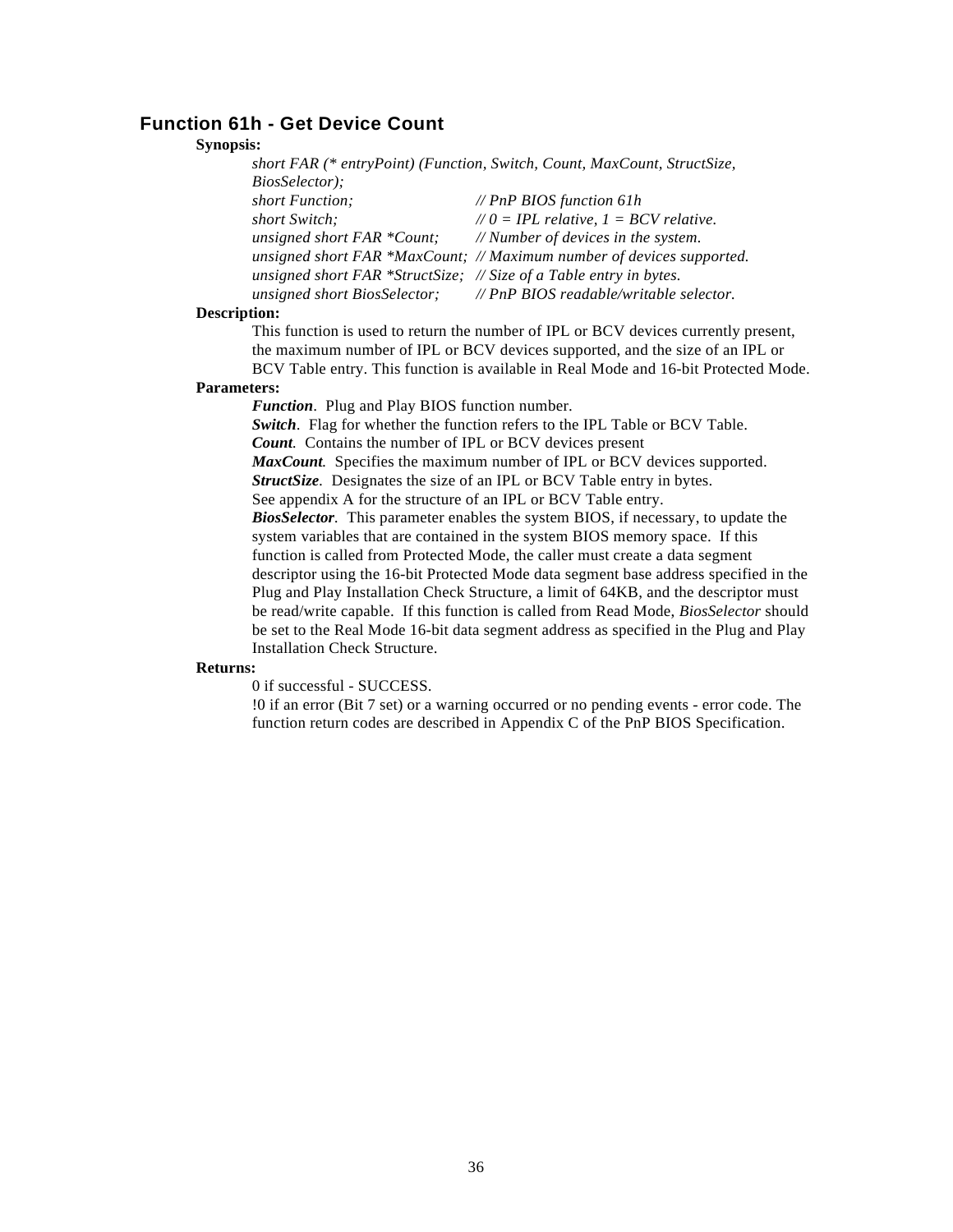### **Function 62h - Get Priority and Table**

#### **Synopsis:**

| short FAR (* entryPoint) (Function, Switch, Priority, Table, BiosSelector); |                                              |  |  |  |  |
|-----------------------------------------------------------------------------|----------------------------------------------|--|--|--|--|
| short Function;                                                             | // PnP BIOS function 62h.                    |  |  |  |  |
| short Switch;                                                               | $\angle$ 0 = IPL relative, 1 = BCV relative. |  |  |  |  |
| unsigned char FAR *Priority;                                                | // Copy of Priority in NV memory returned.   |  |  |  |  |
| unsigned char $FAR *Table$ ;                                                | $\# Copy$ of Table.                          |  |  |  |  |
| unsigned short BiosSelector;                                                | // PnP BIOS readable/writable selector.      |  |  |  |  |

#### **Description:**

Function 61h Get Device Count must be called prior to calling this function so that the proper memory buffers can be allocated by the caller.

This function is used to copy the IPL or BCV Priority and IPL or BCV Table into the caller's destination buffers. This function is available in Real Mode and 16-bit Protected Mode.

#### **Parameters:**

*Function*. Plug and Play BIOS function number.

*Switch*. Flag for whether the function refers to the IPL Table or BCV Table. *Priority.* A byte array of size *maxCount*, the maximum number of IPL or BCV devices supported in the system. Only the first *Count* bytes in the IPL or BCV Priority are valid.

*Table.* An array of IPL Table or BCV Table entries containing information about each IPL or BCV device. The number of IPL or BCV Table entries is equal to *maxCount*. The size of the *Table* buffer is equal to (*maxCount \* StructSize)* bytes*.* The caller must allocate enough memory for the destination buffers.

*BiosSelector.* This parameter enables the system BIOS, if necessary, to update the system variables that are contained in the system BIOS memory space. If this function is called from Protected Mode, the caller must create a data segment descriptor using the 16-bit Protected Mode data segment base address specified in the Plug and Play Installation Check Structure, a limit of 64KB, and the descriptor must be read/write capable. If this function is called from Read Mode, *BiosSelector* should be set to the Real Mode 16-bit data segment address as specified in the Plug and Play Installation Check Structure.

#### **Returns:**

0 if successful - SUCCESS.

!0 if an error (Bit 7 set) or a warning occurred or no pending events - error code. The function return codes are described in Appendix C of the PnP BIOS Specification.

#### **Example of Boot Priority and IPL Table:**

In a system where  $maxCount = 8$ , *Count* = 3; where there are two BAIDs, one BEV device; and the IPL Priority = 02h, 01h, 00h representing a boot order of network card, first hard drive, first floppy drive; *Priority* would point to a buffer containing the following:

|                                                                    |                                                              | <b>IPL Priority.</b> |  |           |  |                 |  | 01h 00h |                 | 02h             |
|--------------------------------------------------------------------|--------------------------------------------------------------|----------------------|--|-----------|--|-----------------|--|---------|-----------------|-----------------|
| and <i>Table</i> would point to a buffer containing the following: |                                                              |                      |  |           |  |                 |  |         |                 |                 |
|                                                                    | 00h 23h E1h 00h F0h 45h E3h 00h F0h first BAID, first floppy |                      |  |           |  |                 |  |         |                 | 01 <sub>h</sub> |
|                                                                    | drive                                                        |                      |  |           |  |                 |  |         |                 |                 |
|                                                                    | second BAID, first hard                                      | 00h F0h              |  | $60h$ E3h |  | 45h E2h 00h F0h |  |         | 00 <sub>h</sub> | 02 <sub>h</sub> |
|                                                                    | drive                                                        |                      |  |           |  |                 |  |         |                 |                 |
|                                                                    | first BEV, PnP ethernet                                      | $00h$ D4 $h$         |  | 48h 00h   |  | 0Eh 00h C8h     |  | E0h     | 00h             | 80 <sub>h</sub> |
|                                                                    | card                                                         |                      |  |           |  |                 |  |         |                 |                 |
|                                                                    |                                                              |                      |  |           |  |                 |  |         |                 |                 |
|                                                                    |                                                              |                      |  |           |  |                 |  |         |                 |                 |
|                                                                    |                                                              |                      |  |           |  |                 |  |         |                 |                 |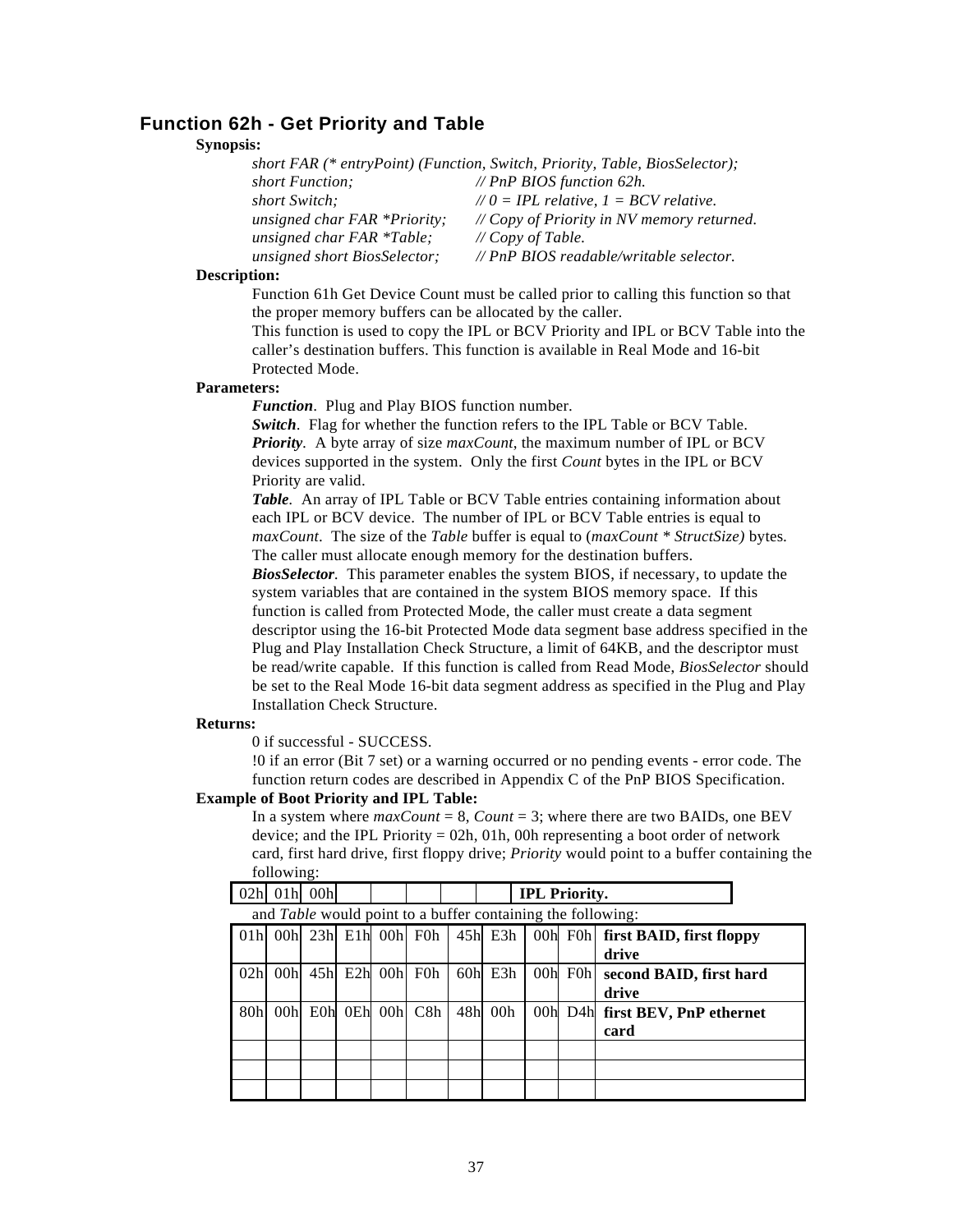### **Function 63h - Set Priority**

#### **Synopsis:**

| short FAR (* entryPoint) (Function, Switch, Priority, BiosSelector); |                                              |  |  |  |  |  |
|----------------------------------------------------------------------|----------------------------------------------|--|--|--|--|--|
| short Function:                                                      | // PnP BIOS function 63h.                    |  |  |  |  |  |
| <i>short Switch</i> :                                                | $\angle$ 0 = IPL relative, 1 = BCV relative. |  |  |  |  |  |
| unsigned byte FAR *Priority;                                         | // Priority to write to NV memory.           |  |  |  |  |  |
| unsigned short BiosSelector;                                         | // PnP BIOS readable/writable selector.      |  |  |  |  |  |

#### **Description:**

Function 62h Get Priority and Table must be called prior to calling this function so that the original *Priority* has been obtained. The contents of *Priority* are justified toward the beginning. The entries in *Priority* may be moved from one location to another, but it is required that no new values are written into *Priority*. This function is used to write an IPL or BCV Priority into NV RAM. This function is available in Real Mode and 16-bit Protected Mode.

#### **Parameters:**

*Function*. Plug and Play BIOS function number.

*Switch*. Flag for whether the function refers to the IPL Table or BCV Table. *Priority.* A byte array of size *maxCoun*t, the maximum number of devices supported in the system. Only the first *Count* bytes in *Priority* are written into NV RAM. *BiosSelector.* This parameter enables the system BIOS, if necessary, to update the system variables that are contained in the system BIOS memory space. If this function is called from Protected Mode, the caller must create a data segment descriptor using the 16-bit Protected Mode data segment base address specified in the Plug and Play Installation Check Structure, a limit of 64KB, and the descriptor must be read/write capable. If this function is called from Read Mode, *BiosSelector* should be set to the Real Mode 16-bit data segment address as specified in the Plug and Play Installation Check Structure.

#### **Returns:**

0 if successful - SUCCESS.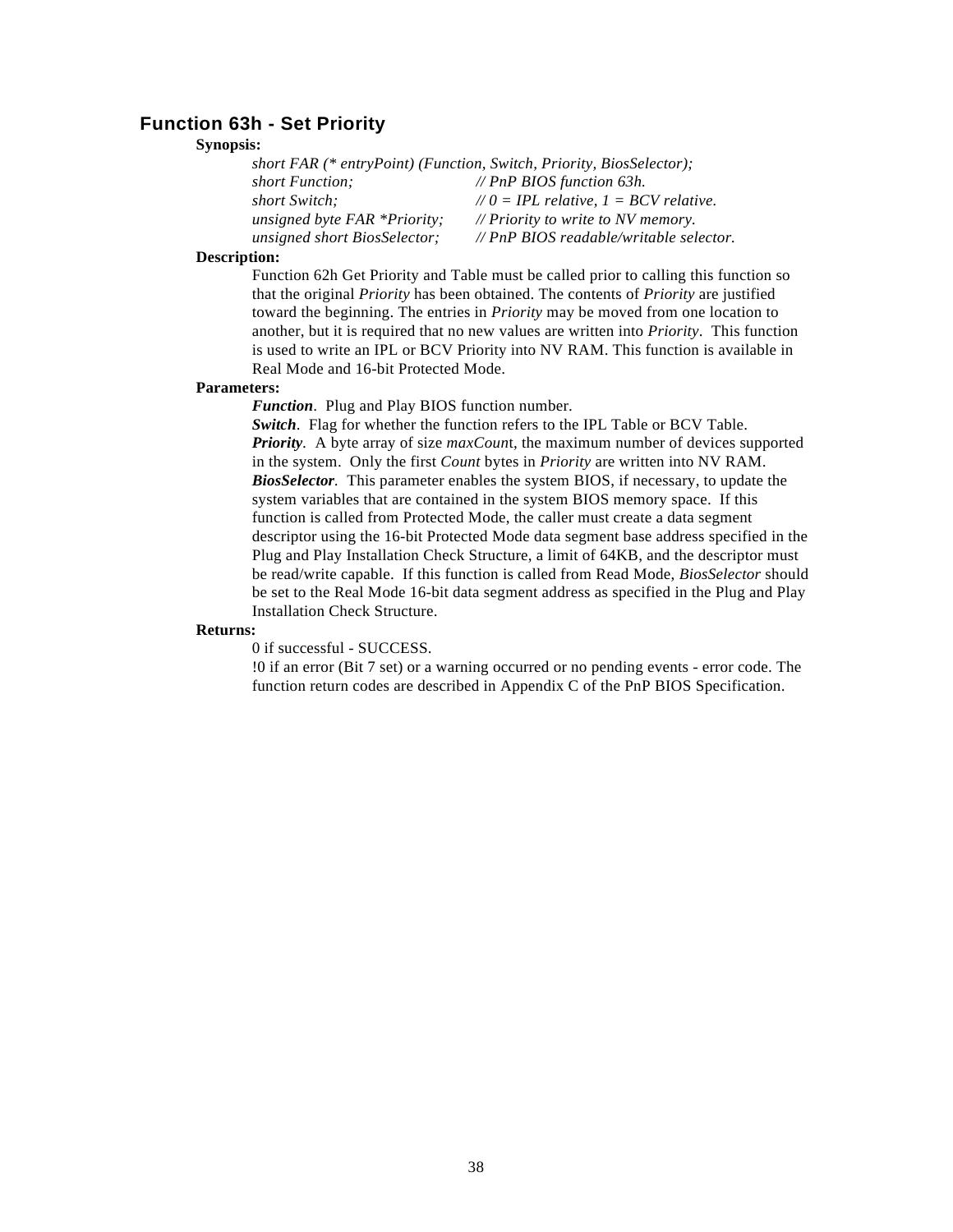### **Function 64h - Get IPL Device from Last Boot**

#### **Synopsis:**

*short FAR (\* entryPoint) (Function, IPLEntry, BiosSelector); short Function; // PnP BIOS function 64h. unsigned short FAR \*IPLEntry; // Index of entry in IPL Table. unsigned short BiosSelector; // PnP BIOS readable/writable selector.*

#### **Description:**

This function is used to find out which device in the IPL Table was used on the last O/S boot. This function is available in Real Mode and 16-bit Protected Mode.

#### **Parameters:**

*Function*. Plug and Play BIOS function number.

*IPLEntry.* Contains an index of an entry in the IPL Table.

*BiosSelector.* This parameter enables the system BIOS, if necessary, to update the system variables that are contained in the system BIOS memory space. If this function is called from Protected Mode, the caller must create a data segment descriptor using the 16-bit Protected Mode data segment base address specified in the Plug and Play Installation Check Structure, a limit of 64KB, and the descriptor must be read/write capable. If this function is called from Read Mode, *BiosSelector* should be set to the Real Mode 16-bit data segment address as specified in the Plug and Play Installation Check Structure.

#### **Returns:**

0 if successful - SUCCESS.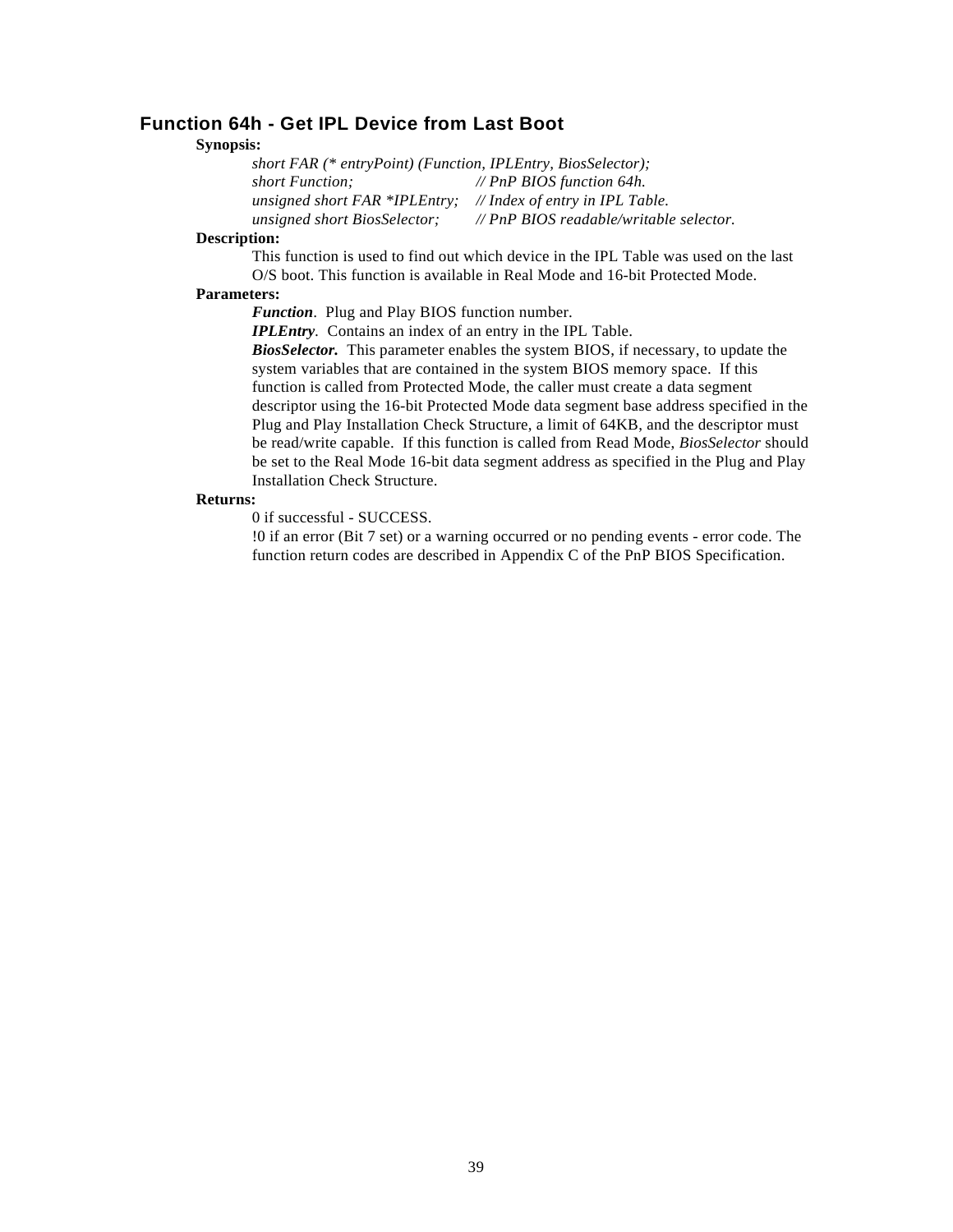### **Function 65h - Get Boot First**

#### **Synopsis:**

*short FAR (\* entryPoint) (Function, IPLEntry, BiosSelector); short Function; // PnP BIOS function 65h. unsigned short FAR \*IPLEntry; // Index of entry in IPL Table. unsigned short BiosSelector; // PnP BIOS readable/writable selector.*

#### **Description:**

This function is used to find out which device in the IPL Table is currently selected as the Boot First device. This function is available in Real Mode and 16-bit Protected Mode.

#### **Parameters:**

*Function*. Plug and Play BIOS function number.

*IPLEntry.* Contains an index of an entry in the IPL Table currently selected as the Boot First device. Valid values are 00h through FEh. A value of FFh means that there is currently no Boot First device selected.

*BiosSelector.* This parameter enables the system BIOS, if necessary, to update the system variables that are contained in the system BIOS memory space. If this function is called from Protected Mode, the caller must create a data segment descriptor using the 16-bit Protected Mode data segment base address specified in the Plug and Play Installation Check Structure, a limit of 64KB, and the descriptor must be read/write capable. If this function is called from Read Mode, *BiosSelector* should be set to the Real Mode 16-bit data segment address as specified in the Plug and Play Installation Check Structure.

#### **Returns:**

0 if successful - SUCCESS.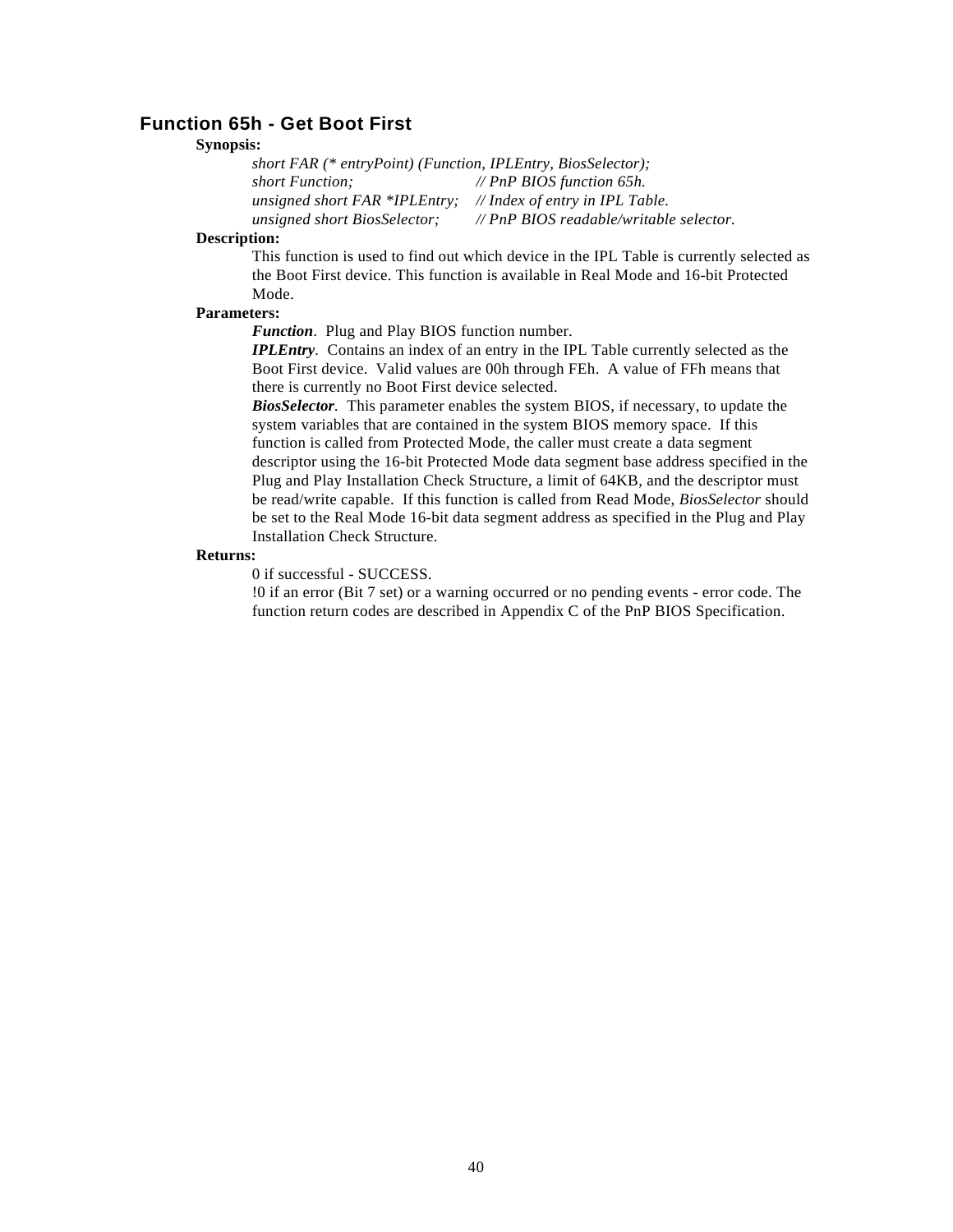### **Function 66h - Set Boot First**

#### **Synopsis:**

*short FAR (\* entryPoint) (Function, IPLEntry, BiosSelector); short Function; // PnP BIOS function 66h. unsigned short FAR \*IPLEntry; // Index of entry in IPL Table. unsigned short BiosSelector; // PnP BIOS readable/writable selector.*

#### **Description:**

This function is used to set the Boot First device. The Boot First device is used to boot from first before the IPL Priority is considered. This function is available in Real Mode and 16-bit Protected Mode.

#### **Parameters:**

*Function*. Plug and Play BIOS function number.

*IPLEntry.* Contains an index of an entry in the IPL Table to be the new Boot First device.

*BiosSelector.* This parameter enables the system BIOS, if necessary, to update the system variables that are contained in the system BIOS memory space. If this function is called from Protected Mode, the caller must create a data segment descriptor using the 16-bit Protected Mode data segment base address specified in the Plug and Play Installation Check Structure, a limit of 64KB, and the descriptor must be read/write capable. If this function is called from Read Mode, *BiosSelector* should be set to the Real Mode 16-bit data segment address as specified in the Plug and Play Installation Check Structure.

#### **Returns:**

0 if successful - SUCCESS.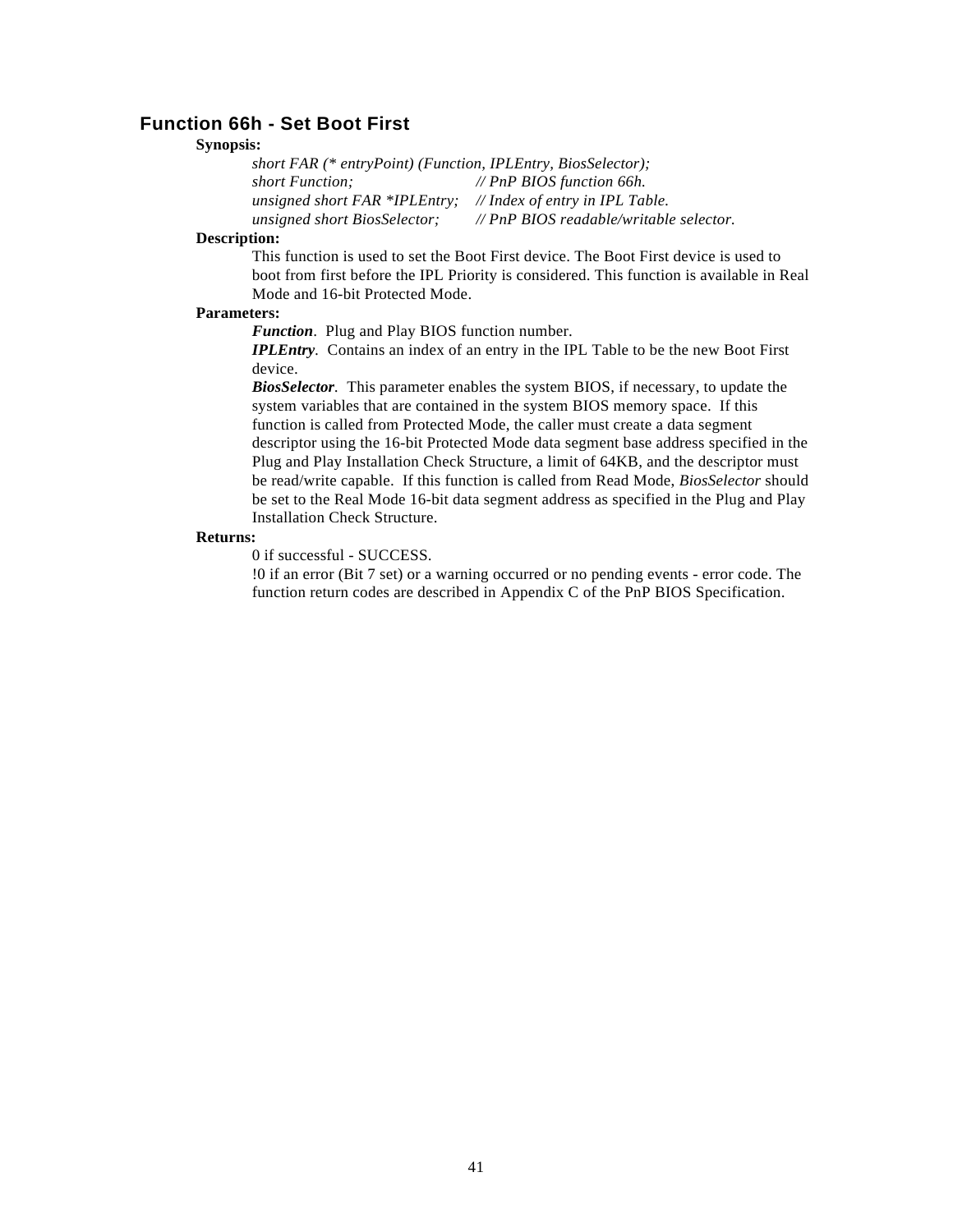# **Appendix C: Boot Menu (Optional)**

# **C.1 Boot Menu Pop-up**

Another way to view the IPL Priority is to use a Boot Menu that pops up during POST. If you press <Hot-Key> during POST, the Boot Menu will appear just before the BIOS issues INT 19h. The Boot Menu won't appear unless <Hot-Key> is pressed As in Setup, the Boot Menu displays all the IPL devices in the order they will be selected for booting. However, unlike in Setup, the Boot Menu doesn't allow you to edit the position of an IPL device in the IPL Priority. This menu simply allows you to select a Boot First device. A Boot First device attempts booting *first* before the regular IPL Priority is considered. You select a Boot First device from the Boot Menu by using the up/down arrow keys to move the highlight bar to the desired device, and then by pressing <Enter> the ordinal value from the IPL Priority for this selection is stored so that later the INT 19h handler can boot from this device. If you press <Hot-Key> while the Boot Menu is up, the Boot Menu exits without saving a selection.

The key defined as <Hot-Key> is dependent upon the particular implementation. For example, the <Esc> key could be used.

# **C.2 Boot Menu INT 19h Pseudocode**

When the BIOS' INT 19h handler gets control, it checks to see if a Boot Menu IPL device was selected for booting. The following pseudocode is done before the normal INT 19h processing, which works only from the IPL Priority.

- IF (A Boot Menu selection was made)
	- currentIPL = IPL Priority [Boot Menu selection].
	- Use currentIPL to select the BAID or BEV table entry.
	- Do a far call to the boot handler, if successful we never return.
	- IF (we get control back via RETF, or an INT 18h):
		- Clean up the stack if necessary.
	- ENDIF
- ENDIF

# **C.3 Boot First Run-Time Functions**

If it is necessary to duplicate the Boot Menu functionality in software, then getting and setting the Boot First device could be accomplished by run-time functions instead of requiring the user to access a Boot Menu. The run-time functions 65h and 66h could be used by an O/S or application program to get and set the Boot First selection. These functions are not required in an implementation of the Boot Menu feature.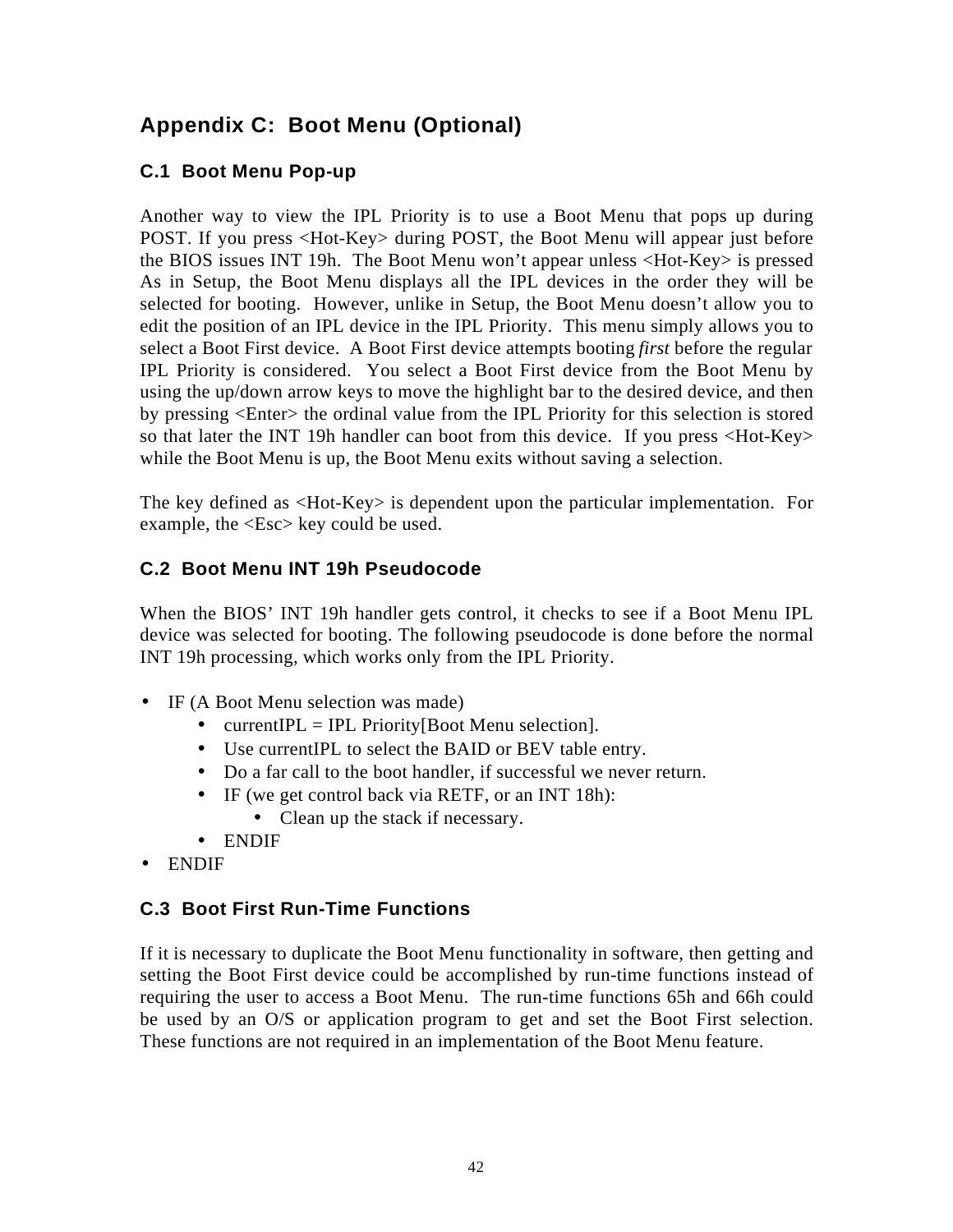# **Appendix D: Recommended Boot Sector Changes (Optional)**

If O/S's responded to the mechanism of passing the INT 13h drive number to the boot sector as defined by the Plug and Play BIOS Specification, the BIOS could boot from *any* INT 13h drive. Also, if a standard method of returning control to the BIOS upon boot failure were established, the BIOS could try to boot from the next device. Here are two recommended changes to the O/S boot sector code in order to enhance the booting capabilities of the BIOS.

# **D.1 Use DL for Drive Number**

Use the drive number passed in the DL register by the BIOS when control is transferred to the boot sector for INT 13h accesses to load the O/S, instead of having the drive number hard-coded. This would allow booting from drives other than just 00h (A:) and 80h (C:).

# **D.2 INT 18h on Boot Failure**

If an O/S is either not present, or otherwise not able to load, execute an INT 18h instruction so that control can be returned to the BIOS. Currently, hard drive boot sectors do this, but floppy diskette boot sectors execute an INT 19h instead of INT 18h. The BIOS Boot Specification defines INT 18h as the recovery vector for failed boot attempts.

Both of these solutions should be backward compatible with previous BIOS and O/S versions.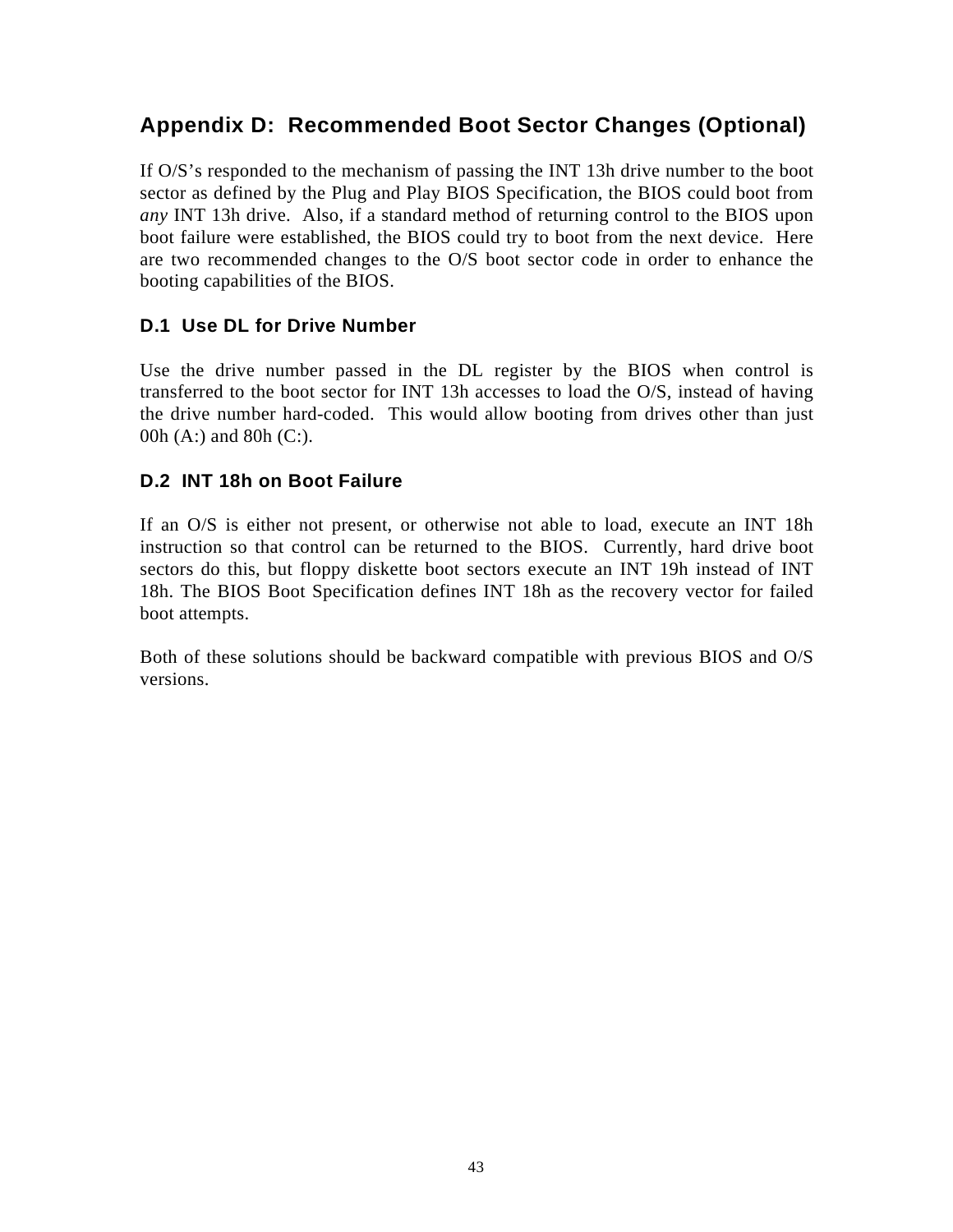# **Appendix E: PCI with Multiple PnP Headers (Optional)**

# **E.1 Description**

The following procedure describes a method by which the option ROM on a PCI SCSI controller can allow a PC system BIOS to selectively recognize and install individual SCSI drives into the BIOS' INT 13h services. This is presented as an example of the more general case where a PCI option ROM with a PnP Expansion Header can implement multiple headers to allow recognition of individual devices.

The procedures described below allow the user to control the order in which individual drives are installed into the BIOS' INT 13h services. This has two major benefits. First, the order the drives appear in the INT 13h services controls the assignment of drive letters under the DOS and Windows environments. Although drives with multiple partitions can defeat this feature, in the worst case it still offers the user some control. Second, the first device to successfully install into INT 13h services will assign itself drive number 80h. Because of current operating system boot sector limitations, this is the only drive number that can be a boot device. Thus the user is selecting their boot device from any number of possibilities.

# **E.2 Requirements**

- The computer must have a PCI bus, and the system BIOS must provide both PCI and Plug and Play support.
- The SCSI controller must be PCI and expect its option ROM to be shadowed.
- The system BIOS must support boot device control as defined earlier in the BIOS Boot Specification.

# **E.3 Option ROM Initialization**

# **E.3.1 Before Option ROM Placement**

One PnP Expansion Header structure exists in the PCI SCSI option ROM in the original binary image before the BIOS performs placement. The Boot Connection Vector (BCV) within this single header should be valid. At this point the header itself is merely for identification purposes so that the BIOS can enumerate all such devices in the system.

# **E.3.2 Placing the PCI Option ROM**

The location of the option ROM in upper memory is chosen by the system BIOS. The segment address of the option ROM is determined by the value in the CS register when the ROM's initialization code gains control. The option ROM is shadowed into an available location within physical memory addresses C000h-EFC0h on a 2k boundary.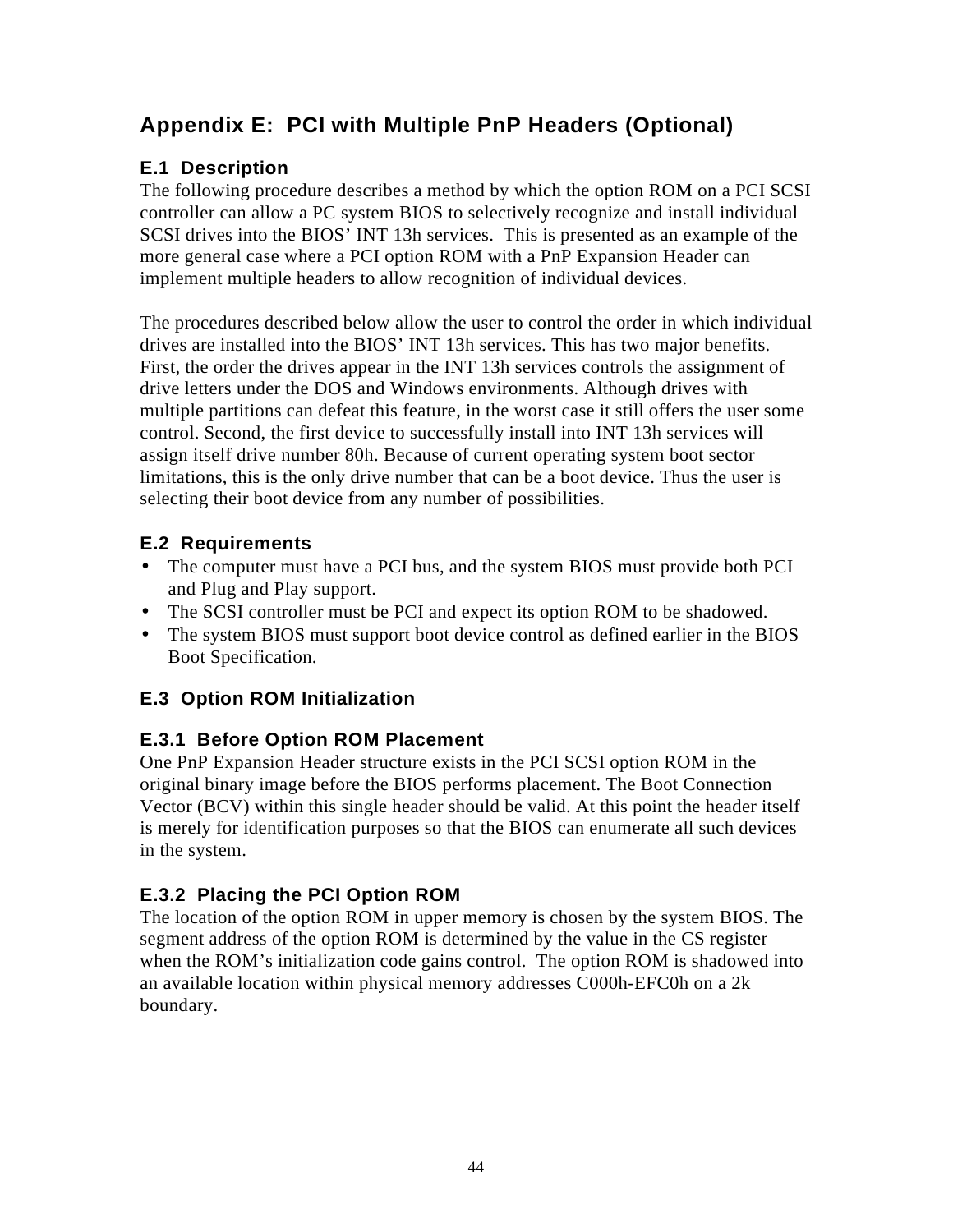# **E.3.3 Calling the PCI Option ROM**

It is guaranteed that all option ROMs will be called to initialize before the BIOS scans memory for option ROMs containing PnP Expansion Headers and builds the IPL and BCV Tables. This allows PnP Expansion Headers to be added and removed during their option ROM initialization without confusing the BIOS.

The option ROM has been shadowed and is write-enabled.

The CPU registers are set up as follows:

- AX PFA for this PCI adapter.
- CS Segment address of option ROM.
- ES:DI Far pointer to the \$PnP Installation Check Structure in the system BIOS.

At this time, the option ROM performs any necessary initialization and determines the number of devices it will control. The option ROM may also determine if another adapter in the system has already installed and taken over its devices.

# **E.3.4 No Devices Present**

If no devices are present, the option ROM should return to the BIOS without modifying the system interrupt vectors or other data areas. The return value in AX would be 0100h. This indicates that, although the adapter supports the INT 13h block device format, it failed to install properly because it had no devices attached.

## **E.3.5 Devices are Present**

If one or more devices are present, the option ROM creates additional PnP Expansion Headers, one for each device found, in a linked list to the first one. Each header, including the first header, then represents an individual device. For example, if two SCSI drives are attached, header 1 (pointed to by offset 1Ah in the option ROM) represents the first drive (SCSI id 0), and the 'Offset of Next Header' field within header 1 is a link to header 2. Header 2 then represents the second SCSI drive (SCSI id 1) attached to the adapter. This can continue up to the maximum number of SCSI devices supported on that adapter. This linked list of headers terminates when a header's 'Offset of Next Header' field is zero.

The data within each header must be valid. Especially the 'BCV' and 'Pointer to Product Name String' fields. The BCV should point to a procedure that installs *only* that device into INT 13h services. It is strongly recommended that the Product Name String for each header uniquely identify the device to which that header belongs, so that when these strings are displayed to the user in a menu, the user can intelligently recognize and choose devices connected to that controller without having to open up the computer.

Multiple SCSI adapters can be accommodated by one SCSI option ROM using the scheme described above. It is only important that each header correspond to an individual device. For example, if two PCI SCSI adapter cards are present in a system,